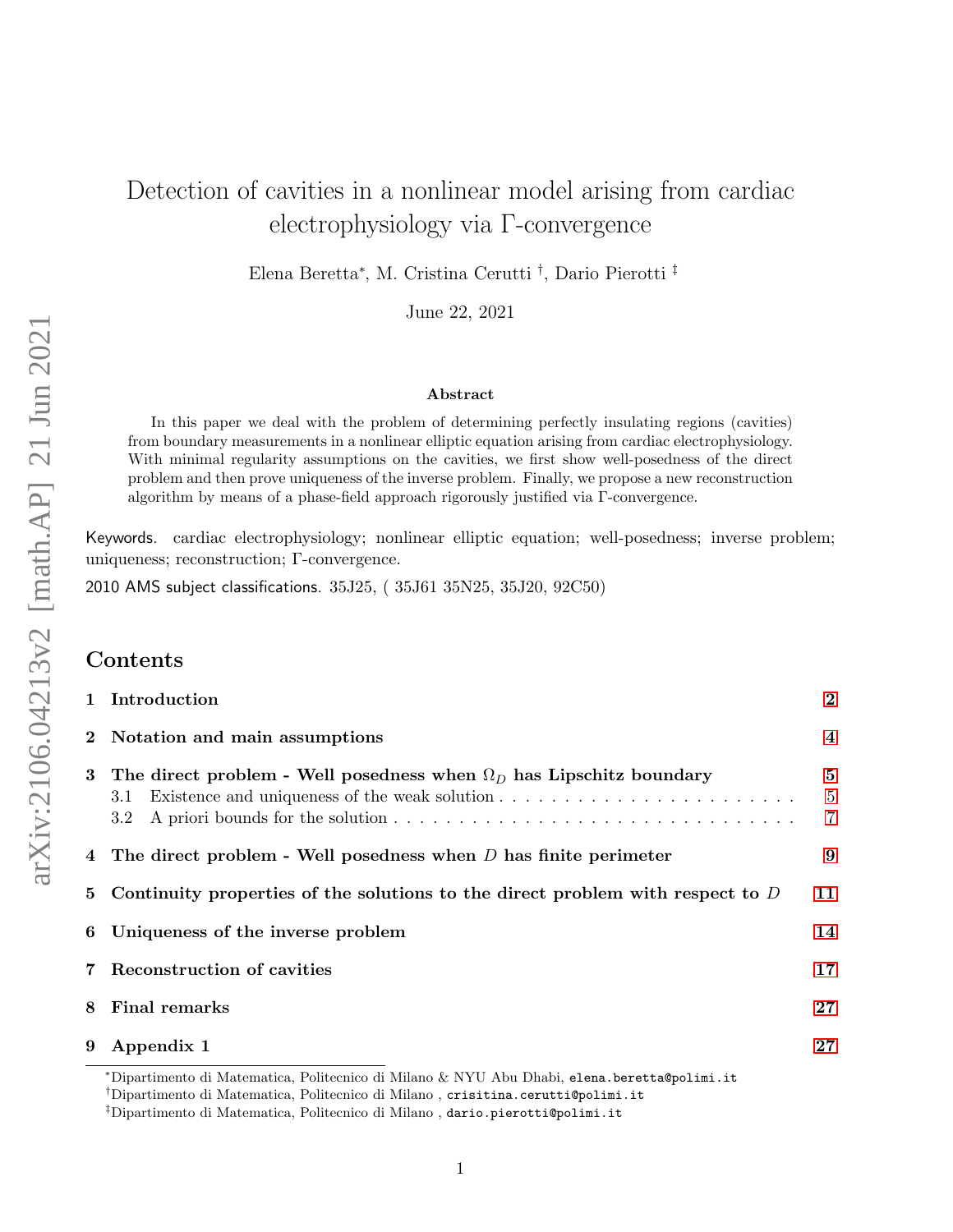#### $10$  Appendix 2 [28](#page-27-0)

#### <span id="page-1-0"></span>1 Introduction

In this paper we analyze a mathematical model arising from applications in cardiac electrophysiology. The goal is to collect boundary data and a mathematical description of the electrical activity of the heart in order to detect ischemic regions, characterized by having conductivity properties different from the ones in the surrounding healthy tissue [\[18\]](#page-30-0).

In [\[4\]](#page-29-0), the stationary version of the *monodomain model* describing the electrical activity of the heart was investigated leading to the study of a Neumann problem for a semilinear elliptic equation. Ischemic regions were modeled as conductivity inhomogeneities of small size and with low conductivity compared to the surrounding medium. The presence of the inhomogeneity alters the electrical activity generating a perturbation in the transmembrane potential described in terms of an asymptotic expansion in the smallness parameter which contains information on the size and shape of the altered region. Based on the aforementioned results a topological gradient method was implemented in [\[5\]](#page-29-1) for the effective reconstruction of the inhomogeneities from boundary measurements of the potential.

In [\[6\]](#page-29-2) the authors analyzed the mathematical model in the case of inhomogeneities of arbitrary shape and size in the two-dimensional setting. In particular, the issue of reconstruction of the inhomogeneity from boundary measurements was addressed. It is well known that this is a highly nonlinear and severely ill-posed inverse problem. Indeed, even for its linear counterpart, the inverse *conductivity* problem uniqueness might be guaranteed only if infinitely many measurements of solutions are available and even with smoothness a-priori information on the unknown inclusion, the continuous dependence from the data is logarithmic.

The strategy used in [\[6\]](#page-29-2) for the reconstruction from few data was based on the minimization of a quadratic mismatch functional with a perimeter penalization term. In order to derive a more treatable problem, the perimeter functional was relaxed using a phase-field approach justified by showing the Γ-convergence of the relaxed functional to the functional with perimeter penalization. In recent years this kind of approach has been successfully implemented in inverse boundary value problems for partial differential equations and systems, see for example  $[6],[8], [26], [22], [12]$  $[6],[8], [26], [22], [12]$  $[6],[8], [26], [22], [12]$  $[6],[8], [26], [22], [12]$  $[6],[8], [26], [22], [12]$  $[6],[8], [26], [22], [12]$  $[6],[8], [26], [22], [12]$  $[6],[8], [26], [22], [12]$ .

It has been observed that, after myocardial infarction, and completed healing process, lethal ventricular ischemic tachycardia can appear. This is due to the presence of the infarct scar, a non-excitable tissue (mainly composed of collagen), that can be modeled as an electrical insulator [\[16\]](#page-30-3), [\[17\]](#page-30-4),[\[15\]](#page-29-5). The determination of these regions and their shape is fundamental to perform successful radiofrequency ablation for the prevention of tachycardias. Mathematically, we end up modeling the damaged region as perfectly insulated, i.e. as a cavity. In this case, the inverse problem is more treatable. In fact, in [\[2\]](#page-29-6) the authors showed that in the case of the *conductivity equation* one boundary measurement is enough to recover in a logarithmic stable way a smooth cavity. In this contest, we analyze first the wellposedness of the direct boundary value problem under minimal regularity assumptions on the cavity and prove the continuity of the solution with respect to perturbations of the cavity in the Hausdorff distance topology. Then notably, we establish uniqueness of the cavity from one single measurement of the potential and using the properties of the solutions to the direct and inverse problem we propose a new algorithm based on a phase-field approach rigorously justified via Γ-convergence.

More precisely, we start from the following boundary value problem

<span id="page-1-1"></span>
$$
\begin{cases}\n-\text{div}(A(x)\nabla u) + u^3 = f, & \text{in } \Omega \setminus D \subset \mathbb{R}^2 \\
\frac{\partial^A u}{\partial \mathbf{n}} = 0, & \text{on } \partial \Omega \cup \partial D,\n\end{cases}
$$
\n(1.1)

where, in the application we have in mind,  $A(x)$  is the *anisotropic conductivity tensor* in the heart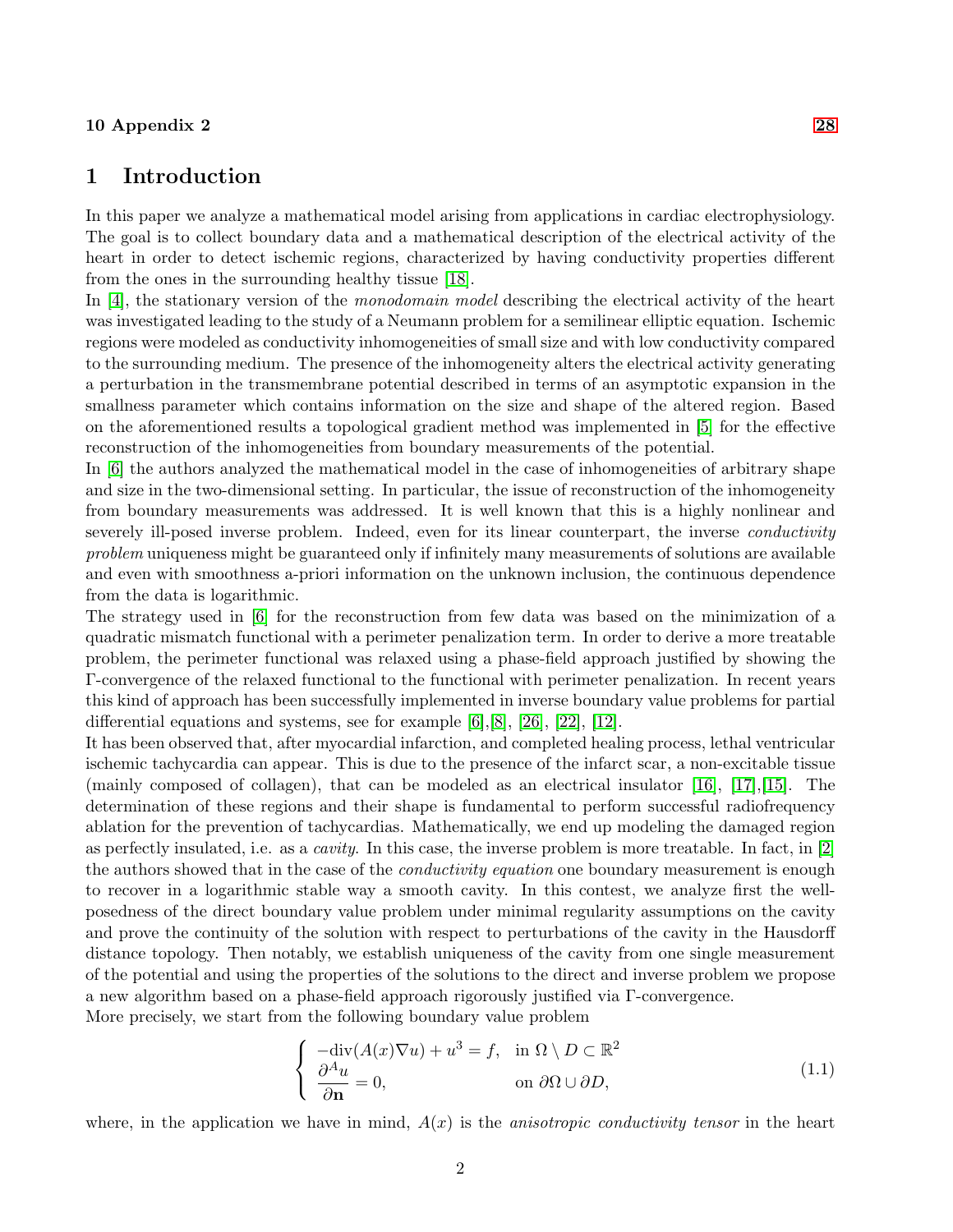tissue,  $\frac{\partial^A u}{\partial x^A}$  $\frac{\partial}{\partial \mathbf{n}}$  is the current flux,  $D \subset \Omega$  is the *ischemic region*. Finally, f is a given instantaneous current applied to the heart tissue, usually in a confined region and expressing the *initial electrical* stimulus and  $u = u(D)$  the transmembrane potential.

We first show well-posedness of [\(1.1\)](#page-1-1) in a variational setting  $H^1(\Omega \backslash D)$ , where  $\Omega \backslash D$  has Lipschitz boundary, together with some crucial a priori  $L^{\infty}$  bounds for the solutions that we derive using the truncation method of Stampacchia and which will be useful in many parts of this work. Subsequently, by exploiting similar bounds for a suitable sequence of approximating problems, we prove the wellposedness of the direct problem in  $H^1(\Omega \backslash D)$ , with  $\Omega \backslash D$  belonging to a special class of *finite perimeter* sets. We point out that in non-Lipschitz domains Sobolev embeddings and extension properties do not hold and therefore cannot be used to prove existence and uniqueness of the (weak) solution. The sequence of approximating problems is precisely defined in order to avoid this drawback. Moreover, the extension to this general class of cavities allows us to treat the case of a cavity  $D$  touching the boundary  $\partial\Omega$ , since in that case  $\Omega\setminus D$  may not be Lipschitz even if  $\Omega$  and D are smooth. We then prove stability properties of solutions with respect to the cavity  $D$  that will be crucial to justify the reconstruction procedure. For the sake of simplicity, we will prove these results by assuming  $\Omega \backslash D$ Lipschitz (the extension to a larger class is sketched in remark [5.3\)](#page-13-1). We deal then with the inverse problem of determining cavities D from measurements of the solution  $u = u(D)$  of [\(1.1\)](#page-1-1) on some open arc Σ of  $\partial\Omega$ . Here, we need to assume the cavity D to be Lipschitz class. Using uniform  $L^{\infty}(\Omega)$ estimates for solutions of [\(1.1\)](#page-1-1) and unique continuation properties for elliptic equations, [\[3\]](#page-29-7), we prove that one measurement of u on  $\Sigma$  is enough to uniquely determine a cavity D. In the last part of the paper, we consider the issue of reconstruction (assuming, for seek of clarity,  $A = I$ ) where I is the identity matrix. We consider the standard approach to tackle the ill-posedness of the problem via the minimization of a quadratic boundary misfit functional with a Tikhonov regularization penalizing the perimeter of the set D. More precisely, we consider

<span id="page-2-0"></span>
$$
J(D) = \frac{1}{2} \int_{\Sigma} (u(D) - u_{meas})^2 d\sigma + \alpha \text{Per}(D)
$$
\n(1.2)

where  $\alpha > 0$  represents the regularization parameter,  $u_{meas}$  the measurements corresponding to some solution of [\(1.1\)](#page-1-1). We use the continuity properties of solutions derived in the first part of the paper to prove the existence of minima in the class of Lipschitz cavities  $D$ , showing the stability of the functional with respect to noisy data and the convergence of minimizers as  $\alpha \to 0$  to the solution of the inverse problem. Since the functional is non-convex and non-differentiable we propose a phase-field relaxation of the functional. More precisely, we proceed using the approach proposed in the framework of topological optimization by Bourdin and Chambolle in [\[9\]](#page-29-8). We introduce a phase-field regularization of the functional [\(1.2\)](#page-2-0) via a family of suitable functionals and then prove the Γ-convergence to the functional itself. Γ-convergence and compactness then imply that minimizers of the approximating functionals are close to minima of [\(1.2\)](#page-2-0). We expect that the algorithm presented in this work can be successfully implemented numerically and this will be the object of a forthcoming publication.

The paper is organized as follows: in Section 2 we state our main assumptions in which we prove the results for inverse problem. In Section 3 we study the well-posedness of Problem  $(2.1)$  when  $\Omega \backslash D$  is a Lipschitz domain. In Section 4 we extend it to the case when D has finite perimeter and in Section 5 we show continuity of solutions to  $(2.1)$  with respect to perturbations of the cavity D. In Section 6 we prove the uniqueness of the inverse problem and finally, in Section 7 we illustrate the reconstruction algorithm proving its convergence. Lastly, in the appendices, we give the proofs of some useful results.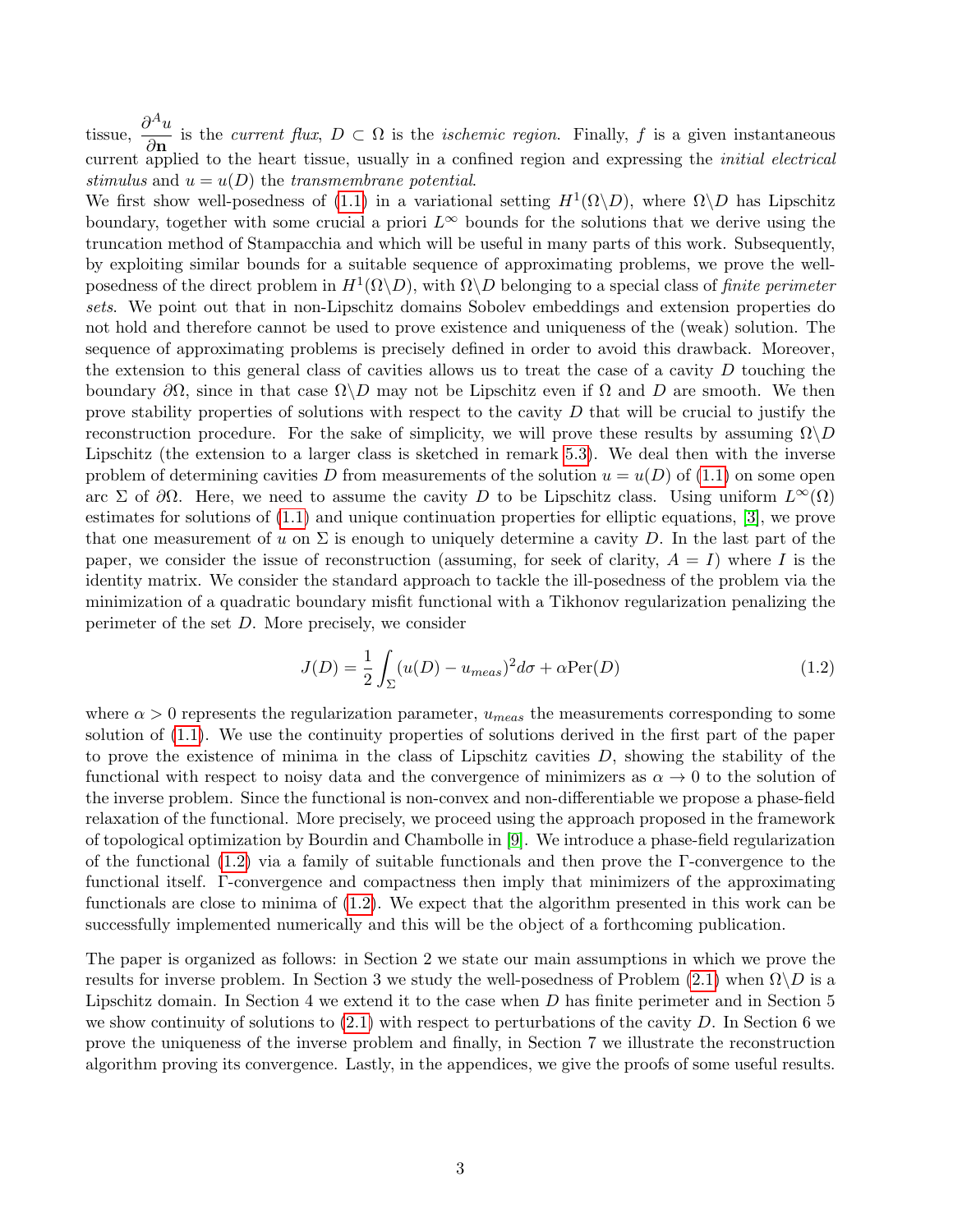#### <span id="page-3-0"></span>2 Notation and main assumptions

We consider the following inhomogeneous Neumann problem for the following semilinear equation

<span id="page-3-1"></span>
$$
\begin{cases}\n-\text{div}(A(x)\nabla u) + u^3 = f, & \text{in } \Omega_D \\
\frac{\partial^A u}{\partial \mathbf{n}} = 0, & \text{on } \partial \Omega_D.\n\end{cases}
$$
\n(2.1)

for D a compact set with  $\text{int}(D) \neq \emptyset$  and where we denote by  $\frac{\partial^A u}{\partial \lambda^B}$  $\frac{\partial}{\partial \mathbf{n}}$  the conormal derivative of u defined as  $A(x)\nabla u \cdot \mathbf{n}$ , with **n** outer unit normal to  $\Omega_D$  and

$$
\Omega_D = \Omega \setminus D \qquad \qquad \partial \Omega_D = \partial \Omega \cup \partial D
$$

Let us first recall the definition of Lipschitz class.

#### <span id="page-3-2"></span>**Definition 2.1** ( $C^{0,1}$  regularity).

Let  $\Omega$  be a bounded domain in  $\mathbb{R}^2$ . We say that a portion S of  $\partial\Omega$  is of class  $C^{0,1}$  with constant  $r_0$ ,  $M_0$ , if for any  $P \in S$ , there exists a rigid transformation of coordinates under which we have  $P = 0$ and

$$
\Omega \cap B_{r_0}(0) = \{ (x_1, x_2) \in B_{r_0}(0) : x_2 > \psi(x_1) \},\
$$

where  $\psi$  is a  $C^{0,1}$  function on  $(-r_0, r_0) \subset \mathbb{R}$  such that

$$
\psi(0) = 0,
$$
  
\n
$$
\nabla \psi(0) = \mathbf{0},
$$
  
\n
$$
\|\psi\|_{C^{0,1}(B_{r_0}(0))} \le M_0.
$$

Let's now state the assumptions that will hold for the main results relative to the inverse problem (as the well-posedness will be shown in more general hypotheses)

<span id="page-3-3"></span>Assumption 1.  $\Omega \subset \mathbb{R}^2$  is a bounded domain with  $\partial \Omega \in C^{0,1}$  with constants  $r_0, L_0$ .

**Assumption 2.**  $\Omega_1, \Omega_2$  are open subsets of  $\Omega_D$  with Lipschitz boundary satisfying  $\Omega_2 \subset \Omega_1 \subset \Omega_D$  and such that  $\Omega_D\backslash\overline{\Omega}_1\neq\emptyset$ ,  $\partial\Omega_2\cap\partial\Omega\neq\emptyset$  is connected, relatively open and

$$
dist(\Omega_2, \Omega \setminus \Omega_1) \ge d_0 > 0. \tag{2.2}
$$

In the sequel we will need further assumptions on the geometry of the cavities  $D$ . To this purpose let's define the sets  $\mathcal D$  and  $\mathcal D$  as follows.

$$
\tilde{\mathcal{D}} = \{ D \subset \overline{\Omega} : \text{ compact, simply connected, int}(D) \neq \emptyset, \text{Per}(D) = \mathcal{H}(\partial D) < \infty, \text{dist}(D, \overline{\Omega}_1) \geq d_0 > 0 \}
$$

where H is the 1 dimensional Hausdorff measure,  $\partial D$  the topological boundary of D, and

$$
\operatorname{Per}(D) = TV(\chi_D, \Omega) = \sup \left\{ \int_{\Omega} \chi_D(x) \operatorname{div} \varphi(x) dx : \varphi \in C_c^1(\Omega, \mathbb{R}^2), |\varphi| \le 1 \right\} < +\infty,
$$

and

$$
\mathcal{D} = \{ D \in \tilde{\mathcal{D}} : \partial D \in C^{0,1} \text{ with constants } r_0, L_0 \}.
$$

In what follows we will assume the cavity  $D \in \tilde{\mathcal{D}}$  or when needed  $D \in \mathcal{D}$ .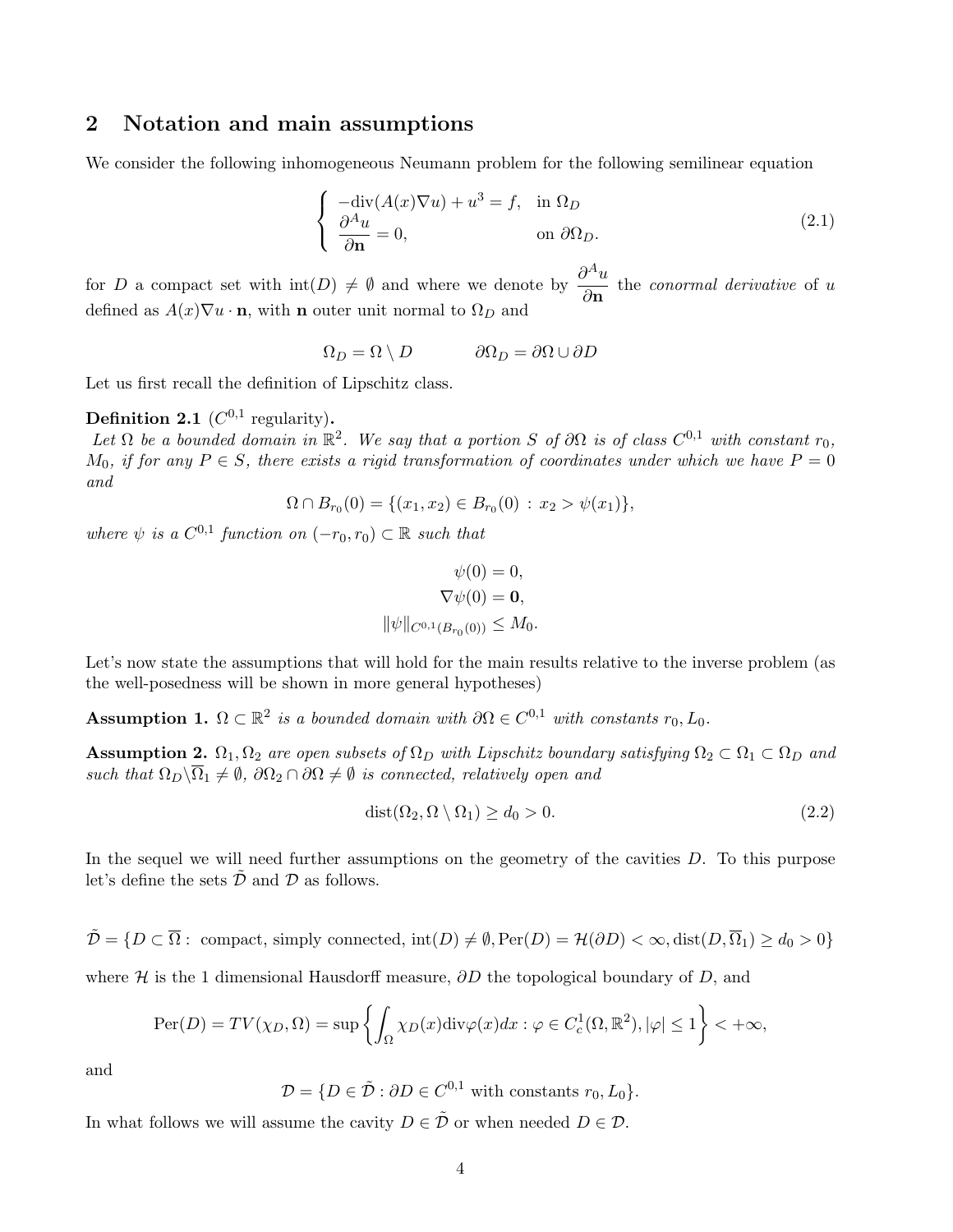**Remark 2.2.** Observe that the condition  $Per(D) = \mathcal{H}(\partial D) < \infty$  is equivalent to

 $\mathcal{H}(\partial D \backslash \partial^* D) = 0$ 

where  $\partial^*D$  is the reduced boundary of the set D in the De Giorgi sense, see [\[20\]](#page-30-5).

Finally, on the equation parameters and sources we assume

**Assumption 3.** The matrix  $A(x)$  is a symmetric matrix of order 2 such that

$$
\{a_{ij}(x)\}_{i,j=1}^2 \in Lip(\Omega)
$$
\n(2.3)

and satisfying the ellipticity condition

<span id="page-4-3"></span>
$$
0 < \lambda \|\xi\|^2 \le \sum_{i,j=1}^2 a_{ij}(x)\xi_i\xi_j \le \Lambda \|\xi\|^2, \ \forall \xi = (\xi_1, \xi_2) \in \mathbb{R}^2. \tag{2.4}
$$

<span id="page-4-5"></span>Assumption 4.

$$
f \in L^{\infty}(\Omega), \ f \ge 0, \ \ \text{supp}(f) \subset \Omega_2. \tag{2.5}
$$

In the sequel  $A\Delta B := (A\Bra B) \cup (B\Bra A)$  will indicate the symmetric difference of the two sets A and B. Finally, let us recall the definition of the Hausdorff distance between two sets A and B:

$$
d_H(A, B) = \max \{ \sup_{x \in A} \inf_{y \in B} \text{dist}(x, y), \sup_{y \in B} \inf_{x \in A} \text{dist}(y, x) \}.
$$

**Remark 2.3.** Throughout the paper we will denote, for the sake of brevity with  $v$  the indicator function of some set  $D \subset \Omega$  and we will use  $Per(D)$  or  $TV(v)$  depending on the situation.

<span id="page-4-6"></span>**Remark 2.4.** Let us observe that the set  $\mathcal D$  is compact with respect to the Hausdorff topology, see for example Lemma 3.5 in [\[25\]](#page-30-6). We will use this property several times throughout the paper.

## <span id="page-4-0"></span>3 The direct problem - Well posedness when  $\Omega_D$  has Lipschitz boundary

#### <span id="page-4-1"></span>3.1 Existence and uniqueness of the weak solution

We will first show well posedness for Problem [\(2.1\)](#page-3-1) under the more general assumptions that  $\Omega_D$  has Lipschitz boundary and  $f \in H^1(\Omega_D)'$  $f \in H^1(\Omega_D)'$  $f \in H^1(\Omega_D)'$ , the dual space <sup>1</sup> of  $H^1(\Omega_D)$ .

<span id="page-4-4"></span>**Theorem 3.1.** Assume that  $\Omega_D$  has Lipschitz boundary and that  $f \in H^1(\Omega_D)'$ . Then problem [\(2.1\)](#page-3-1) has a unique solution  $u \in H^1(\Omega_D)$ .

<span id="page-4-2"></span><sup>1</sup>More precisely, we take  $\langle f, \phi \rangle = \int_{\Omega_D} f_0 \phi + f \nabla \phi$ , with  $f_0$ , **f**, div **f** in  $L^2(\Omega_D)$  and  $f \cdot \mathbf{n}|_{\partial \Omega_D} = 0$ .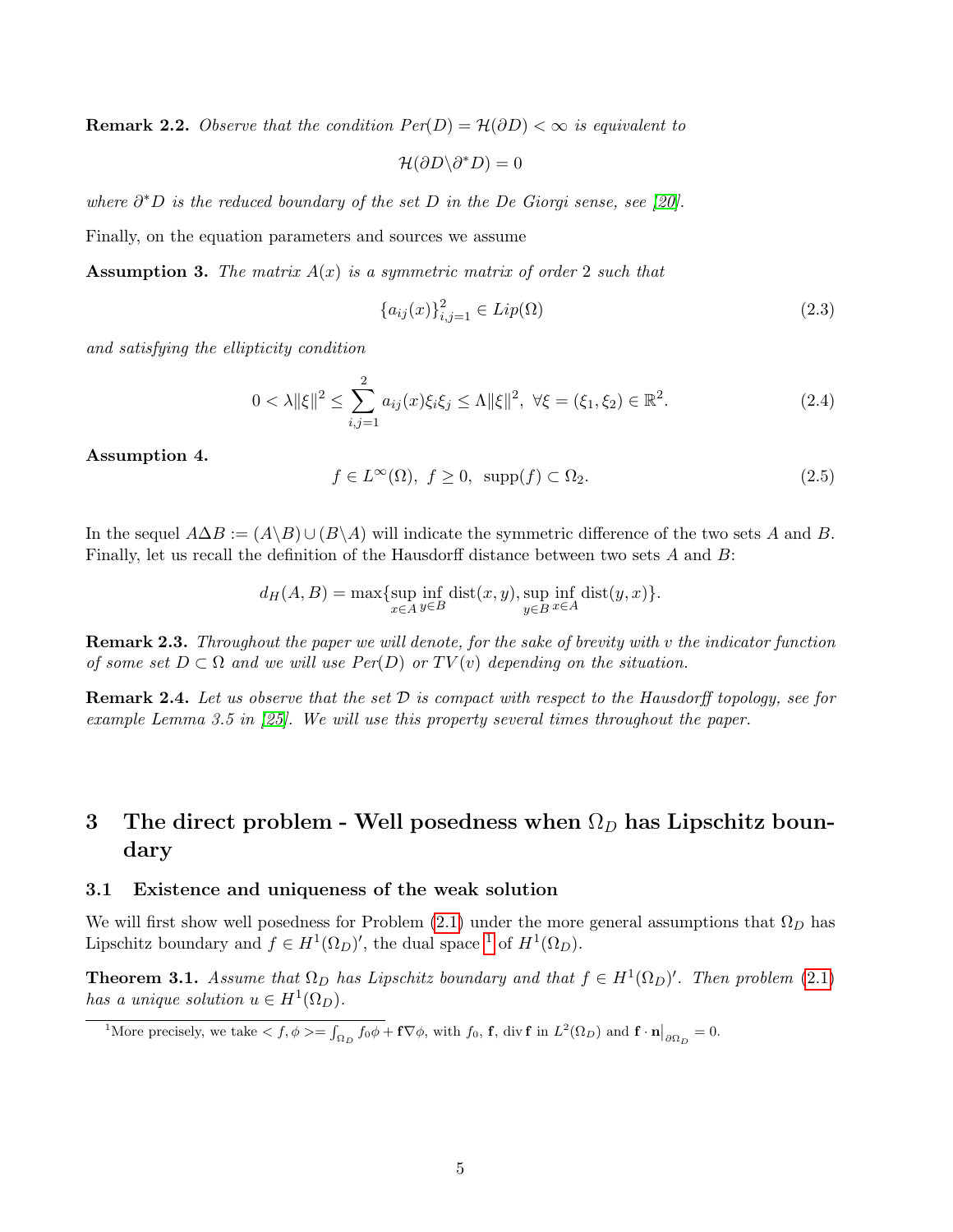*Proof.* By multiplying the equation in [\(2.1\)](#page-3-1) by a test function  $\phi$ , integrating by parts and using the Neumann boundary condition, we obtain the weak formulation

<span id="page-5-2"></span>
$$
\int_{\Omega_D} (A(x)\nabla u) \cdot \nabla \phi + \int_{\Omega_D} u^3 \phi = \int_{\Omega_D} f\phi, \qquad \forall \phi \in H^1(\Omega_D). \tag{3.1}
$$

Now let  $T: H^1(\Omega_D) \longrightarrow H^1(\Omega_D)'$  be the operator defined by

$$
\langle Tu, \phi \rangle = \int_{\Omega_D} (A(x)\nabla u) \cdot \nabla \phi + \int_{\Omega_D} u^3 \phi, \qquad \forall \phi \in H^1(\Omega_D)
$$

It is readily verified that T is a potential operator, that is  $Tu - f$  is the derivative of the functional

$$
E(u) = \frac{1}{2} \int_{\Omega_D} (A(x)\nabla u) \cdot \nabla u + \frac{1}{4} \int_{\Omega_D} u^4 - \int_{\Omega_D} fu \tag{3.2}
$$

Then, the theorem will follow by showing that  $T$  is *bounded, strictly monotone and coercive*; in fact, by these properties of T the functional E is coercive and weakly lower semicontinuous on  $H^1(\Omega_D)$ (see e.g. [\[19\]](#page-30-7), theorem 26.11). Thus,  $E$  is bounded from below and attains its infimum at some  $u \in H^1(\Omega_D)$  satisfying  $Tu = f$ . The uniqueness of u is a consequence of the strict monotonicity of T; for, if  $Tu = Tv = f$ , equation [\(3.3\)](#page-5-0) below implies  $u = v$ .

i. T is bounded.

By Hölder's inequality and ellipticity condition  $(2.4)$ 

<span id="page-5-0"></span>
$$
|\langle Tu, \phi \rangle| \le \Lambda \|\nabla u\|_{L^2(\Omega_D)} \|\nabla \phi\|_{L^2(\Omega_D)} + \|u\|_{L^6(\Omega_D)}^3 \|\phi\|_{L^2(\Omega_D)}
$$

and by Sobolev embedding theorem  $||u||_{L^6(\Omega_D)} \leq C_S ||u||_{H^1(\Omega_D)}$ , so that

$$
|\langle Tu, \phi \rangle| \le \Lambda \|\nabla u\|_{L^2(\Omega)} \|\nabla \phi\|_{L^2(\Omega_D)} + C_S^3 \|u\|_{H^1(\Omega_D)}^3 \|\phi\|_{L^2(\Omega_D)} \le \max \left[ \Lambda \|u\|_{H^1(\Omega_D)}, C_S^3 \|u\|_{H^1(\Omega_D)}^3 \right] \|\phi\|_{H^1(\Omega_D)}
$$

Therefore, if u belongs to a bounded subset of  $H^1(\Omega_D)$ ,

$$
||Tu||_{H^{-1}(\Omega_D)} = \sup_{\phi} \frac{|\langle Tu, \phi \rangle|}{||\phi||_{H^1(\Omega_D)}} \le \max \left[ \Lambda ||u||_{H^1(\Omega_D)}, C_S^3 ||u||_{H^1(\Omega_D)}^3 \right] = C_2.
$$

ii. T is (strictly) monotone.

$$
\langle Tu - Tv, u - v \rangle = \int_{\Omega_D} (A(x)\nabla(u - v)) \cdot \nabla(u - v) + \int_{\Omega_D} (u - v)^2 (u^2 + uv + v^2) \ge 0.
$$

Furthermore

$$
\langle Tu - Tv, u - v \rangle = 0 \qquad \Leftrightarrow \quad u = v. \tag{3.3}
$$

.

iii.  $T$  is coercive, that is

<span id="page-5-1"></span>
$$
\lim_{\|u\|_{H^{1}(\Omega)} \to +\infty} \frac{\langle Tu, u \rangle}{\|u\|_{H^{1}(\Omega_D)}} = +\infty
$$
\n(3.4)

By using again Hölder's inequality,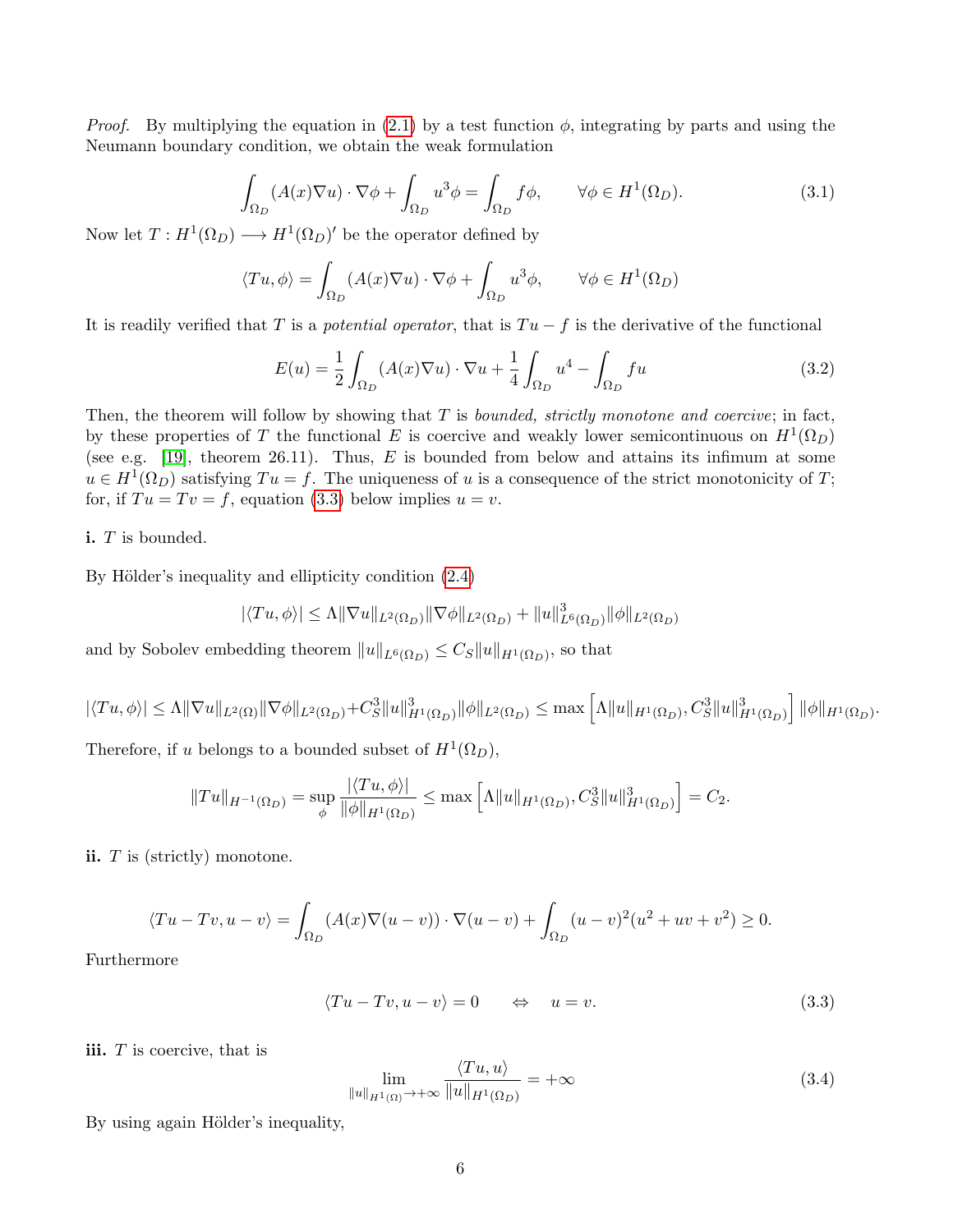$$
\langle Tu, u \rangle \ge \lambda \int_{\Omega_D} |\nabla u|^2 + \int_{\Omega_D} u^4 \ge \lambda ||\nabla u||_{L^2(\Omega_D)}^2 + \frac{1}{|\Omega_D|} \left( \int_{\Omega_D} u^2 \right)^2 \ge \lambda ||\nabla u||_{L^2(\Omega_D)}^2 + \frac{1}{|\Omega_D|} ||u||_{L^2(\Omega_D)}^4 =
$$
  
=  $\lambda \left( ||\nabla u||_{L^2(\Omega_D)}^2 + ||u||_{L^2(\Omega_D)}^2 \right) + \frac{1}{|\Omega_D|} ||u||_{L^2(\Omega_D)}^4 - \lambda ||u||_{L^2(\Omega_D)}^2.$ 

Finally, by  $|\Omega_D|^{-1}x^4 - \lambda x^2 \geq -\lambda^2 |\Omega_D|/4$ , we get

$$
\langle Tu, u \rangle \ge \lambda \|u\|_{H^1(\Omega_D)}^2 - \frac{\lambda^2}{4} |\Omega_D| \tag{3.5}
$$

hence,  $(3.4)$  follows.  $\Box$ 

**Remark 3.2.** One can easily check that the above proof can be extended to  $\Omega_D \subset \mathbb{R}^3$ , as the Sobolev embedding  $||u||_{L^6(\Omega_D)} \leq C_S ||u||_{H^1(\Omega_D)}$  still holds.

#### <span id="page-6-0"></span>3.2 A priori bounds for the solution

In this section we will prove estimates of the solutions to Problem [\(2.1\)](#page-3-1) which will be useful in the subsequent discussion. To begin with, we have the following stability estimate:

**Proposition 3.3.** Let  $u \in H^1(\Omega_D)$  be a solution of [\(2.1\)](#page-3-1). Then

<span id="page-6-2"></span>
$$
||u||_{H^1(\Omega_D)} \le \frac{1}{\lambda} ||f||_{(H^1)'} + |\Omega_D|^{1/3} ||f||_{(H^1)'}^{1/3} \le C(||f||_{(H^1)'} + ||f||_{(H^1)'}^{1/3})
$$
\n(3.6)

where the constant  $C = \max\{\frac{1}{\lambda}\}$  $\frac{1}{\lambda}, |\Omega_D|^{1/3}\}$  and  $(H^1)' = H^1(\Omega_D)'$ .

*Proof.* Letting  $\phi = u$  in equation [\(3.1\)](#page-5-2) and by the ellipticity condition [\(2.4\)](#page-4-3), we readily get

<span id="page-6-1"></span>
$$
\lambda \|\nabla u\|_{L^2(\Omega_D)}^2 + \int_{\Omega_D} u^4 \le \|f\|_{(H^1)'} \|u\|_{H^1(\Omega_D)}.
$$
\n(3.7)

By the above inequality we first obtain

<span id="page-6-4"></span>
$$
\|\nabla u\|_{L^2(\Omega_D)}^2 \le \frac{\|f\|_{(H^1)'} }{\lambda} \|u\|_{H^1(\Omega)}.
$$

Furthermore, by the inequality

$$
||u||_{L^2(\Omega_D)}^4 \le |\Omega_D| \int_{\Omega_D} u^4
$$

and again by [\(3.7\)](#page-6-1) we get

$$
||u||_{L^{2}(\Omega_D)}^{2} \leq (|\Omega_D| ||f||_{(H^1)'} ||u||_{H^1(\Omega_D)})^{1/2}.
$$

Then

$$
||u||_{H^{1}(\Omega_{D})}^{2} \leq \frac{1}{\lambda} ||f||_{(H^{1})'} ||u||_{H^{1}(\Omega_{D})} + (|\Omega_{D}| ||f||_{(H^{1})'})^{1/2} ||u||_{H^{1}(\Omega_{D})}^{1/2}.
$$
\n(3.8)

We can rewrite the above estimate in the form

<span id="page-6-3"></span>
$$
||u||_{H^1}^{1/2} (||u||_{H^1} - \frac{1}{\lambda} ||f||_{(H^1)'}) \leq |\Omega_D|^{1/2} ||f||_{(H^1)'}^{1/2}.
$$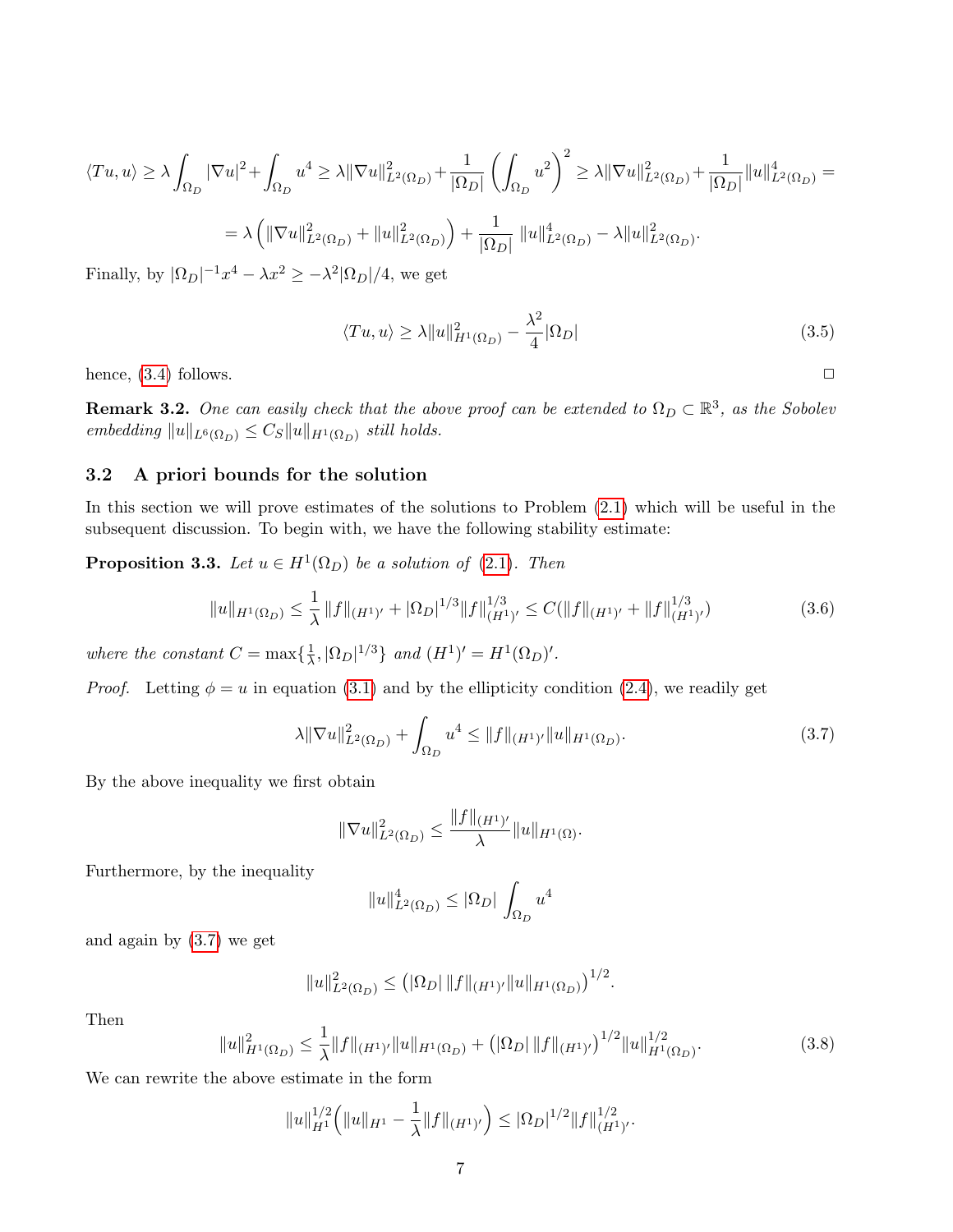Now, either

$$
||u||_{H^1(\Omega_D)} \leq \frac{1}{\lambda} ||f||_{(H^1)'}
$$

or

$$
\left( \|u\|_{H^1} - \frac{1}{\lambda} \|f\|_{(H^1)'} \right)^{3/2} \leq |\Omega_D|^{1/2} \|f\|_{(H^1)'}^{1/2}
$$

In both cases  $(3.6)$  holds.  $\Box$ 

Another crucial bound follows by the maximum principle.

<span id="page-7-1"></span>**Theorem 3.4.** Let  $f \in L^2(\Omega_D)$ . Then the solution u of Problem [\(2.1\)](#page-3-1) satisfies

$$
\left(ess\,\inf_{\Omega_D} f\right)^{1/3} \le u(x) \le \left(ess\,\sup_{\Omega_D} f\right)^{1/3} \qquad \text{a.e.} \quad x \in \Omega_D. \tag{3.9}
$$

*Proof.* We'll use a truncation method due to Stampacchia (see [\[7\]](#page-29-9)). Consider a function  $G : \mathbb{R} \to \mathbb{R}$ such that  $G \in C^1(\mathbb{R})$  and

- $G(t) > 0$
- $G(t) = 0$  for  $t < 0$
- $0 < G' < \gamma$  for  $t > 0$ .

For some  $\alpha \in \mathbb{R}$  consider  $G(u - \alpha)$ : because of the definition of G it belongs to  $H^1(\Omega_D)$  for every  $\alpha$ and therefore can be taken as test function in [\(3.1\)](#page-5-2) to get

$$
\int_{\Omega_D} G'(u-\alpha)(A(x)\nabla u) \cdot \nabla u + \int_{\Omega_D} u^3 G(u-\alpha) = \int_{\Omega_D} f G(u-\alpha),\tag{3.10}
$$

and subtracting from both sides  $\int$  $\Omega_D$  $\alpha^3 G(u-\alpha)$  we obtain

<span id="page-7-0"></span>
$$
\int_{\Omega_D} G'(u-\alpha)(A(x)\nabla u) \cdot \nabla u + \int_{\Omega_D} \left( u^3 - \alpha^3 \right) G(u-\alpha) = \int_{\Omega_D} (f-\alpha^3)G(u-\alpha). \tag{3.11}
$$

Now observe that the first integral on the left hand side of  $(3.11)$  is  $\geq 0$  because of the definition of G and the ellipticity condition; if we now choose  $\alpha = (\sup_{\Omega_D} f)^{1/3}$  the right hand side is  $\leq 0$ . Hence,

$$
\int_{\Omega_D} \left( u^3 - \alpha^3 \right) G(u - \alpha) = \int_{\Omega_D} (u - \alpha) G(u - \alpha) (u^2 + \alpha u + \alpha^2) \le 0.
$$

Since  $tG(t) \geq 0 \ \forall t \in \mathbb{R}$  and also  $u^2 + \alpha u + \alpha^2 \geq 0$  the above inequality implies  $(u - \alpha)G(u - \alpha) = 0$ a.e. and therefore  $u \le \alpha = (\sup_{\Omega_D} f)^{1/3}$  a.e., which is the right hand side inequality in [\(3.9\)](#page-6-3). For the left hand side inequality apply the same argument to  $-u$ .

**Remark 3.5.** Observe that in the proof of the estimates [\(3.6\)](#page-6-2) and [\(3.9\)](#page-6-3) we did not use any regularity of the set  $\Omega_D$ .

 $\Box$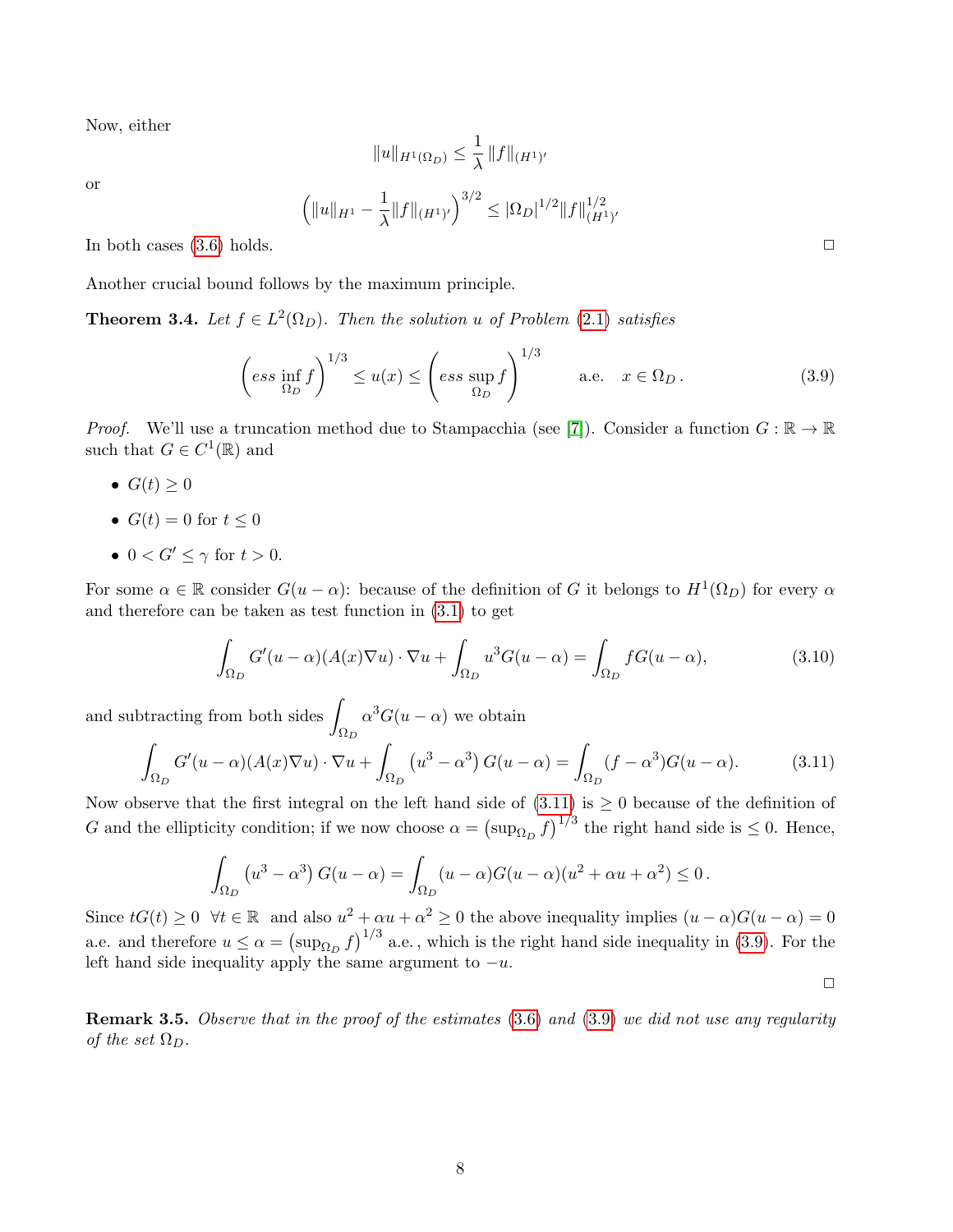#### <span id="page-8-0"></span>4 The direct problem - Well posedness when  $D$  has finite perimeter

We now generalize the well-posedness of the direct problem to the more general class of cavities  $D \in \mathcal{D}$ where  $D$  has been defined in Section 2.

By approximation results in geometric measure theory (see e.g. [\[10\]](#page-29-10), [\[11\]](#page-29-11)), for every  $D \in \tilde{\mathcal{D}}$  there exists a sequence of Lipschitz (in fact, smooth) domains  $\Omega_k$  such that  $\Omega_1 \subset \Omega_k \subset \Omega_D$  and

$$
\lim_{k \to \infty} |\Omega_D \setminus \Omega_k| = 0. \tag{4.1}
$$

For any  $k \in \mathbb{N}$ , let's now consider the perturbed problem

<span id="page-8-1"></span>
$$
\int_{\Omega_D} (A(x)\nabla v) \cdot \nabla \phi + \int_{\Omega_D \backslash \Omega_k} v\phi + \int_{\Omega_k} v^3 \phi = \int_{\Omega_D} f\phi \tag{4.2}
$$

i.e. with a non-linearity of the form

$$
v \mapsto v \chi_{\Omega_D \backslash \Omega_k} + v^3 \chi_{\Omega_k} ,
$$

where  $\chi_E$  denotes the indicator function of a set E.

The corresponding nonlinear operator  $T$  defined by the left hand side of  $(4.2)$  i. e.

<span id="page-8-5"></span>
$$
\langle Tv, \phi \rangle = \int_{\Omega_D} (A(x)\nabla v) \cdot \nabla \phi + \int_{\Omega_D \setminus \Omega_k} v\phi + \int_{\Omega_k} v^3 \phi \tag{4.3}
$$

is well defined in  $H^1(\Omega_D)$  since the nonlinear term can still be bounded by Sobolev embedding theorem (the boundary of  $\Omega_k$  is Lipschitz). Moreover, T is a potential operator being the derivative of

$$
E(v) = \frac{1}{2} \int_{\Omega_D} (A(x)\nabla v) \cdot \nabla v + \frac{1}{2} \int_{\Omega_D \setminus \Omega_k} v^2 + \frac{1}{4} \int_{\Omega_k} v^4 - \int_{\Omega_D} fv \tag{4.4}
$$

Then, following the proof of Theorem [3.1](#page-4-4) we can still show (see Appendix) that  $T$  is bounded, strictly monotone and coercive.

It follows that problem [\(4.2\)](#page-8-1) has a unique solution  $v_k \in H^1(\Omega_D)$  for every k.

Now, the estimates of the previous section can be extended to the solutions  $v_k$  with a few extra assumptions for the second bound:

<span id="page-8-3"></span>**Lemma 4.1.** Let  $v_k \in H^1(\Omega_D)$  be a solution to [\(4.2\)](#page-8-1). Then,

<span id="page-8-2"></span>
$$
||v_k||_{H^1(\Omega_D)} \le \frac{1}{\lambda} ||f||_{(H^1)'} + |\Omega_D|^{1/3} ||f||_{(H^1)'}^{1/3}.
$$
\n(4.5)

Furthermore, if f satisfies Assumption [4](#page-4-5)

<span id="page-8-4"></span>
$$
0 \le v_k(x) \le \left(\text{ess sup } f\right)^{1/3} \qquad \text{a.e.} \quad x \in \Omega_D. \tag{4.6}
$$

*Proof.* Letting  $\phi = v_k$  in [\(4.2\)](#page-8-1) and by the ellipticity condition, we get

$$
\lambda \|\nabla v_k\|_{L^2(\Omega_D)}^2 + \int_{\Omega_D \backslash \Omega_k} v_k^2 + \int_{\Omega_k} v_k^4 \le \|f\|_{(H^1)'} \|v_k\|_{H^1(\Omega_D)}.
$$
\n(4.7)

In particular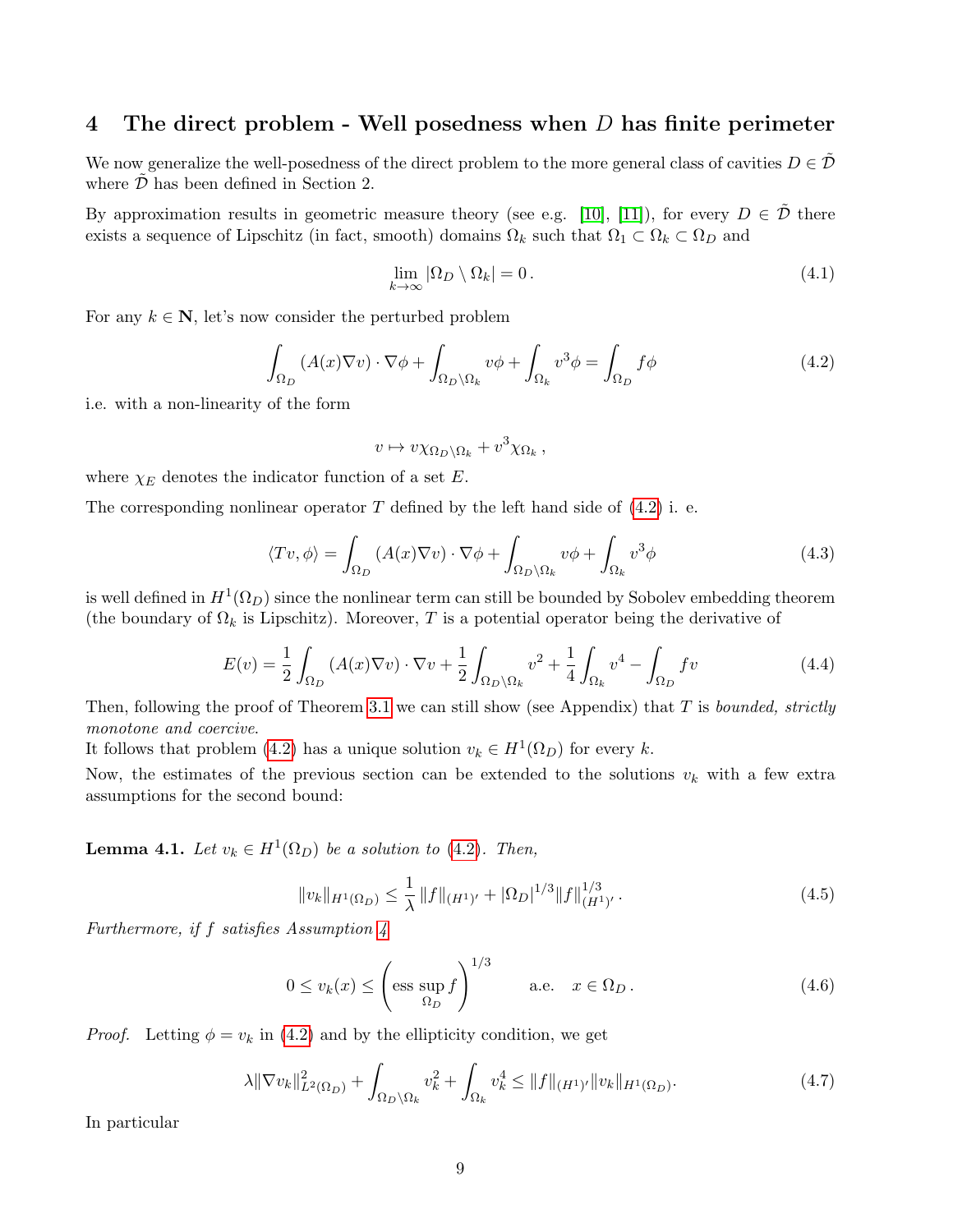$$
\|\nabla v_k\|_{L^2(\Omega_D)}^2 + \|v_k\|_{L^2(\Omega_D \setminus \Omega_k)}^2 \le \frac{\|f\|_{(H^1)'} }{\lambda} \|v_k\|_{H^1(\Omega)}
$$

and

$$
||v_k||_{L^2(\Omega_k)}^2 \leq (|\Omega_D| ||f||_{(H^1)'} ||v_k||_{H^1(\Omega_D)})^{1/2}.
$$

Summing the two estimates term by term we still get

$$
||v_k||_{H^1(\Omega_D)}^2 \leq \frac{1}{\lambda} ||f||_{(H^1)'} ||v_k||_{H^1(\Omega_D)} + (|\Omega_D| ||f||_{(H^1)'})^{1/2} ||v_k||_{H^1(\Omega_D)}^{1/2}
$$

and the bound [\(4.5\)](#page-8-2) is proven by the same argument following [\(3.8\)](#page-6-4).

Let us now take  $f \in L^2(\Omega_D)$  satisfying Assumption [4](#page-4-5) and consider a function G as in the proof of theorem [3.4.](#page-7-1) Then, choose  $\phi = G(v_k - \alpha)$  in [\(4.2\)](#page-8-1), where  $\alpha \geq 0$  and get

$$
\int_{\Omega_D} G'(v_k - \alpha) (A(x) \nabla v_k) \cdot \nabla v_k + \int_{\Omega_D \setminus \Omega_k} v_k G(v_k - \alpha) + \int_{\Omega_k} v_k^3 G(v_k - \alpha) = \int_{\Omega_k} f G(v_k - \alpha) .
$$

Subtracting on both sides the term  $\int$  $\Omega_k$  $\alpha^{3}G(v_{k}-\alpha)$ , we obtain the equivalent equation

$$
\int_{\Omega_D} G'(v_k - \alpha)(A(x)\nabla v_k) \cdot \nabla v_k + \int_{\Omega_D} \left[ (v_k - \alpha)\chi_{\Omega_D\backslash\Omega_k} + (v_k^3 - \alpha^3)\chi_{\Omega_k} \right] G(v_k - \alpha) =
$$
\n
$$
= \int_{\Omega_k} (f - \alpha^3)G(v_k - \alpha) - \alpha \int_{\Omega_D\backslash\Omega_k} G(v_k - \alpha). \tag{4.8}
$$

By choosing  $\alpha = (\sup_{\Omega_D} f)^{1/3} \ge 0$ , the right hand side is  $\le 0$ . Hence,

$$
\int_{\Omega_D} \left[ (v_k - \alpha) \chi_{\Omega_D \setminus \Omega_k} + (v_k^3 - \alpha^3) \chi_{\Omega_k} \right] G(v_k - \alpha) =
$$
  

$$
\int_{\Omega_D} (v_k - \alpha) \left[ \chi_{\Omega_D \setminus \Omega_k} + (v_k^2 + v_k \alpha + \alpha^2) \chi_{\Omega_k} \right] G(v_k - \alpha) \le 0.
$$

Since the term in the square brackets is  $\geq \min\{1, 3\alpha^2/4\}$  in  $\Omega_D$ , we conclude as in Theorem [3.4](#page-7-1) that  $v_k \leq \alpha = \left(\sup_{\Omega_D} f\right)^{1/3}$  a.e. in  $\Omega_D$ .

Finally, the bound from below follows by applying the same arguments to  $-v_k$ .

 $\Box$ 

By the previous estimates we can now prove:

<span id="page-9-0"></span>**Theorem [4.](#page-4-5)2.** Assume  $D \in \tilde{\mathcal{D}}$  and let f satisfy Assumption 4. Then problem [\(2.1\)](#page-3-1) has a unique solutions  $v \in H^1(\Omega_D) \cap L^{\infty}(\Omega_D)$ .

*Proof.* Let  $\{\Omega_k\} \subset \Omega$  be a sequence of domains chosen as at the beginning of the section; note that supp  $f \subset \Omega_k$ .

Thus, Lemma [4.1](#page-8-3) holds and the unique solution  $v'_k s$  to [\(4.2\)](#page-8-1) are uniformly bounded in  $H^1(\Omega_D)$ . Hence, there is a subsequence (still denoted by  $v_k$ ) and a function v such that  $v_k \rightharpoonup v$  in  $H^1(\Omega_D)$  and a.e. in  $\Omega_D$ . Moreover,  $||v_k||_{L^{\infty}(\Omega_D)}$  is uniformly bounded by  $||f||_{L^{\infty}}^{1/3}$  $L^{\infty}(\Omega_D)$ .

Then, by writing [\(4.2\)](#page-8-1) in the form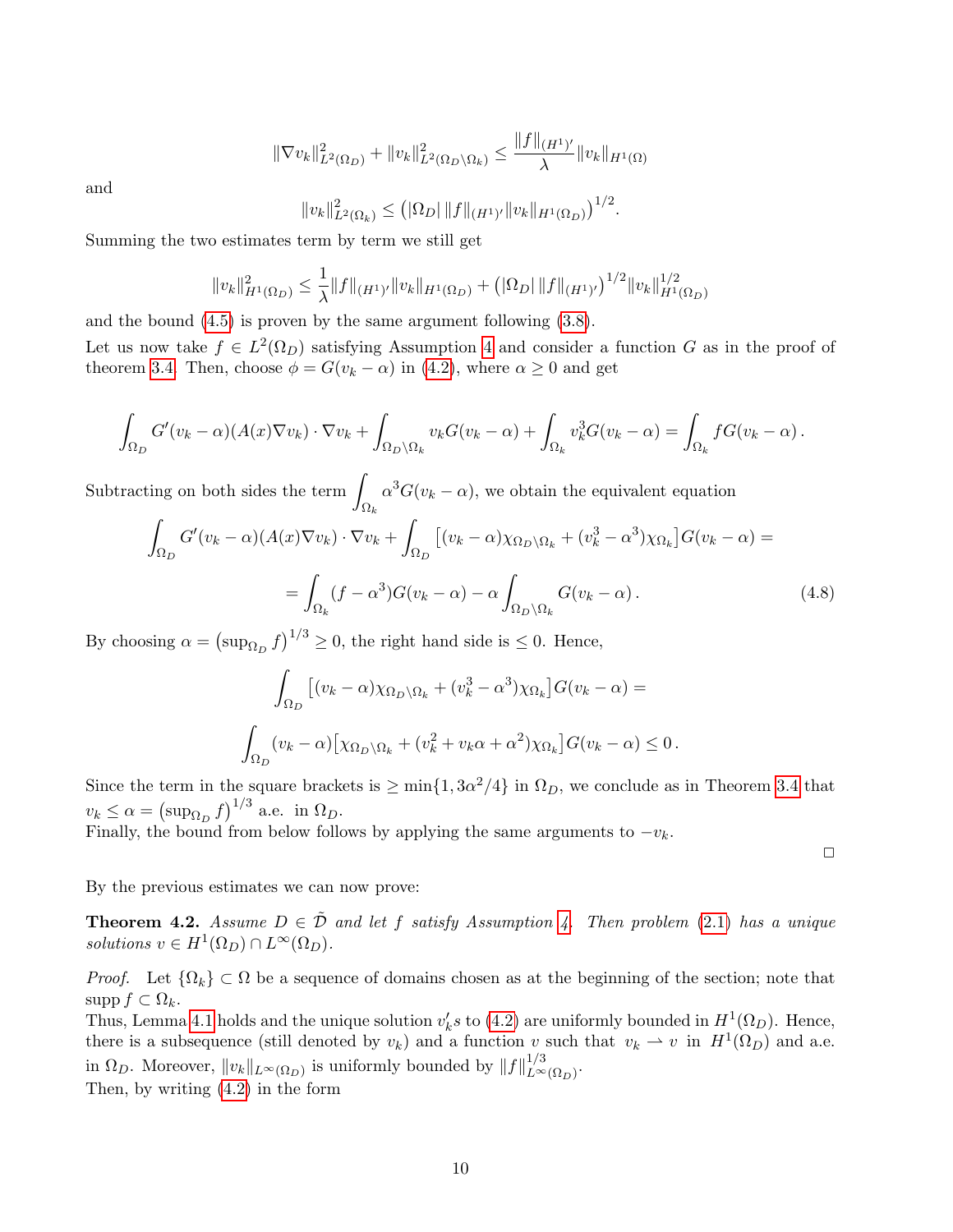<span id="page-10-1"></span>
$$
\int_{\Omega_D} (A(x)\nabla v_k) \cdot \nabla \phi + \int_{\Omega_D} v_k^3 \phi + \int_{\Omega_D \setminus \Omega_k} (v_k - v_k^3) \phi = \int_{\Omega_D} f \phi,
$$

we easily get, by the weak convergence and the dominated convergence theorem,

$$
\int_{\Omega_D} (A(x)\nabla v) \cdot \nabla \phi + \int_{\Omega_D} v^3 \phi = \int_{\Omega_D} f \phi, \qquad (4.9)
$$

that is,  $v$  solves  $(3.1)$ . Finally, uniqueness follows from the fact that the operator defined by the left hand side of [\(4.9\)](#page-10-1) is strictly monotone in  $H^1(\Omega_D)$ .

$$
\Box
$$

**Remark 4.3.** Since  $||v||_{H^1(\Omega_D)} \leq \liminf ||v_k||_{H^1(\Omega_D)}$  and  $v_k \to v$  a.e. in  $\Omega_D$ , the bounds [\(4.5\)](#page-8-2) and [\(4.6\)](#page-8-4) also hold for the solution v.

**Remark 4.4.** Theorem [4.2](#page-9-0) and the above remark apply in particular to the problem with a cavity  $D$ such that  $\partial D \cap \partial \Omega \neq \emptyset$ . Note that in this case the boundary of  $\Omega_D$  might not be Lipschitz even if  $\partial \Omega$ and ∂D are regular.

## <span id="page-10-0"></span>5 Continuity properties of the solutions to the direct problem with respect to D

We recall the weak form of Problem [\(2.1\)](#page-3-1)

<span id="page-10-2"></span>
$$
\int_{\Omega_D} (A(x)\nabla u) \cdot \nabla \phi + \int_{\Omega_D} u^3 \phi = \int_{\Omega_D} f\phi, \quad \forall \phi \in H^1(\Omega_D). \tag{5.1}
$$

where f satisfies Assumption [4.](#page-4-5) By the results in the previous sections, if  $D \in \tilde{\mathcal{D}}$  there is a unique solution  $u_D \in H^1(\Omega_D)$  of [\(5.1\)](#page-10-2) which is uniformly bounded (in  $H^1(\Omega_D)$  and in  $L^{\infty}(\Omega_D)$ ) by constants depending only on  $f$ .

In this section, we will prove the continuity of the trace map  $D \mapsto u_D|_{\Sigma}$  for domains in the class  $D$ defined in section 2; more precisely :

let  $D_n \in \mathcal{D}$  be a sequence of sets converging to D in the metric defined by the Hausdorff distance  $d_H$ and let  $u_n := u_{D_n}$ ,  $u := u_D$ . Then

$$
\lim_{n \to \infty} \int_{\Sigma} |u_n - u|^2 = 0. \tag{5.2}
$$

Thus, we will assume here that the domains  $\Omega_D$  and  $\Omega_{D_n} := \Omega \setminus D_n$  have Lipschitz (or more regular) boundaries.

The proof of our claim will require some intermediate steps. To begin with, since  $D$  is compact with  $C^{0,1}$  boundary (see Definition [2.1\)](#page-3-2) one can construct, for any  $\delta > 0$ , a subset  $D_{\delta}$  such that  $\Omega_{\delta} := \Omega \backslash D_{\delta}$ satisfies the following properties

- 1.  $\Omega_1 \subset \Omega_\delta \subset \subset \Omega_D$  and  $\partial \Omega_\delta$  is of Lipschitz class;
- 2.  $|\Omega_D \setminus \Omega_\delta| < \delta$ .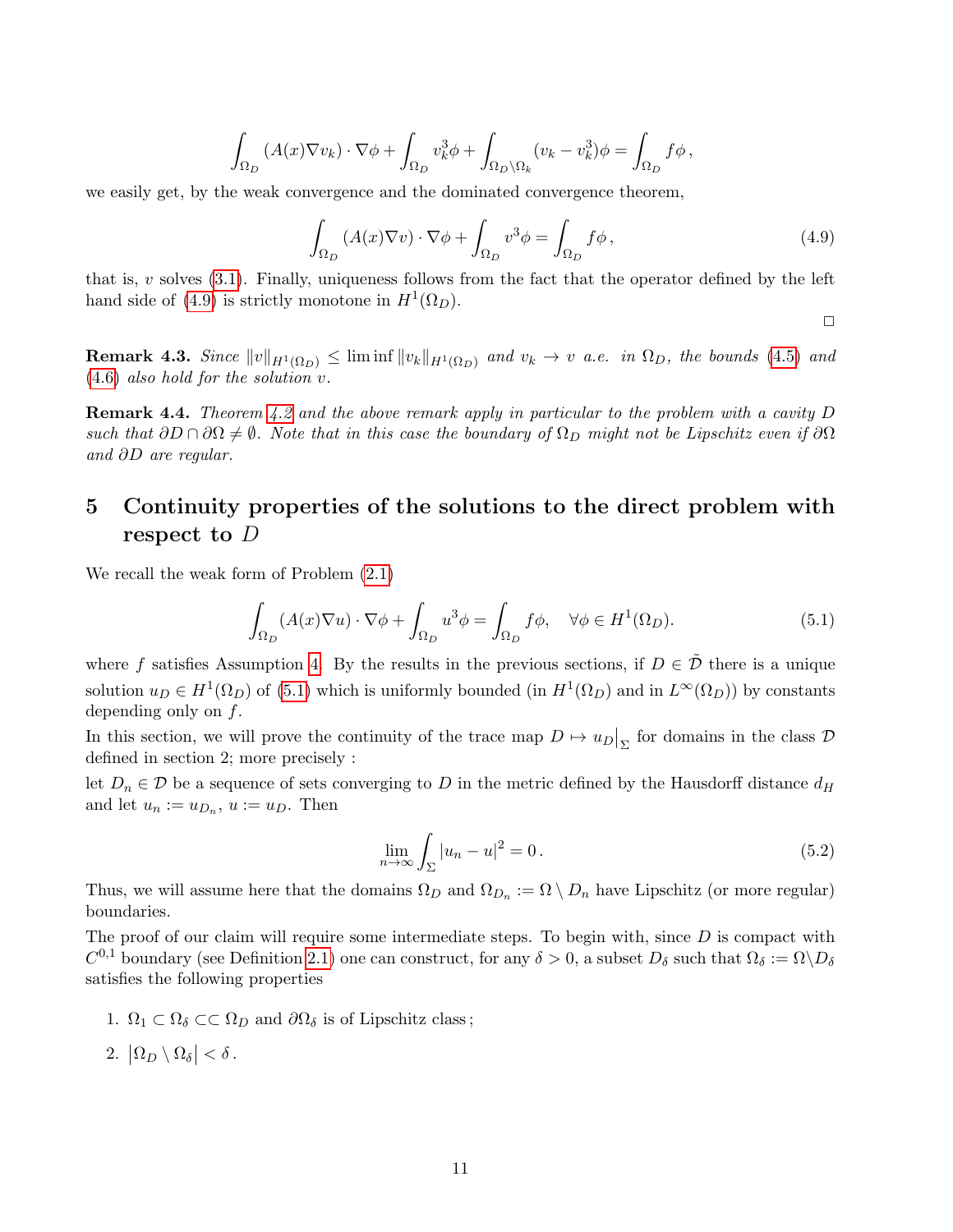Then, by the convergence of  $D_n$  to D in the Hausdorff metric, there exists a positive integer  $n_{\delta}$  such that  $\Omega_{\delta} \subset\subset \Omega_{D_n}$  for every  $n > n_{\delta}$ . Note that

<span id="page-11-2"></span>
$$
\left|\Omega_{D_n}\setminus\Omega_{\delta}\right| \le \left|\Omega_D\setminus\Omega_{\delta}\right| + \left|D\setminus D_n\right| < \delta + o(1),\tag{5.3}
$$

for  $n \to \infty$ .

Then, we have

**Theorem 5.1.** Let u,  $u_n$ ,  $\Omega_{\delta}$ ,  $n_{\delta}$  be defined as above. Then, for any  $\epsilon > 0$  there exists  $\delta(\epsilon) > 0$  such that, for every  $\delta < \delta(\epsilon)$  and  $n > n_{\delta}$ ,

<span id="page-11-3"></span>
$$
||u_n - u||_{H^1(\Omega_\delta)} < \epsilon. \tag{5.4}
$$

Proof.

Since u,  $u_n$ , solve [\(5.1\)](#page-10-2) respectively in  $\Omega_D$  and in  $\Omega_{D_n}$  and recalling that supp  $f \subset \Omega_2 \subset \Omega_1 \subset \Omega_\delta$ , we have

<span id="page-11-0"></span>
$$
\int_{\Omega_D} (A(x)\nabla u) \cdot \nabla \phi + u^3 \phi = \int_{\Omega_{D_n}} (A(x)\nabla u_n) \cdot \nabla \phi + u_n^3 \phi.
$$

 $\forall \phi \in H^1(\Omega)$  (note that by our assumptions on the domains, any  $\phi \in H^1(\Omega_D)$  or in  $H^1(\Omega_{D_n})$  is the restriction of a function in  $H^1(\Omega)$ .

By the decompositions  $\Omega_D = \Omega_{\delta} \cup (\Omega_D \setminus \Omega_{\delta}), \ \Omega_{D_n} = \Omega_{\delta} \cup (\Omega_{D_n} \setminus \Omega_{\delta}),$  we have

$$
\int_{\Omega_{\delta}} (A(x)\nabla u) \cdot \nabla \phi + u^3 \phi + \int_{\Omega_D \setminus \Omega_{\delta}} (A(x)\nabla u) \cdot \nabla \phi + u^3 \phi =
$$
  

$$
\int_{\Omega_{\delta}} (A(x)\nabla u_n) \cdot \nabla \phi + u_n^3 \phi + \int_{\Omega_{D_n} \setminus \Omega_{\delta}} (A(x)\nabla u_n) \cdot \nabla \phi + u_n^3 \phi.
$$

By rearranging the terms:

$$
\int_{\Omega_{\delta}} \left( A(x) \nabla (u - u_n) \right) \cdot \nabla \phi + (u^3 - u_n^3) \phi =
$$
\n
$$
- \int_{\Omega_D \setminus \Omega_{\delta}} (A(x) \nabla u) \cdot \nabla \phi + u^3 \phi + \int_{\Omega_{D_n} \setminus \Omega_{\delta}} (A(x) \nabla u_n) \cdot \nabla \phi + u_n^3 \phi. \tag{5.5}
$$

Let  $\phi_{\delta,n} \in H^1(\Omega)$  be a function satisfying

<span id="page-11-1"></span>
$$
\phi_{\delta,n}\big|_{\Omega_{\delta}} = (u - u_n)\big|_{\Omega_{\delta}}.
$$

The existence of  $\phi_{\delta,n}$  for every  $\delta$  (and n) follows by the extension property which holds for the Lipschitz domain  $\Omega_{\delta}$ . Moreover, by the uniform bounds on u,  $u_n$  in  $\Omega_{\delta}$  and by the continuity of the extension operator, we readily get

$$
\|\phi_{\delta,n}\|_{H^1(\Omega)} \le C\,,\tag{5.6}
$$

where the constant C depends only on  $\Omega_{\delta}$  and f. Actually, by the properties 1 and 2 above and since  $\Omega_D$  is Lipschitz we can take C independent of  $\delta$ .

By choosing  $\phi = \phi_{\delta,n}$  in [\(5.5\)](#page-11-0) we obtain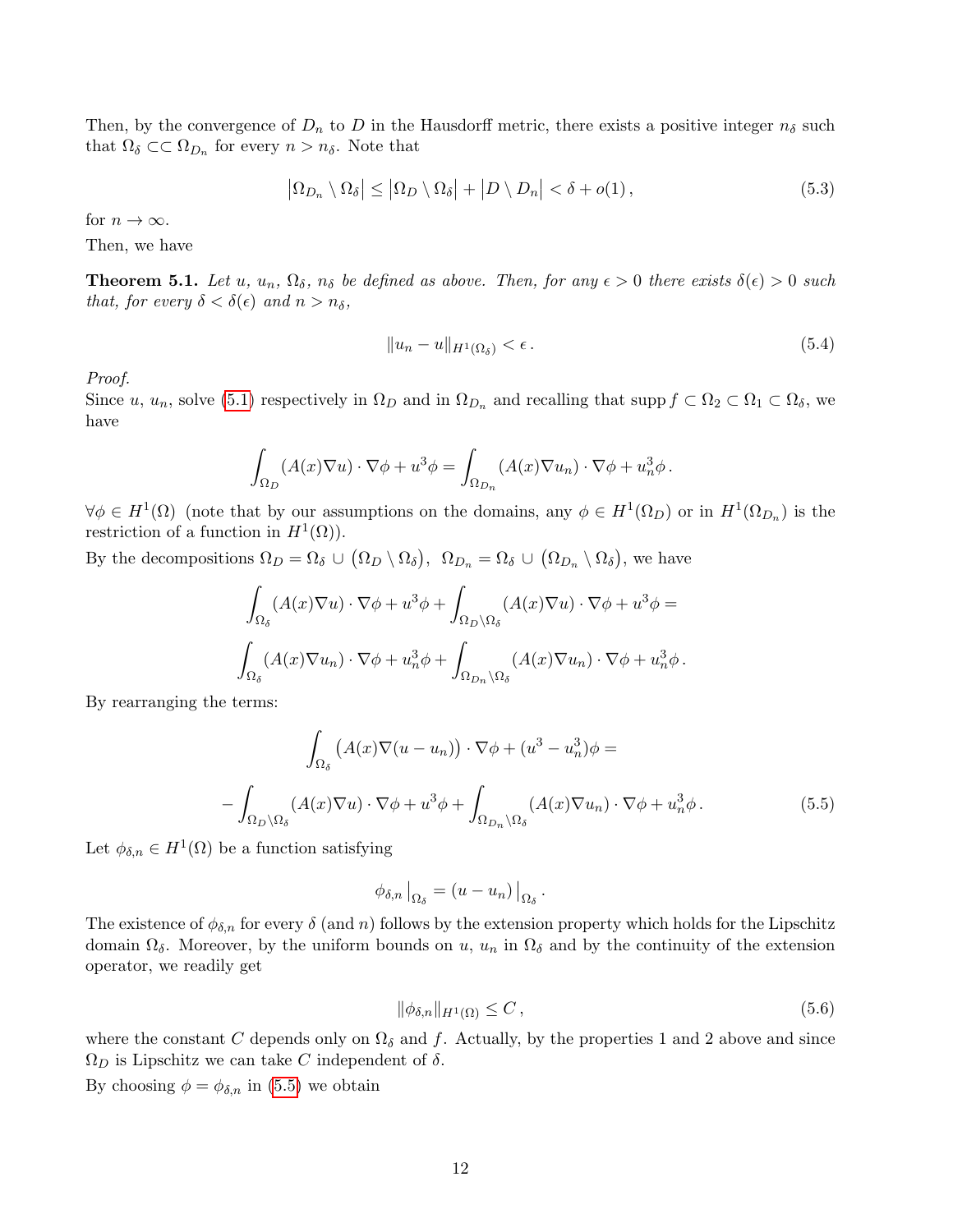<span id="page-12-0"></span>
$$
\int_{\Omega_{\delta}} \left( A(x) \nabla (u - u_n) \right) \cdot \nabla (u - u_n) + (u - u_n)^2 (u^2 + uu_n + u_n^2) =
$$
\n
$$
-\int_{\Omega_D \setminus \Omega_{\delta}} (A(x) \nabla u) \cdot \nabla \phi_{\delta,n} + u^3 \phi_{\delta,n} + \int_{\Omega_{D_n} \setminus \Omega_{\delta}} (A(x) \nabla u_n) \cdot \nabla \phi_{\delta,n} + u_n^3 \phi_{\delta,n}.
$$
\n(5.7)

We now estimate the integrals at the right hand side. First, since  $u \in H^1(\Omega_D) \cap L^{\infty}(\Omega_D)$  we get by [\(5.6\)](#page-11-1) and by Holder inequality

<span id="page-12-1"></span>
$$
\Big|\int_{\Omega_D\setminus\Omega_\delta} (A(x)\nabla u)\cdot\nabla\phi_{\delta,n}+u^3\phi_{\delta,n}\Big|\leq C_1\Big(\int_{\Omega_D\setminus\Omega_\delta}|\nabla u|^2\Big)^{1/2}+C_2\big|\Omega_D\setminus\Omega_\delta\big|^{1/2},
$$

with  $C_1$ ,  $C_2$  independent of  $\delta$  and n. By Property 2 and by the integrability of  $|\nabla u|^2$ , we can now write

$$
\left| \int_{\Omega_D \setminus \Omega_\delta} (A(x) \nabla u) \cdot \nabla \phi_{\delta,n} + u^3 \phi_{\delta,n} \right| \le C_1 \, o(1) + C_2 \, \delta^{1/2} \,, \tag{5.8}
$$

,

for  $\delta \to 0$ . By similar estimates of the second term at the right hand side of [\(5.7\)](#page-12-0) and taking into account [\(5.3\)](#page-11-2) we obtain

$$
\Big|\int_{\Omega_{D_n}\setminus\Omega_{\delta}} (A(x)\nabla u_n)\cdot\nabla\phi_{\delta,n} + u_n^3\phi_{\delta,n}\Big| \leq C_1 \Big(\int_{\Omega_{D_n}\setminus\Omega_{\delta}} |\nabla u_n|^2\Big)^{1/2} + C_2 \left(\delta + o(1)\right)^{1/2}.
$$

Claim:

the  $u'_n s$  can be extended to  $\Omega$  in such a way that the sequence  $|\nabla u_n|^2$  is uniformly integrable in  $\Omega$ . *Proof.* The function  $u_n$  is a weak solution of the Neumann problem

$$
\begin{cases}\n-\text{div}(A(x)\nabla u_n) = f - u_n^3, & \text{in } \Omega_{D_n} \\
\frac{\partial^A u}{\partial \mathbf{n}} = 0, & \text{on } \partial \Omega_{D_n}\n\end{cases}
$$

By the estimates of the previous section the right hand side of the above equation satisfies

$$
\text{ess}\sup_{\Omega_{D_n}}|f - u_n^3| \le C\,,
$$

with C independent of n. Known regularity results in Lipschitz domains [\[23\]](#page-30-8) imply that  $u_n \in$  $H^{3/2}(\Omega_{D_n})$  with uniformly bounded norm. Moreover,  $u_n$  has an extension (still denoted by  $u_n$ ) to  $\Omega$ satisfying

$$
||u_n||_{H^{3/2}(\Omega)} \leq C
$$

(see [\[21\]](#page-30-9) Theorem 1.4.3.1). Hence, by Sobolev imbeddings  $\{u_n\}_{n\in\mathbb{N}}$  is a relatively compact subset of  $H^1(\Omega)$ ; in particular,  $|\nabla u_n|^2$  is relatively compact in  $L^1(\Omega)$  and therefore is uniformly integrable.  $\Box$ 

The above implies that estimate [\(5.8\)](#page-12-1) holds for *both terms* on the right hand side of [\(5.7\)](#page-12-0). Hence, by taking  $\delta < \delta(\epsilon)$  small enough and  $n > n_{\delta}$  large, we have

$$
\int_{\Omega_{\delta}} \left( A(x) \nabla (u - u_n) \right) \cdot \nabla (u - u_n) + (u - u_n)^2 (u^2 + u u_n + u_n^2) \le \epsilon^2.
$$

Finally, since  $u^2 + uu_n + u_n^2 \geq \frac{3}{4}$  $\frac{3}{4}u^2$  and  $||u||_{L^{\infty}(\Omega_{\delta})} > 0$ , by Poincaré inequality (Theorem A.1 in [\[4\]](#page-29-0)) we get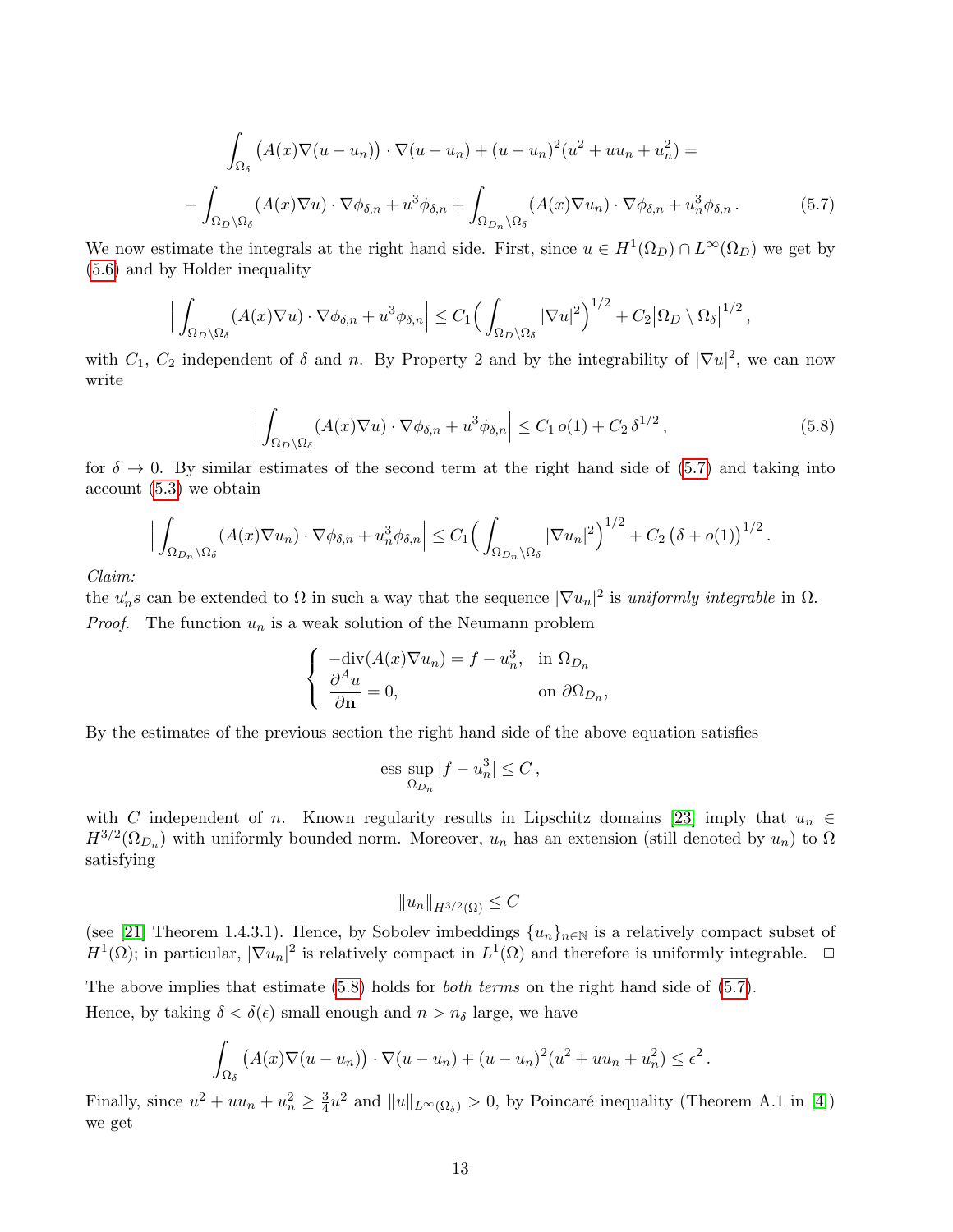$$
||u - u_n||_{H^1(\Omega_\delta)}^2 \le C \epsilon^2,
$$

for some constants C independent of  $\delta$ , n. Then, the result follows by redefining  $C^{1/2} \epsilon \to \epsilon$ .

We can now prove

<span id="page-13-2"></span>Corollary 5.2. Let  $\Omega$ ,  $\Omega_1$  be defined as in Section 2 and let  $D_n \subset \Omega$ ,  $n = 1, 2, ...$  be a sequence of compact subsets such that  $\Omega_{D_n}$ ,  $\Omega_D$  have Lipschitz boundaries and  $D_n \to D$  in the Hausdorff metric. Let  $u \in H^1(\Omega_D)$  and  $u_n \in H^1(\Omega_{D_n})$  be the solutions of [\(5.1\)](#page-10-2) in  $\Omega_D$  and in  $\Omega_{D_n}$  respectively. Then,

$$
\lim_{n \to \infty} \|u_n - u\|_{L^2(\Sigma)} = 0.
$$
\n(5.9)

*Proof.* Fix  $\epsilon > 0$  and let  $\delta < \delta(\epsilon)$ ,  $n > n_{\delta}$  such that [\(5.4\)](#page-11-3) holds. Then, by standard trace theorems

$$
\int_{\Sigma} |u_n - u|^2 \le C ||u_n - u||_{H^1(\Omega_1)}^2 \le C ||u_n - u||_{H^1(\Omega_\delta)}^2 < \epsilon^2
$$

and the theorem follows.

<span id="page-13-1"></span>**Remark 5.3.** By Theorem [4.2,](#page-9-0) and by the estimates of Lemma [4.1,](#page-8-3) the previous continuity result could be extended to a class of subsets D such that  $\Omega_D$  is the limit, in the Hausdorff metric, of Lipschitz domains  $\Omega_k$  with  $\Omega_1 \subset \Omega_k \subset \Omega_D$ . This class is larger than the class D defined in Section 2, since it includes subsets with continuous, but non Lipschitz, boundary.

**Remark 5.4.** Let  $D_n$ , D, be as in Corollary [5.2,](#page-13-2) but assume that  $D_n \to D$  in measure in  $\Omega$  (see [\[1\]](#page-29-12), Remark 3.37). Nevertheless, as  $D_n \subset \overline{\Omega}$ , by remark [2.4](#page-4-6) the sequence has compact closure in the Hausdorff topology (see also [\[14\]](#page-29-13) Theorem 3.1). Hence, there exists a subsequence  $D_{n_k}$  which converges in the Hausdorff metric. Then, the subsequence necessarily converges to  $D$ , since  $D$  has (Lipschitz) continuous boundary.

## <span id="page-13-0"></span>6 Uniqueness of the inverse problem

In this Section we investigate the uniqueness of the inverse problem, i. e.

**Problem 6.1.** Assume it is possible to measure the solution to  $(2.1)$ ,  $u|_{\Sigma}$  where  $\Sigma$  is an open connected portion of  $\partial\Omega_2 \cap \partial\Omega$ . Is it possible to uniquely determine D?

The answer is yes thanks to the following result:

**Theorem 6.2.** Let assumptions [1-](#page-3-3)[4](#page-4-5) with  $D \in \mathcal{D}$  hold. Let  $u_1$  and  $u_2$  be solutions to

$$
\int_{\Omega_{D_1}} A(x) \nabla u_1 \cdot \nabla \psi + u_1^3(x) \psi \, dx = \int_{\Omega_{D_1}} f \psi \, dx, \ \ \forall \psi \in H^1(\Omega_{D_1}) \tag{6.1}
$$

and

$$
\int_{\Omega_{D_2}} A(x) \nabla u_2 \cdot \nabla \psi + u_2^3(x) \psi \, dx = \int_{\Omega_{D_2}} f \psi \, dx, \ \ \forall \psi \in H^1(\Omega_{D_2})
$$
\n
$$
(6.2)
$$

respectively. Then if  $u_1|_{\Sigma} = u_2|_{\Sigma}$  this implies  $D_1 \equiv D_2$ .

 $\Box$ 

 $\Box$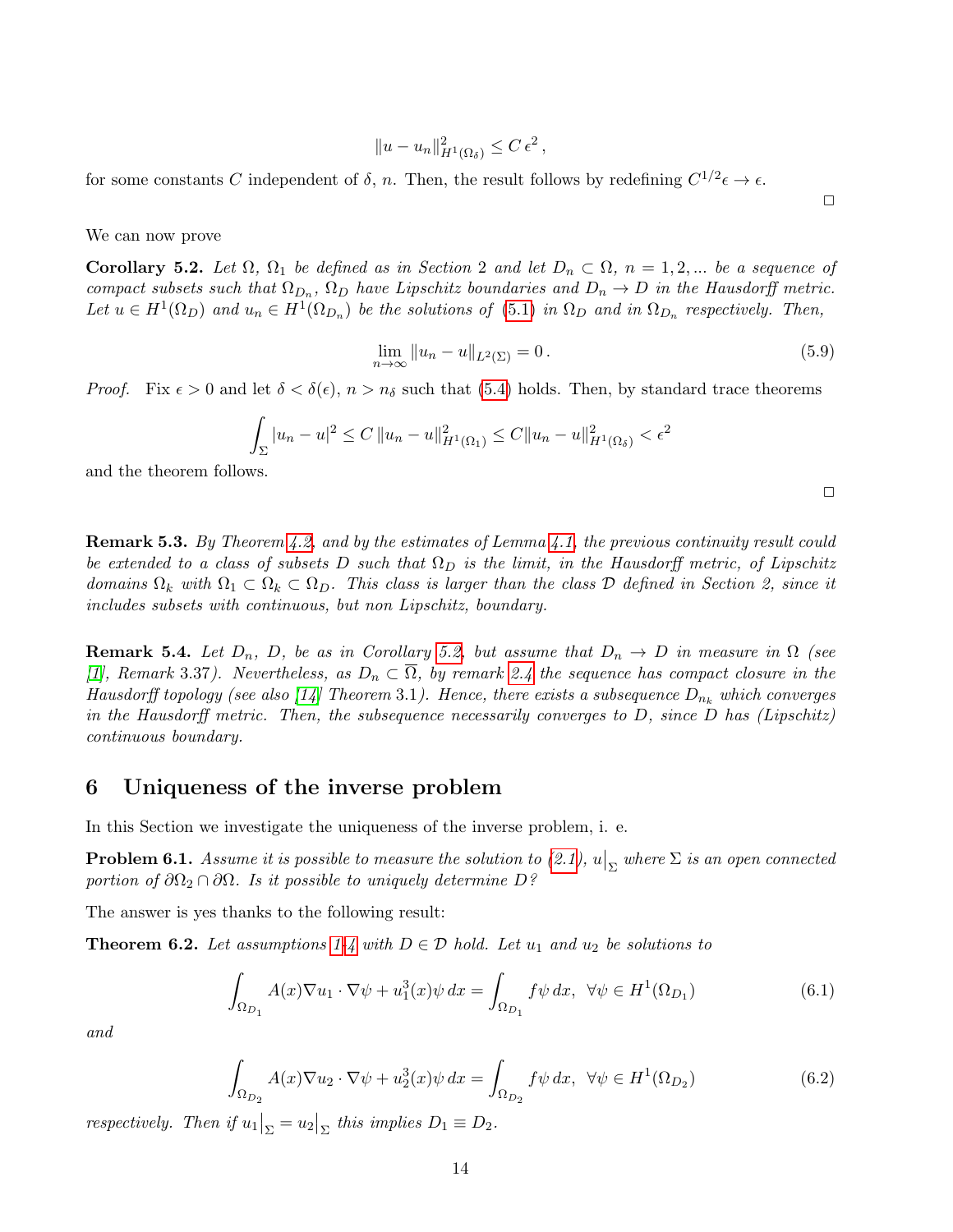#### Proof.

We only analyse the case where the cavities are strictly contained in  $\Omega$  since the case where the cavity has part of the boundary in common with  $\partial\Omega$  can be treated similarly. Let  $u_1 = u_2$  on  $\Sigma$ ; we will prove the theorem through an argument by contradiction. Assume  $D_1 \neq D_2$  and letting

$$
w = u_1 - u_2 \tag{6.3}
$$

we have that

$$
w\big|_{\Sigma} = 0 \quad \text{and} \quad \frac{\partial^A w}{\partial \mathbf{n}}\big|_{\Sigma} = 0 \tag{6.4}
$$

Moreover  $w$  is a solution to

$$
-\operatorname{div}(A(x)\nabla w) + q(x) w = 0 \quad \text{in } \Omega \setminus (D_1 \cup D_2)
$$
\n(6.5)

where  $q(x) = u_1^2 + u_1 u_2 + u_2^2$ . From Theorem [4.2](#page-9-0) and Remark 4.3 we have that

$$
||u_i||_{L^{\infty}(\Omega_{D_i})} \leq C, \quad i = 1, 2
$$
\n
$$
(6.6)
$$

with C a constant depending on  $||f||_{L^{\infty}(\Omega)}$  and hence

$$
||q||_{L^{\infty}(\Omega \setminus (D_1 \cup D_2))} \leq C,
$$

with C a constant depending on  $||f||_{L^{\infty}(\Omega)}$ . Uniqueness for the Cauchy problem, see for example [\[3\]](#page-29-7), together with the weak unique continuation property imply

$$
w \equiv 0 \qquad \text{in} \qquad G \tag{6.7}
$$

where G is the connected component of  $\overline{\Omega} \setminus D_1 \cup D_2$  that contains  $\Sigma$ . Next, we consider two different cases of intersection of the domains  $D_1$  and  $D_2$ . In fact, all the other possibilities can be reduced to these two configurations.

• There are no connected components of  $\overline{\Omega} \setminus D_1 \cup D_2$  that do not contain  $\Sigma$ .

In this case let  $\tilde{D}$  be the shaded region in figure [1.](#page-15-0) Assume first that  $\tilde{D}$  is Lipschitz. Observe that on  $\partial \tilde{D}$  we have  $\frac{\partial^A u_2}{\partial \Omega}$  $\frac{\partial^A u_2}{\partial \mathbf{n}} = 0$  a. e. Actually, on  $\Gamma_2 \equiv \partial \tilde{D} \cap \partial D_2$  we have that  $\frac{\partial^A u_2}{\partial \mathbf{n}}$  $\frac{a_2}{\partial \mathbf{n}} = 0$  a.e. Moreover, on  $\Gamma_1 \equiv \partial \tilde{D} \backslash \Gamma_2$  we have  $\frac{\partial^A u_1}{\partial \Gamma_1}$  $\frac{\partial^A u_1}{\partial \mathbf{n}} = 0$  a.e. and observing that on  $\Gamma_1 \subset \partial G$ ,  $\frac{\partial^A u_1}{\partial \mathbf{n}}$  $\frac{\partial^{\bar{A}} u_1}{\partial \mathbf{n}} = \frac{\partial^A u_2}{\partial \mathbf{n}}$ ∂n a. e., it follows that  $\frac{\partial^{A} u_2}{\partial A}$  $\frac{a_2}{\partial \mathbf{n}} = 0$  a.e. on  $\Gamma_1$ . Also, by Assumption  $\widetilde{A}, u_2 \in H^1(\tilde{D})$  is solution of

$$
-\operatorname{div}\left(A(x)\nabla u_2\right) + u_2^3 = 0 \quad \text{in } \tilde{D}.\tag{6.8}
$$

Hence, multiplying the equation by  $u_2$  and integrating by parts over the set  $\tilde{D}$ , it follows

$$
\int_{\tilde{D}} A(x) \nabla u_2 \cdot \nabla u_2 + u_2^4(x) = 0.
$$
\n(6.9)

Hence, we get that necessarily  $u_2 = 0$  a.e. in  $\tilde{D}$  and, by unique continuation, also in  $(\Omega \setminus D_1 \cup D_2)$ supp  $f$ .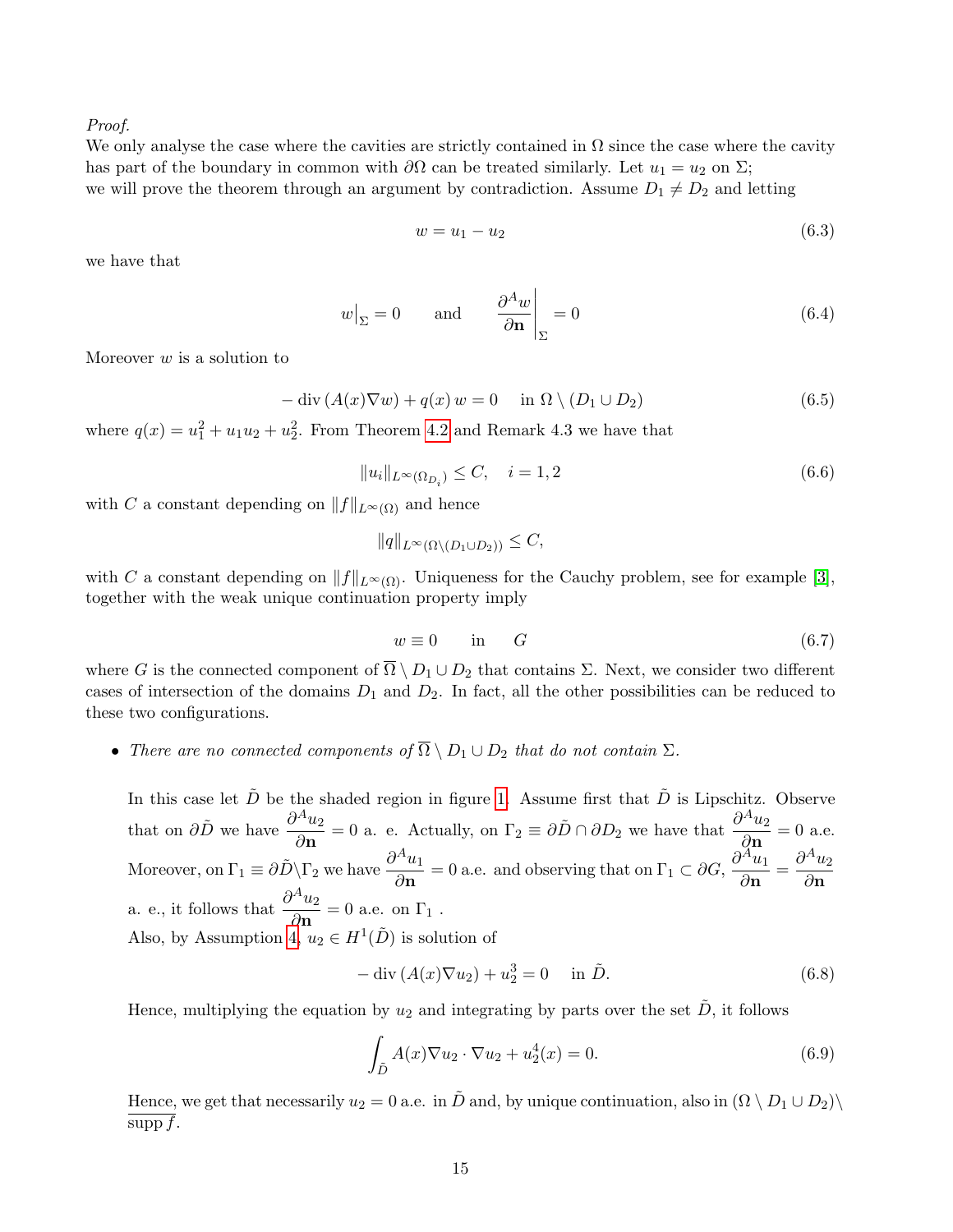

<span id="page-15-0"></span>Figure 1: First situation

Now consider the case where  $\tilde{D}$  is not Lipschitz. Then we can assume without loss of generality that singularities occur at the two points of intersection  $P^1$  and  $P^2$  where  $\Gamma_2$  and  $\Gamma_1$  intersect. Note that the singularities can be only cusps since  $\Gamma_2$  and  $\Gamma_1$  are of Lipschitz class. Let us now consider an approximation of  $\tilde{D}$  with a sequence of Lipschitz domains,  $\{\tilde{D}_k\} \subset \tilde{D}$  constructed as follows. Let  $P_k^1 \in \Gamma_1$  such that the arc joining  $P^1$  and  $P_k^1$  has length which tends to zero as  $k \to +\infty$  and let  $\overline{P}_k^1 \in \Gamma_2$  be such that the arc joining  $P^1$  and  $\overline{P}_k^1$  has length which tends to zero as  $k \to +\infty$ . Similarly, we construct points  $P_k^2$  and  $\overline{P}_k^2$  near the point  $P^2$ . Denote by  $\gamma_k^1$  and  $\gamma_k^2$ two smooth arcs joining  $P_k^1$  and  $\overline{P}_k^1$  and  $P_k^2$  and  $\overline{P}_k^2$  $\tilde{k}$  respectively so that the region  $\tilde{D}_k$  enclosed by  $\gamma_k^1$ ,  $\gamma_k^2$  and  $\Gamma_1$  and  $\Gamma_2$  is Lipschitz and such that length $(\gamma_k^1)$ , length $(\gamma_k^2) \to 0$  and  $|\tilde{D}\setminus \tilde{D}_k| \to 0$ as  $k \to +\infty$ .

Again by Assumption [4\)](#page-4-5)  $u_2 \in H^1(\tilde{D}_k)$  is weak solution of

<span id="page-15-1"></span>
$$
-\operatorname{div}\left(A(x)\nabla u_2\right) + u_2^3 = 0 \quad \text{in } \tilde{D}_k \tag{6.10}
$$

with  $\frac{\partial^{A} u_2}{\partial \cdot}$  $\frac{d^2 u_2}{d \mathbf{n}} = 0$  a.e. on  $\partial \tilde{D}_k \setminus (\gamma_k^1 \cup \gamma_k^2)$ . Hence, multiplying equation [6.10](#page-15-1) by  $u_2$ , integrating by parts over  $\tilde{D}_k$  and using the fact  $u_2 \in H^{3/2}(\Omega_{D_2})$ 

<span id="page-15-2"></span>
$$
\int_{\tilde{D}_k} A(x) \nabla u_2 \cdot \nabla u_2 + u_2^4(x) = \int_{\gamma_k^1} \frac{\partial^A u_2}{\partial \mathbf{n}} u_2 + \int_{\gamma_k^2} \frac{\partial^A u_2}{\partial \mathbf{n}} u_2 \tag{6.11}
$$

Moreover, since  $\tilde{D}_k$  is a Lipschitz domain and  $u_2$  is uniformly bounded in  $\Omega \backslash D_2$  it follows that

$$
\left|\int_{\gamma_k^i} \frac{\partial^A u_2}{\partial \mathbf{n}} u_2\right| \leq \left(\int_{\gamma_k^i} \left|\frac{\partial^A u_2}{\partial \mathbf{n}}\right|^2\right)^{1/2} \left(\int_{\gamma_k^i} |u_2|^2\right)^{1/2} \leq C \|u_2\|_{H^{3/2}(\Omega_{D_2})} (\text{length}(\gamma_k^i))^{1/2}
$$

for  $i = 1, 2$ . So, passing to the limit as  $k \to +\infty$  in [\(6.11\)](#page-15-2) we finally get

$$
\int_{\tilde{D}} A(x)\nabla u_2 \cdot \nabla u_2 + u_2^4(x) = 0
$$

which again gives  $u_2 = 0$  a.e. in  $\tilde{D}$  and, by unique continuation, also in  $(\Omega \setminus D_1 \cup D_2) \setminus \overline{\text{supp } f}$ .

Now, let  $K \subset \Omega \setminus (D_1 \cup D_2)$  and  $K \supset \overline{\text{supp } f}$  be a smooth domain. Then letting  $v_2 = u_2^3$ ,  $u_2$ satisfies

<span id="page-15-3"></span>
$$
\begin{cases}\n-\text{div}(A(x)\nabla u_2) + v_2 u_2 = f, & \text{in } K \\
\frac{\partial^A u_2}{\partial \mathbf{n}} = 0, & \text{on } \partial K \\
u_2 = 0, & \text{on } \partial K,\n\end{cases}
$$
\n(6.12)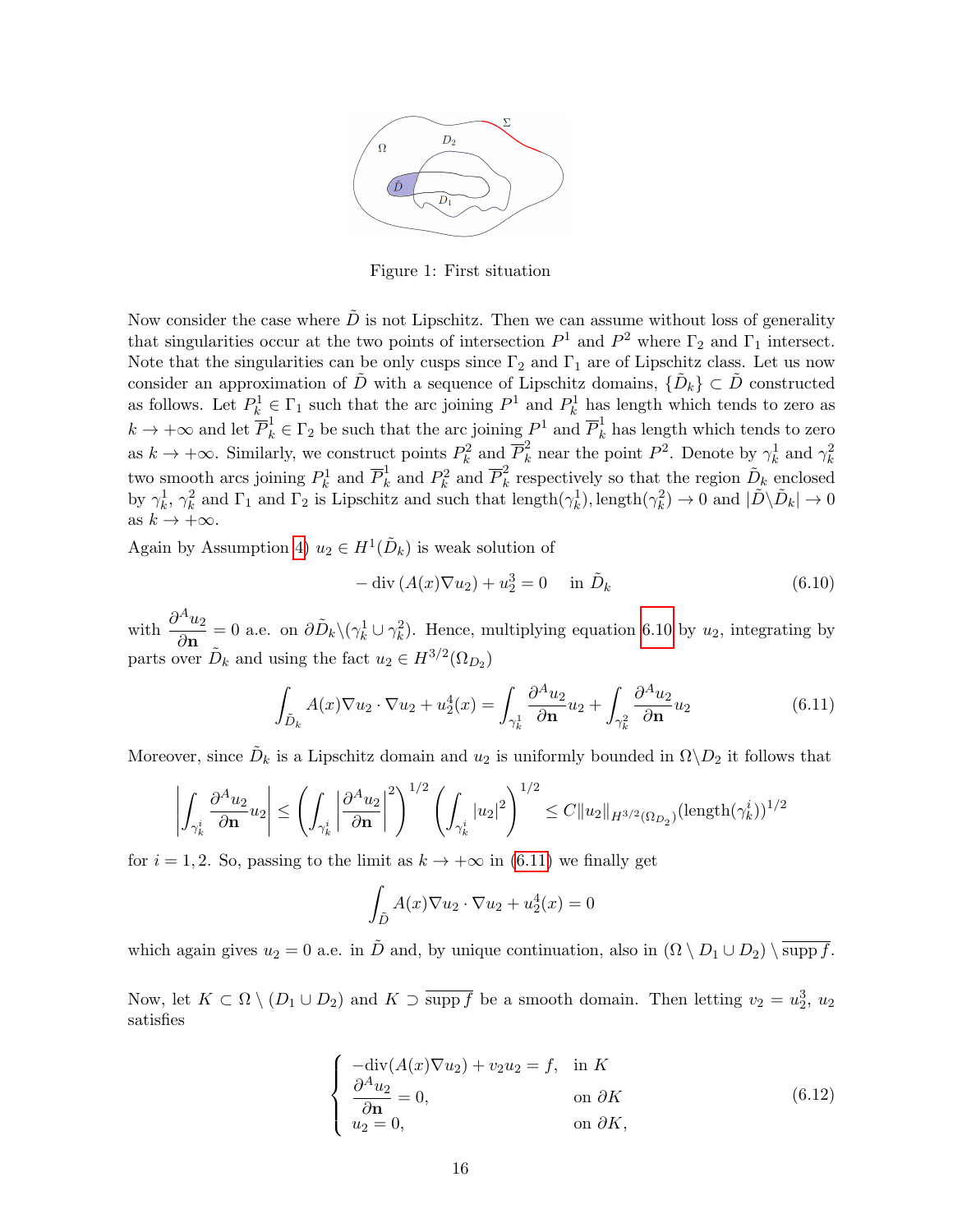

<span id="page-16-1"></span>Figure 2: Second situation

We'll now show that if  $\psi$  is any solution of the Schroedinger equation

$$
-\operatorname{div}(A(x)\nabla\psi) + v_2\psi = f, \quad \text{in } K \tag{6.13}
$$

then  $\int_K f \psi = 0$ .

To see this let's multiply equation in [\(6.12\)](#page-15-3) by  $\psi$ , integrate twice by parts and use conditions on  $u_2$  in  $(6.12)$ 

$$
\int_{K} f \psi = \int_{K} \left[ -\operatorname{div}(A(x)\nabla u_{2})\psi + v_{2}u_{2}\psi \right] = -\int_{\partial K} \frac{\partial^{A} u_{2}}{\partial \mathbf{n}} \psi + \int_{K} \left[ (A(x)\nabla u_{2}) \cdot \nabla \psi + v_{2}u_{2}\psi \right] =
$$
\n
$$
= \int_{\partial K} u_{2} \frac{\partial^{A} \psi}{\partial \mathbf{n}} + \int_{K} \left[ -\operatorname{div}(A(x)\nabla \psi)u_{2} + v_{2}u_{2}\psi \right] = \int_{K} u_{2} \left[ -\operatorname{div}(A(x)\nabla \psi) + v_{2}\psi \right] = 0.
$$
\n(6.14)

Let's now choose  $\psi$  such that  $\psi|_{\partial K} = \alpha < 0$ : then maximum principle implies that  $\psi < 0$  in  $K$  and from K  $f \psi = 0$  with  $f \geq 0$  we conclude that  $f \equiv 0$  in K which contradicts the initial hypotheses.

• There are connected components of  $\overline{\Omega} \setminus D_1 \cup D_2$  that do not contain  $\Sigma$ .

In this case the only critical situation is shown in Figure [2](#page-16-1) as in all other possible situations a set with the same characteristic as  $D$  in Figure [1](#page-15-0) can be found.

In the case shown in Figure [2](#page-16-1) let  $\tilde{D} = \tilde{D}_1 \cup \tilde{D}_2$ . We can conclude again that on  $\partial \tilde{D}$  we have  $\partial^A u_2$  $\frac{\partial^A u_2}{\partial \mathbf{n}} = 0$ . Actually on  $\Gamma_2 \equiv \partial \tilde{D} \cap \partial D_2$  we have  $\frac{\partial^A u_2}{\partial \mathbf{n}}$  $\frac{d^2 u_2}{d \mathbf{n}} = 0$ . Moreover on  $\Gamma_1 \equiv \partial \tilde{D} \setminus \Gamma_2$  we have  $\partial^{\bar A} w$  $\frac{\partial^A w}{\partial \mathbf{n}} = 0$  and, observing that  $\Gamma_1 \subset \partial D_1$ ,  $\frac{\partial^A u_1}{\partial \mathbf{n}}$  $rac{\partial^A u_1}{\partial \mathbf{n}} = 0$  which implies  $\frac{\partial^A u_2}{\partial \mathbf{n}}$  $\frac{\partial z}{\partial \mathbf{n}} = 0$  a.e. also on  $\Gamma_1$ . From now on we we can proceed as in the previous case and conclude the proof.

 $\Box$ 

## <span id="page-16-0"></span>7 Reconstruction of cavities

In this section we deal with the problem of reconstructing a cavity from boundary measurements presenting a new rigorous algorithm based on Γ-convergence.

Suppose that Assumptions [1-](#page-3-3)[4](#page-4-5) in Section 2 hold. For sake of simplicity in this Section we will assume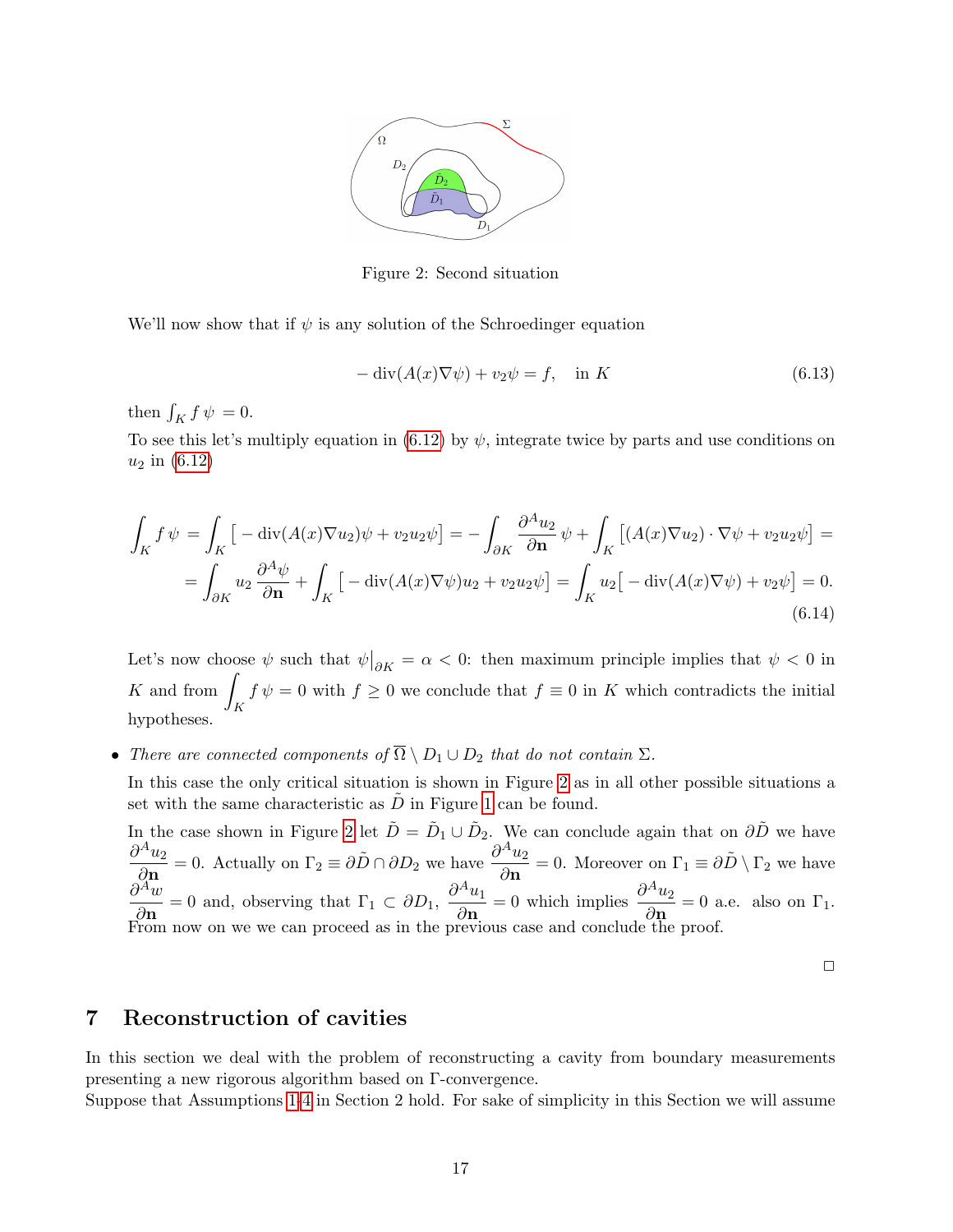the coefficient matrix  $A(x)$  to be the identity, altough all the results can be easily extended to the anisotropic case.

In the previous section we showed it is possible to uniquely determine a cavity D in the class  $\mathcal D$  from

$$
u_{|\Sigma} = u_{meas},
$$

where  $u = u(D)$  is the unique  $H^1(\Omega_D)$  solution of the boundary value problem

<span id="page-17-0"></span>
$$
\begin{cases}\n-\Delta u + u^3 = f, & \text{in } \Omega_D \\
\frac{\partial u}{\partial \mathbf{n}} = 0, & \text{on } \partial \Omega_D,\n\end{cases}
$$

In order to reconstruct the cavity  $D$  a natural approach is to minimize a quadratic misfit functional measuring the discrepancy on the boundary between the solution and the data perturbed with a term that penalizes the perimeter of the cavity  $D$ , i. e.

$$
\min_{D \in \mathcal{D}} J(D) : J(D) = \frac{1}{2} \int_{\Sigma} (u(D) - u_{meas})^2 d\sigma + \alpha \text{Per}(D). \tag{7.1}
$$

Indeed, by using the results obtained in Section 4 and Section 5, it is possible to show the following properties of functional  $J(D)$ .

**Proposition 7.1.** For every  $\alpha > 0$  there exists at least one solution to the minimization problem  $(7.1).$  $(7.1).$ 

*Proof.* Assume  $\{D_k\}_{k>0} \in \mathcal{D}$  is a minimizing sequence. Then there exists a positive constant C such that  $J(D_k) \leq C$ ,  $\forall k$ 

and in particular

$$
\operatorname{Per}(D_k) \le C, \ \forall k.
$$

Then by compactness (see for example [\[1\]](#page-29-12) Theorem 3.39) there exists a set of finite perimeter  $D_0$  such that, possibly up to a subsequence,

$$
|D_k \triangle D_0| \to 0, \ k \to \infty.
$$

Moreover, since the sets  $D_k$  are compact and equibounded, there exists a further subsequence which converges in the Hausdorff metric, see [\[14\]](#page-29-13), Theorem 3.1. Then by the compactness of the set  $\mathcal D$  with respect to the Hausdorff topology we have  $D_0 \in \mathcal{D}$  up to set of zero measure. Moreover, by the lower semicontinuity property of the perimeter functional (see [\[20\]](#page-30-5) Section 5.2.1, Theorem 1) it follows that

$$
\mathrm{Per}(D_0) \le \liminf_{k \to \infty} \mathrm{Per}(D_k).
$$

By the continuity of the solution map obtained in Section 5 we also have

$$
\int_{\Sigma} (u(D_k) - u_{meas})^2 d\sigma \to \int_{\Sigma} (u(D_0) - u_{meas})^2 d\sigma \text{ as } k \to \infty.
$$

Finally,

$$
J(D_0) \le \liminf_{k \to \infty} J(D_k) = \lim_{k \to \infty} J(D_k) = \inf_{D \in \mathcal{D}} J(D)
$$

and the claim follows.  $\Box$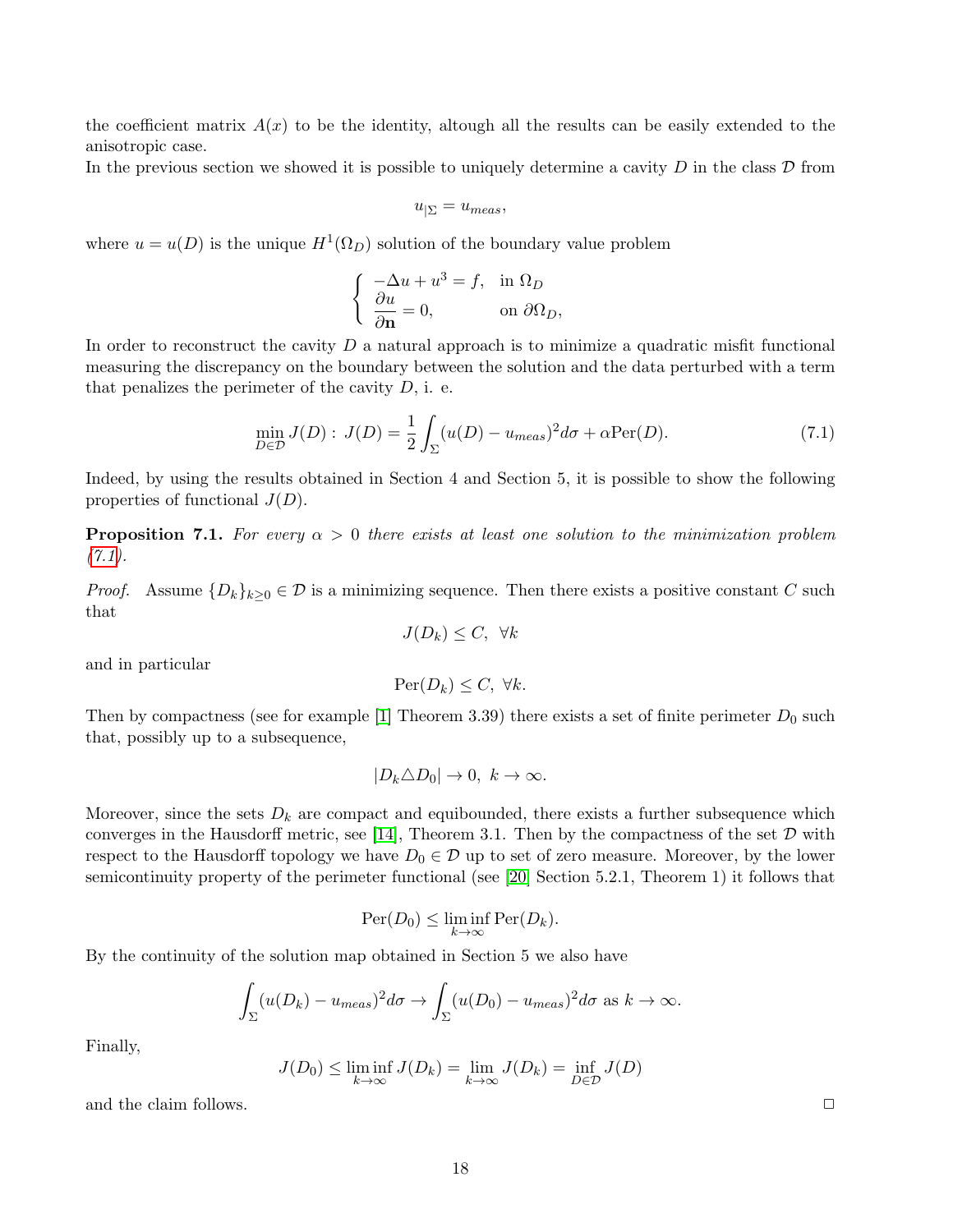**Proposition 7.2.** The solutions of  $(7.1)$  are stable w.r.t. perturbation of the data u<sub>meas</sub> i.e. if  ${u_k} \subset L^2(\Sigma) \to u_{meas}$  in  $L^2(\Sigma)$  as  $k \to \infty$  then the solutions  $D_k$  of [\(7.1\)](#page-17-0) with datum  $u_k$  are such that, up to subsequences,

$$
d_H(D_k, \bar{D}) \to 0, \quad as \ k \to \infty,
$$

where  $\bar{D} \in \mathcal{D}$  is a solution of [\(7.1\)](#page-17-0), with datum  $u_{meas}$ .

*Proof.* Observe that for any  $D_k$ 

$$
\frac{1}{2} \int_{\Sigma} (u(D_k) - u_k)^2 d\sigma + \alpha \text{Per}(D_k) \leq \frac{1}{2} \int_{\Sigma} (u(D) - u_k)^2 d\sigma + \alpha \text{Per}(D), \ \forall D \in \mathcal{D}
$$

Hence,  $Per(D_k) \leq K$  and hence, possibly up to subsequences, we have that

$$
d_H(D_k, \bar{D}) \to 0, \ k \to \infty
$$

for some  $\bar{D}\in\mathcal{D}$  and

$$
\operatorname{Per}(\bar{D}) \le \liminf_{k \to \infty} \operatorname{Per}(D_k).
$$

Furthermore, by Theorem 5.3 of Section 5

$$
u(D_k) \to u(\bar{D}), \ k \to \infty \text{ in } L^2(\Sigma),
$$

implying

$$
J(\bar{D}) \le \liminf_{k \to \infty} \frac{1}{2} \int_{\Sigma} (u(D_k) - u_k)^2 d\sigma + \alpha \text{Per}(D_k)
$$
  

$$
\le \lim_{k \to \infty} \frac{1}{2} \int_{\Sigma} (u(D) - u_k)^2 d\sigma + \alpha \text{Per}(D) = \frac{1}{2} \int_{\Sigma} (u(D) - u_{meas})^2 d\sigma + \alpha \text{Per}(D), \ \forall D \in \mathcal{D}.
$$

and the claim follows.  $\Box$ 

Now we prove that the solution to the minimization problem [\(7.1\)](#page-17-0) converges as  $\alpha \to 0$  to the unique solution of the inverse problem (6.1) defined in Section 6.

**Proposition 7.3.** Assume a solution  $\ddot{D} \in \mathcal{D}$  to the inverse problem corresponding to datum  $u_{meas}$ exists. For any  $\eta > 0$  let  $(\alpha(\eta))_{\eta>0}$  be such that  $\alpha(\eta) = o(1)$  and  $\frac{\eta^2}{\alpha(\eta)}$  $\frac{\eta^2}{\alpha(\eta)}$  is bounded as  $\eta \to 0$ . Furthermore, let  $D_{\eta}$  be a solution to the minimization problem  $(7.1)$  with  $\alpha = \alpha(\eta)$  and datum  $u_{\eta} \in$  $L^2(\Sigma)$  satisfying  $||u_{meas} - u_{\eta}||_{L^2(\Sigma)} \leq \eta$ . Then

$$
D_{\eta} \to \tilde{D}
$$

in the Hausdorff metric as  $\eta \to 0$ .

*Proof.* Consider the solution  $\tilde{D}$  to the inverse problem corresponding to the datum  $u_{meas}$ . By definition of  $D_{\eta}$ ,

<span id="page-18-0"></span>
$$
\frac{1}{2} \int_{\Sigma} (u(D_{\eta}) - u_{\eta})^2 d\sigma + \alpha \text{Per}(D_{\eta}) \leq \frac{1}{2} \int_{\Sigma} (u(\tilde{D}) - u_{\eta})^2 d\sigma + \alpha \text{Per}(\tilde{D})
$$
\n
$$
= \frac{1}{2} \int_{\Sigma} (u_{meas} - u_{\eta})^2 d\sigma + \alpha \text{Per}(\tilde{D}) \leq \eta^2 + \alpha \text{Per}(\tilde{D})
$$
\n(7.2)

In particular

$$
\operatorname{Per}(D_\eta) \le \frac{\eta^2}{\alpha} + \operatorname{Per}(\tilde{D}) \le C
$$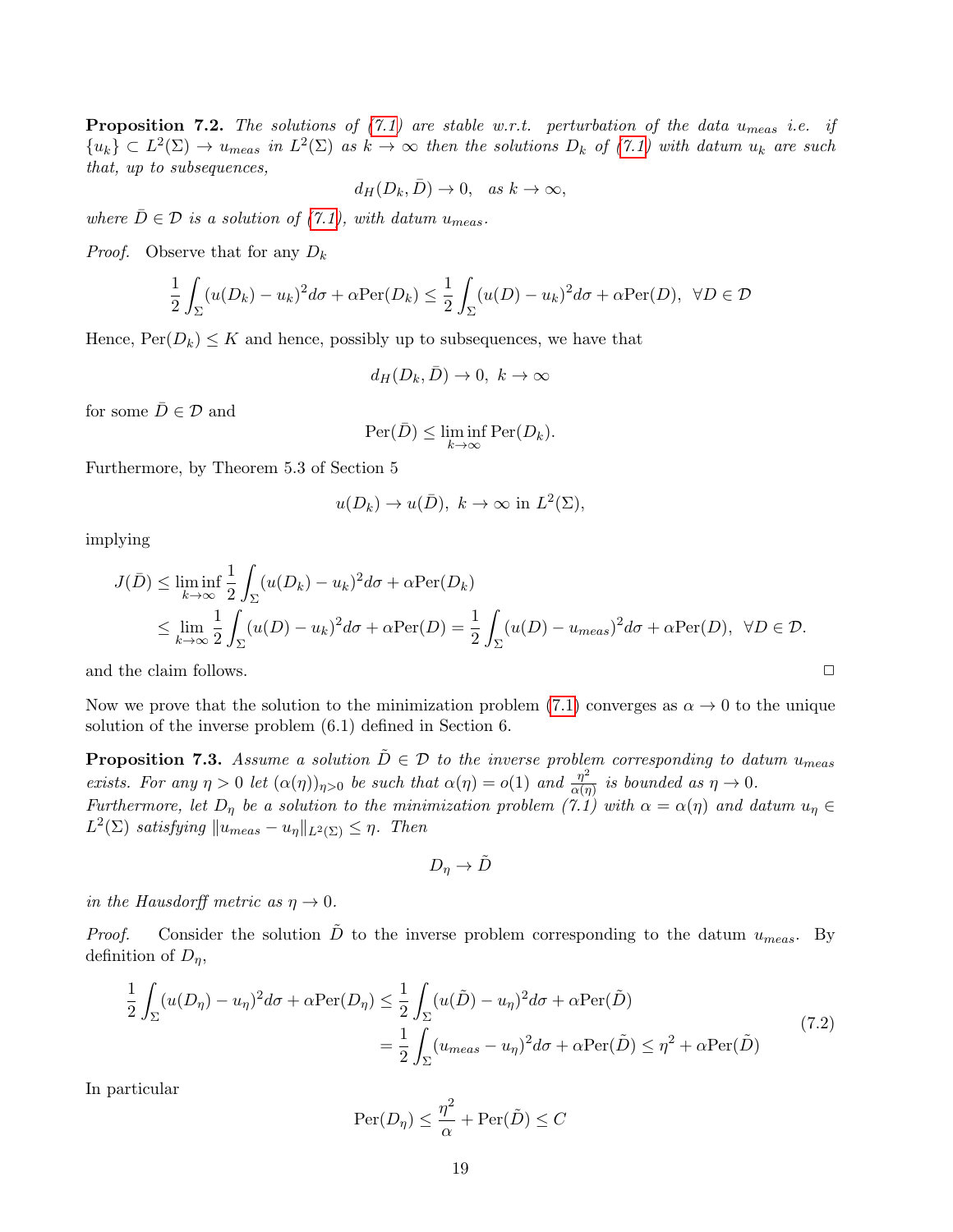Hence, arguing as in Proposition 7.1, possibly up to subsequences,

$$
d_H(D_\eta, D_0) \to 0, \text{as } \eta \to 0
$$

for some  $D_0 \in \mathcal{D}$ . Passing to the limit in [\(7.2\)](#page-18-0) as  $\eta \to 0$  we derive

$$
\int_{\Sigma} (u(D_{\eta}) - u_{\eta})^2 d\sigma \to 0,
$$

hence, also

$$
\int_{\Sigma} (u(D_{\eta}) - u_{meas})^2 d\sigma \le \int_{\Sigma} (u(D_{\eta}) - u_{\eta})^2 d\sigma + \int_{\Sigma} (u_{meas} - u_{\eta})^2 d\sigma \to 0.
$$

By the continuity result of Theorem 5.3, from last relation we have

$$
u(D_0) = u_{meas} \text{ on } \Sigma
$$

and by the uniqueness of the inverse problem proved in Section 6 this implies  $D_0 = \overline{D}$  which concludes the proof.

 $\Box$ 

In practice it is very difficult to address the minimization [7.1](#page-17-0) numerically because of the non-differentiability of the cost functional and the non-convexity of the space  $X_{0,1}$  defined below. So, we will consider a further regularization in which the perimeter is approximated by a Ginzburg-Landau type of energy. This approach has been used extensively in shape and topology optimization and also in the context of inverse problems (see for example [\[6\]](#page-29-2), [\[8\]](#page-29-3), [\[9\]](#page-29-8), [\[26\]](#page-30-1), [\[22\]](#page-30-2), [\[12\]](#page-29-4)). Here, we will follow the approach proposed in [\[9\]](#page-29-8) for a topological optimization problem in linear elasticity. Let us describe in detail our strategy:

First step. We will fill the cavity D with a ficticious material of very small conductivity  $\delta > 0$ . To this purpouse, we introduce the subset  $X_{0,1} \subset BV(\Omega)$ 

$$
X_{0,1} = \{ v \in BV(\Omega) : v(x) \equiv \chi_{\Omega_D} \text{ a.e. in } \Omega, D \in \mathcal{D} \}.
$$

and consider, for  $v \in X_{0,1}$ , the Neumann problem

<span id="page-19-0"></span>
$$
\begin{cases}\n-\text{div}(a_{\delta}(v)\nabla u) + vu^3 = f & \text{in } \Omega \\
\frac{\partial u}{\partial \mathbf{n}} = 0, & \text{on } \partial \Omega,\n\end{cases}
$$
\n(7.3)

where  $a_{\delta}(v) = \delta + (1 - \delta)v$ .

**Remark 7.4.** Note that, from Proposition 2.1 in [\[6\]](#page-29-2), Problem [\(7.3\)](#page-19-0) has a unique solution  $u_{\delta} =$  $u_{\delta}(v) \in H^{1}(\Omega)$  for any fixed  $\delta > 0$ . Also, by the same truncation argument introduced in Section 3 and Assumption  $4$  on  $f$  we have that

<span id="page-19-1"></span>
$$
||u_{\delta}||_{L^{\infty}(\Omega)} \leq C \tag{7.4}
$$

and

<span id="page-19-2"></span>
$$
\int_{\Omega} a_{\delta}(v_{\delta}) |\nabla u_{\delta}|^2 \le C \tag{7.5}
$$

where C does not depend on  $\delta$ .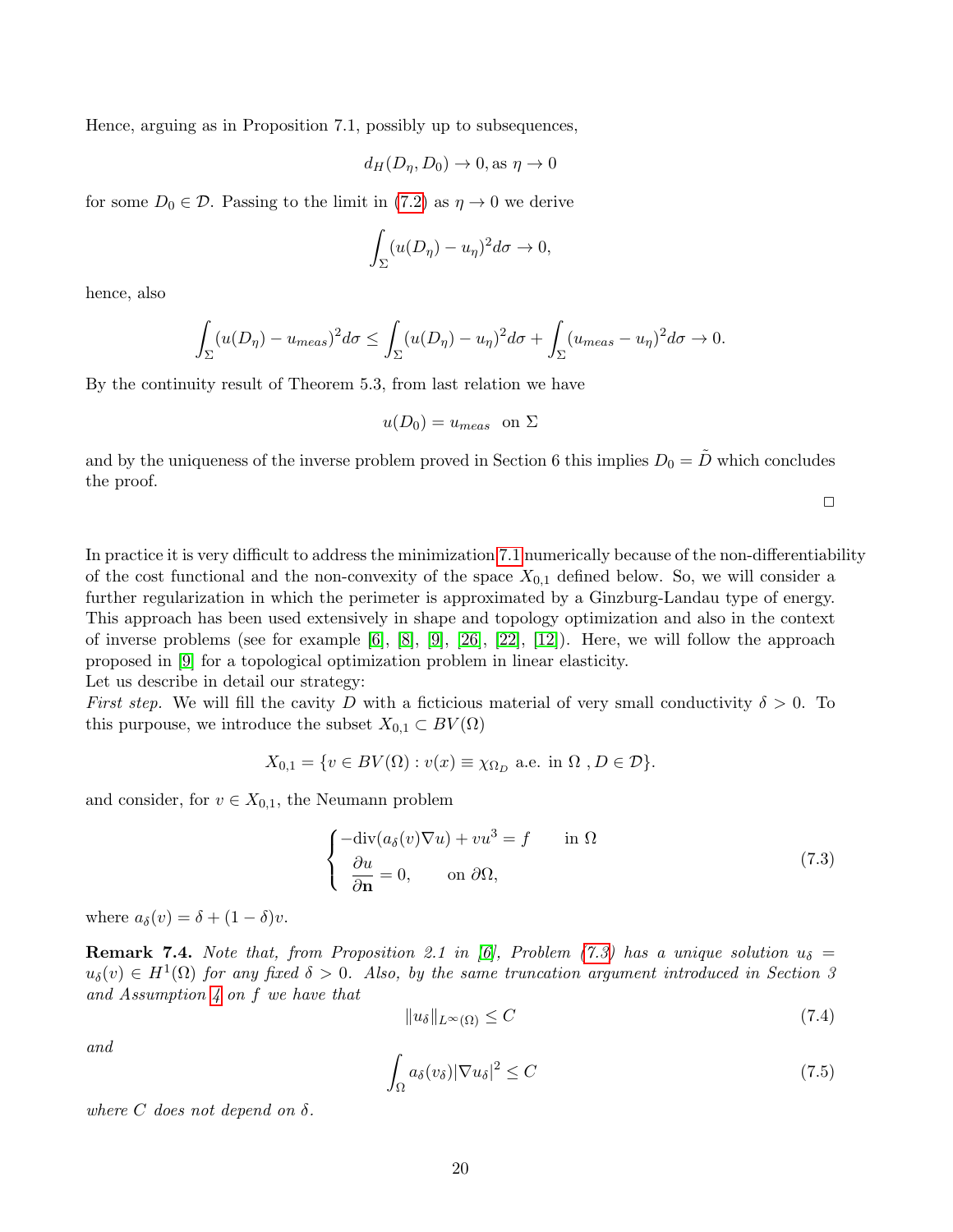Let us now consider the minimization problem on the subset  $X_{0,1}$ 

<span id="page-20-0"></span>
$$
\min_{v \in X_{0,1}} J_{\delta}(v) : J_{\delta}(v) = \frac{1}{2} \int_{\Sigma} (u_{\delta}(v) - u_{meas})^2 d\sigma + \alpha \text{TV}(1 - v), \tag{7.6}
$$

where

$$
TV(w) = \sup \left\{ \int_{\Omega} w \text{div}(\phi); \ \phi \in C_0^1(\Omega; \mathbb{R}^2), \|\phi\|_{\infty} \le 1 \right\}.
$$

Second step. We introduce a phase field relaxation of the perimeter which will allow us to operate with more regular functions with values in  $[0,1]$  and formulate Problem [\(7.6\)](#page-20-0) similarly as in  $[6]$ . To this purpose, consider the convex subset of  $H^1(\Omega)$ 

$$
\mathcal{K} = \{ v \in H^1(\Omega) : \ 0 \le v \le 1, \ v = 1 \text{ a.e in } \Omega_1 \}
$$

and, for every  $\varepsilon > 0$ , we will consider the optimization problem:

<span id="page-20-2"></span>
$$
\min_{v \in \mathcal{K}} J_{\delta,\varepsilon}(v); \quad J_{\delta,\varepsilon}(v) = \frac{1}{2} \int_{\Sigma} (u_{\delta}(v) - u_{meas})^2 d\sigma + \alpha \int_{\Omega} \left( \gamma \varepsilon |\nabla v|^2 + \frac{\gamma}{\varepsilon} v (1 - v) \right), \tag{7.7}
$$

where  $\gamma = \frac{4\sqrt{2}}{\pi}$  $\frac{\sqrt{2}}{\pi}$  is a suitable normalization constant.

Third step. We first prove Γ-convergence of  $J_{\delta,\varepsilon}$  to  $J_{\delta}$  as  $\varepsilon \to 0$  for any  $\delta > 0$  and then show Γ-convergence of  $J_\delta$  to  $J$  as  $\delta \to 0$ .

To achieve our main result we need to prove some preliminary properties. The first one concerns continuity of solutions to Problem [\(7.3\)](#page-19-0) with respect to  $v \in X_{0,1}$  in the  $L^1$  topology. More precisely:

<span id="page-20-3"></span>**Proposition 7.5.** Let f satisfy Assumption [4](#page-4-5) in Section 2. Then if  $\{v_n\}$  is a sequence in  $\tilde{X} = \{v \in L^1(\Omega) : 0 \le v \le 1 \text{ a.e. in } \Omega, v = 1 \text{ a.e. in } \Omega_1\}$  such that  $v_n \to \overline{v} \in \tilde{X}$  in  $L^1(\Omega)$  it follows that

$$
\int_{\Sigma} (u_{\delta}^{n}(v_{n}) - u_{meas})^{2} d\sigma \to \int_{\Sigma} (u_{\delta}(\overline{v}) - u_{meas})^{2} d\sigma, \text{ as } n \to \infty
$$

where  $u_{\delta}^{n}(v_{n})$  denotes the solution to [\(7.3\)](#page-19-0) corresponding to  $v = v_{n}$  and  $u_{\delta}(\overline{v})$  denotes the solution to [\(7.3\)](#page-19-0) corresponding to  $v = \overline{v}$ .

*Proof.* Let  $w_n = u_n - \overline{u}$  where, to simplify the notation, we have set  $\overline{u} := u_{\delta}(\overline{v})$  and  $u_n := u_{\delta}^n(v_n)$ . Then an easy computation shows that  $w_n$  is solution to the problem

$$
\begin{cases}\n-\text{div}(a_{\delta}(v_n)\nabla w_n) + v_n q_n w_n = \text{div}((a_{\delta}(v_n) - a_{\delta}(\overline{v}))\nabla \overline{u}) - (v_n - \overline{v})\overline{u}^3 & \text{in } \Omega \\
\frac{\partial w_n}{\partial \mathbf{n}} = 0, \qquad \text{on } \partial \Omega,\n\end{cases}
$$
\n(7.8)

where  $q_n = u_n^2 + u_n \overline{u} + \overline{u}^2$ . Multiplying the equation by  $w_n$  and integrating by parts over  $\Omega$  we obtain

$$
\int_{\Omega} a_{\delta}(v_n) |\nabla w_n|^2 + \int_{\Omega} v_n q_n w_n^2 = \int_{\Omega} \left( a_{\delta}(v_n) - a_{\delta}(\overline{v}) \right) \nabla \overline{u} \cdot \nabla w_n - \int_{\Omega} (v_n - \overline{v}) \overline{u}^3 w_n. \tag{7.9}
$$

Set

$$
I := \int_{\Omega} a_{\delta}(v_n) |\nabla w_n|^2 + \int_{\Omega} v_n q_n w_n^2.
$$

Then

<span id="page-20-1"></span>
$$
I \ge \delta \int_{\Omega} |\nabla w_n|^2 + \int_{\Omega_1} q_n w_n^2 \ge \delta \left( \int_{\Omega} |\nabla w_n|^2 + \int_{\Omega_1} q_n w_n^2 \right) \ge C \left( \|\nabla w_n\|_{L^2(\Omega)}^2 + \|w_n\|_{L^2(\Omega_1)}^2 \right). \tag{7.10}
$$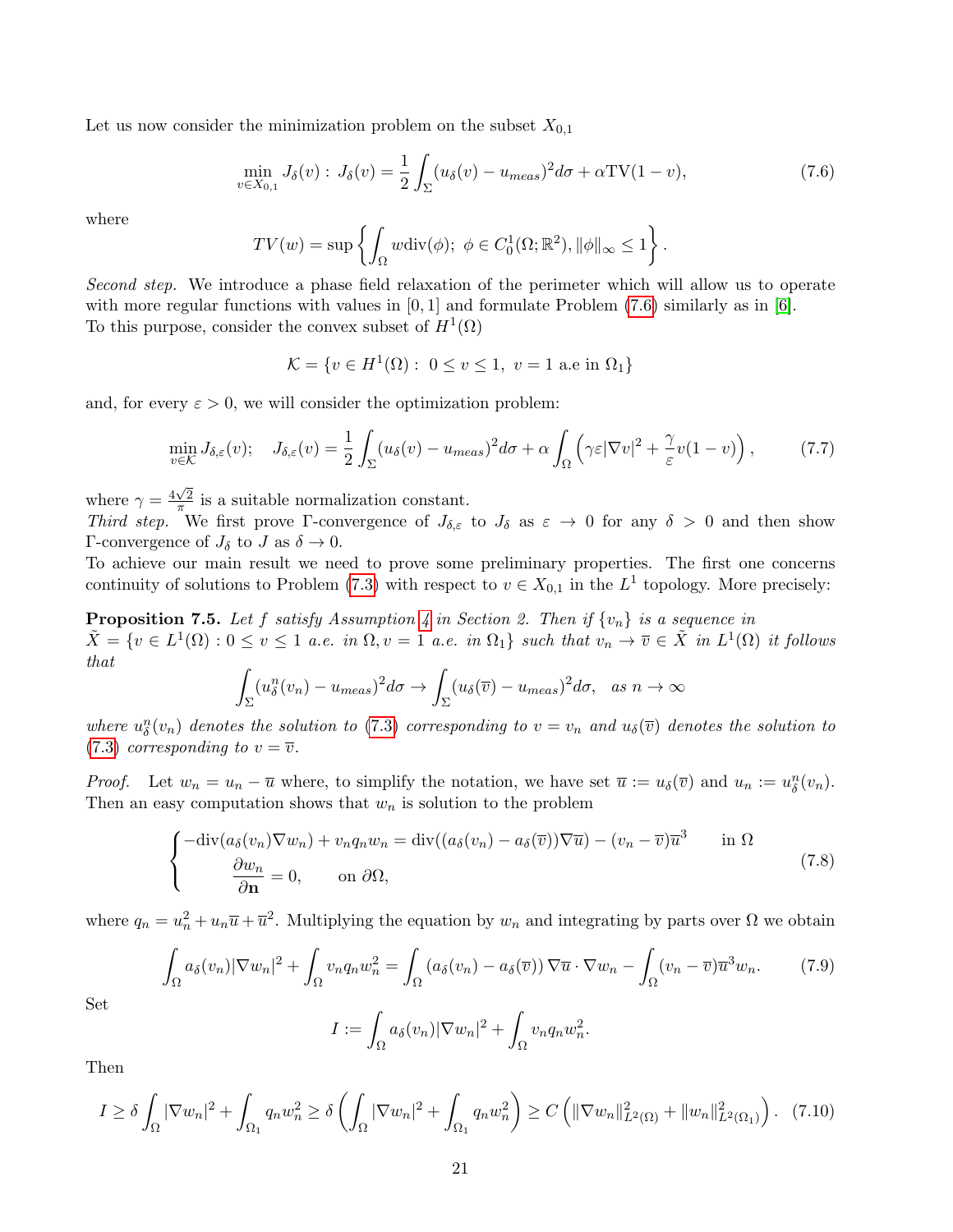Last inequality on the right hand side follows by an application of Poincaré inequality (see Theorem A1 in [\[4\]](#page-29-0)). In fact, setting  $g_n = \frac{1}{\int_{\Omega_1} q_n} q_n \chi_{\Omega_1}$  and  $\overline{w}_n = \int_{\Omega_1} g_n w_n$  we have

$$
||w_n||_{L^2(\Omega_1)}^2 \leq 2(S^2 ||\nabla w_n||_{L^2(\Omega)}^2 + |\Omega_1|\overline{w}_n^2).
$$

Observe now that

$$
\overline{w}_n^2 \le \frac{1}{\int_{\Omega_1} q_n} \int_{\Omega_1} q_n w_n^2
$$

and that

$$
q_n \ge \frac{3}{4}\overline{u}^2.
$$

Hence,

$$
\int_{\Omega_1} q_n \ge \frac{3}{4} \int_{\Omega_1} \overline{u}^2 = m_0 > 0,
$$

as, if  $m_0 = 0$  this would imply  $\overline{u} = 0$  a.e. in  $\Omega_1$ . Then, the equation for  $\overline{u}$  and  $v = 1$  a.e. in  $\Omega_1$  would imply  $f = 0$  a.e. in  $\Omega_1$  which is a contradiction. Therefore

$$
\overline{w}_n^2 \le \frac{1}{m_0} \int_{\Omega_1} q_n w_n^2
$$

and

$$
||w_n||_{L^2(\Omega_1)}^2 \le C \left( ||\nabla w_n||_{L^2(\Omega)}^2 + \int_{\Omega_1} q_n w_n^2 \right)
$$

which trivially implies the last inequality in  $(7.10)$ . Moreover, again by Poincaré inequality

$$
||w_n||_{H^1(\Omega)}^2 \le C \left( ||\nabla w_n||_{L^2(\Omega)}^2 + ||w_n||_{L^2(\Omega_1)}^2 \right) \le \int_{\Omega} |(a_\delta(v_n) - a_\delta(\overline{v})||\nabla \overline{u}||\nabla w_n| + \int_{\Omega} |(v_n - \overline{v}) \overline{u}^3 w_n|
$$
\n(7.11)

$$
\leq C\left(\left(\int_{\Omega}|v_n-\overline{v}|^2|\nabla\overline{u}|^2\right)^{1/2}+\left(\int_{\Omega}|v_n-\overline{v}|^2|\overline{u}|^6\right)^{1/2}\right)\|w_n\|_{H^1(\Omega)}\tag{7.12}
$$

which gives

$$
||w_n||_{H^1(\Omega)} \leq C\left(\left(\int_{\Omega} |v_n - \overline{v}|^2 |\nabla \overline{u}|^2\right)^{1/2} + \left(\int_{\Omega} |v_n - \overline{v}|^2 |\overline{u}|^6\right)^{1/2}\right).
$$

Finally, since  $v_n \to \overline{v}$  a.e. in  $\Omega$ , applying the dominated convergence theorem we get that as  $n \to \infty$ 

$$
||w_n||_{H^1(\Omega)} \to 0
$$

which implies that

$$
||w_n||_{L^2(\Sigma)} \to 0
$$

and the claim follows.

Consider now the functional

$$
J_{\delta,\varepsilon}(v) = \frac{1}{2} \int_{\Sigma} (u_{\delta}(v) - u_{meas})^2 d\sigma + \alpha \int_{\Omega} \left( \gamma \varepsilon |\nabla v|^2 + \frac{\gamma}{\varepsilon} v (1 - v) \right) \tag{7.13}
$$

we have the following

 $\Box$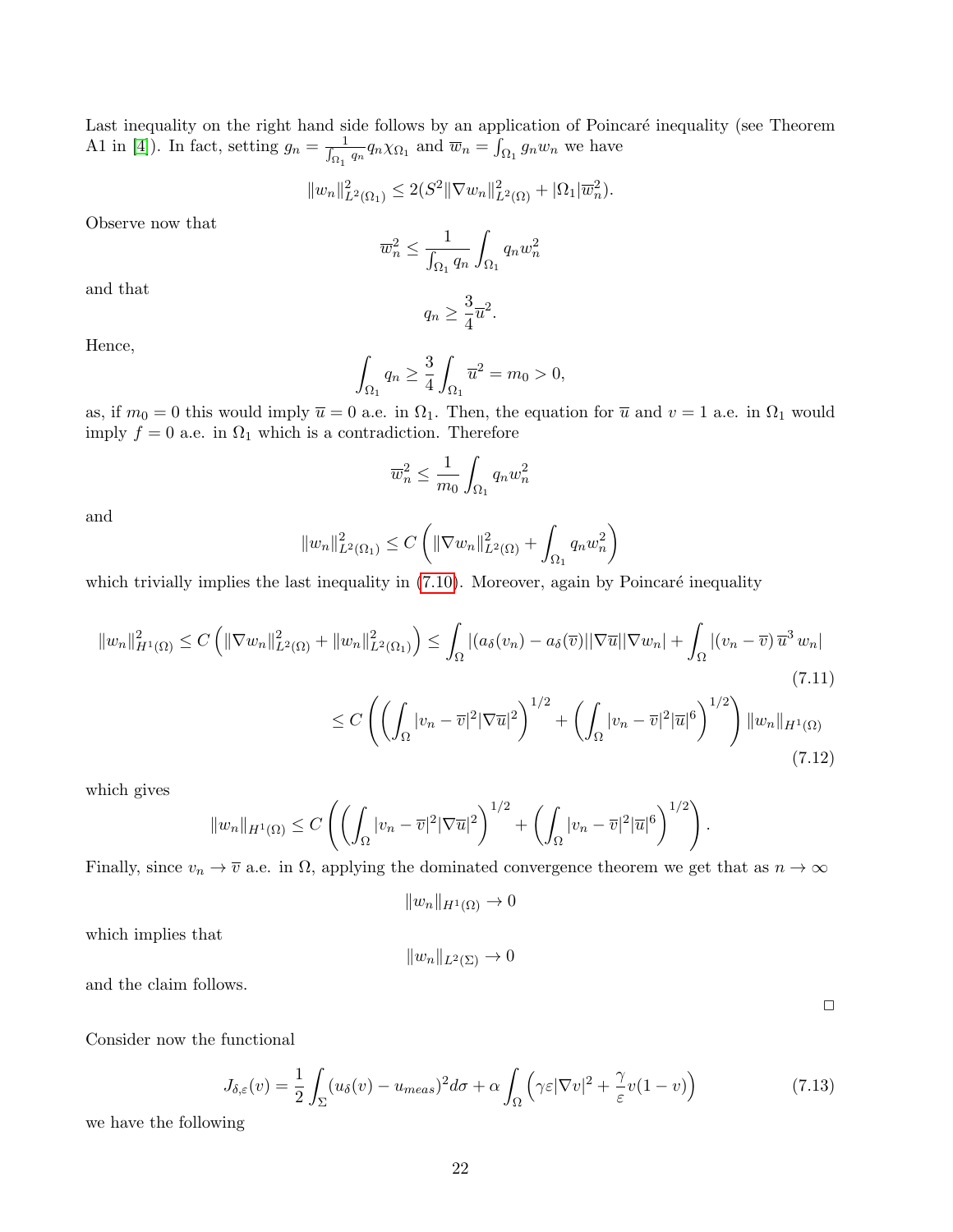**Proposition 7.6.** For every fixed  $\delta > 0$  and  $\varepsilon > 0$ , the minimization problem [\(7.7\)](#page-20-2) has a solution  $v_{\delta,\varepsilon} \in \mathcal{K}$ . Furthermore, if  $u_{meas}^n \to u_{meas}$  in  $L^2(\Sigma)$  and  $v_{\delta,\varepsilon}^n$  denotes the solution of Problem [\(7.7\)](#page-20-2) with datum  $u_{meas}^n$ , then possibly up to a subsequence, we have that  $v_{\delta,\epsilon}^n \to v_{\delta,\epsilon}$  in  $H^1(\Omega)$  where  $v_{\delta,\epsilon} \in \mathcal{K}$  is solution of Problem  $(7.7)$  with datum  $u_{meas}$ .

The proof is a consequence of Proposition 2.6 and Proposition 2.7 in  $[6]$ .

The behaviour of the phase-field problem when  $\varepsilon \to 0$  is investigated in the next proposition. For  $u \in L^1(\Omega)$ , consider the following extensions of the cost functionals

<span id="page-22-0"></span>
$$
\tilde{J}_{\delta}(v) = \begin{cases}\nJ_{\delta}(v) & \text{if } v \in X_{0,1} \\
\infty & \text{otherwise in } L^{1}(\Omega)\n\end{cases}
$$
\n(7.14)

and of [\(7.7\)](#page-20-2)

$$
\tilde{J}_{\delta,\varepsilon}(v) = \begin{cases} J_{\delta,\varepsilon}(v) & \text{if } v \in \mathcal{K} \\ \infty & \text{otherwise in } L^1(\Omega) \end{cases}
$$
\n(7.15)

Then

**Theorem 7.7.** Consider a sequence  $\{\varepsilon_k\}$  s.t.  $\varepsilon_k \to 0$  as  $k \to +\infty$ . Then, the functionals  $\tilde{J}_{\delta,\varepsilon_k}$ converge to  $\tilde{J}_{\delta}$  in  $L^{1}(\Omega)$  in the sense of the  $\Gamma$ -convergence.

Proof. Write

 $\tilde{J}_{\delta,\varepsilon} = F_{\delta}(v) + G_{\varepsilon}(v)$ 

where  $F_{\delta}(v) = \frac{1}{2} \int_{\Sigma} (u_{\delta}(v) - u_{meas})^2 d\sigma$  and  $G_{\varepsilon}(v) = \int_{\Omega} (\gamma \varepsilon |\nabla v|^2 + \frac{\gamma}{\varepsilon})$  $(\frac{\gamma}{\varepsilon}v(1-v))$ . Then from the continuity of  $F_\delta(v)$  in X derived in Proposition [7.5](#page-20-3) and the Γ-convergence of  $G_\varepsilon$  as  $\varepsilon \to 0$  to  $TV(1 - v)$ , [\[24\]](#page-30-10), by Remark 1.7 in [\[13\]](#page-29-14) it follows that  $\tilde{J}_{\delta,\varepsilon}$   $\Gamma$ -converges to  $\tilde{J}_{\delta}$  as  $\varepsilon \to 0$ .

 $\Box$ 

Moreover, from compactness arguments and by the Γ-convergence, see for example Theorem 7.4 in [\[13\]](#page-29-14), we derive the following convergence result for the solutions of Problem [\(7.7\)](#page-20-2).

**Corollary 7.8.** Assume  $\delta > 0$ ,  $\varepsilon > 0$ , and let  $v_{\delta,\varepsilon}$  be the solution of Problem [\(7.7\)](#page-20-2). Then there exists a sequence  $\varepsilon_k \to 0$  as  $k \to +\infty$  and a function  $v_\delta \in X_{0,1}$  such that  $v_{\delta, \varepsilon_k} \to v_\delta$  in  $L^1(\Omega)$  and  $v_\delta$  is a minimizer of  $(7.14)$ .

We are now left with proving the Γ-convergence of  $J_{\delta}$  to J as defined in [\(1.2\)](#page-2-0) for  $D \in \mathcal{D}$ . In order to establish the Γ-convergence result we need to prove the following continuity result, obtained adapting the proof of Theorem 4.2 in [\[26\]](#page-30-1).

<span id="page-22-2"></span>**Proposition 7.9.** Under Assumptions [1](#page-3-3) - [4](#page-4-5) in Section 2, let  $\{v_{\delta_n}\}_{n\geq 1}$  be a sequence of elements in  $X_{0,1}$  converging in  $L^1(\Omega)$  as  $\delta_n \to 0$  to v. Then  $v = \chi_{\Omega_D}$  a.e. with  $D \in \mathcal{D}$  and the traces on  $\Sigma$  of the corresponding solutions to [\(7.3\)](#page-19-0),  $u_{\delta_n}(v_{\delta_n})|_{\Sigma}$ , converge strongly in  $L^2(\Sigma)$  to  $\tilde{u}|_{\Sigma}$ , where  $\tilde{u}$  is the solution to problem [\(2.1\)](#page-3-1) with cavity D.

*Proof.* Let  $\{v_{\delta_n}\}_{n\geq 1}$  be a given sequence of elements in  $X_{0,1}$  converging in  $L^1(\Omega)$  as  $\delta_n \to 0$  to an element v. Since  $v_{\delta_n} = \chi_{\Omega_{D_n}}$  with  $D_n := D_{\delta_n} \in \mathcal{D}$ , the  $L^1$  convergence of  $v_{\delta_n}$  is the convergence in measure [\[1\]](#page-29-12) of  $\Omega_{D_n}$  to some  $\Omega_D \subset \Omega$ . By the previous compactness arguments, we may assume that  $D \in \mathcal{D}$  up to a set of measure zero. Thus,  $v_{\delta_n} \to v := \chi_{\Omega_D}$  in  $L^1(\Omega)$ , and also

<span id="page-22-1"></span>
$$
a_{\delta_n} = \delta_n + (1 - \delta_n)\chi_{\Omega_{D_n}} \to \chi_{\Omega_D}
$$
\n(7.16)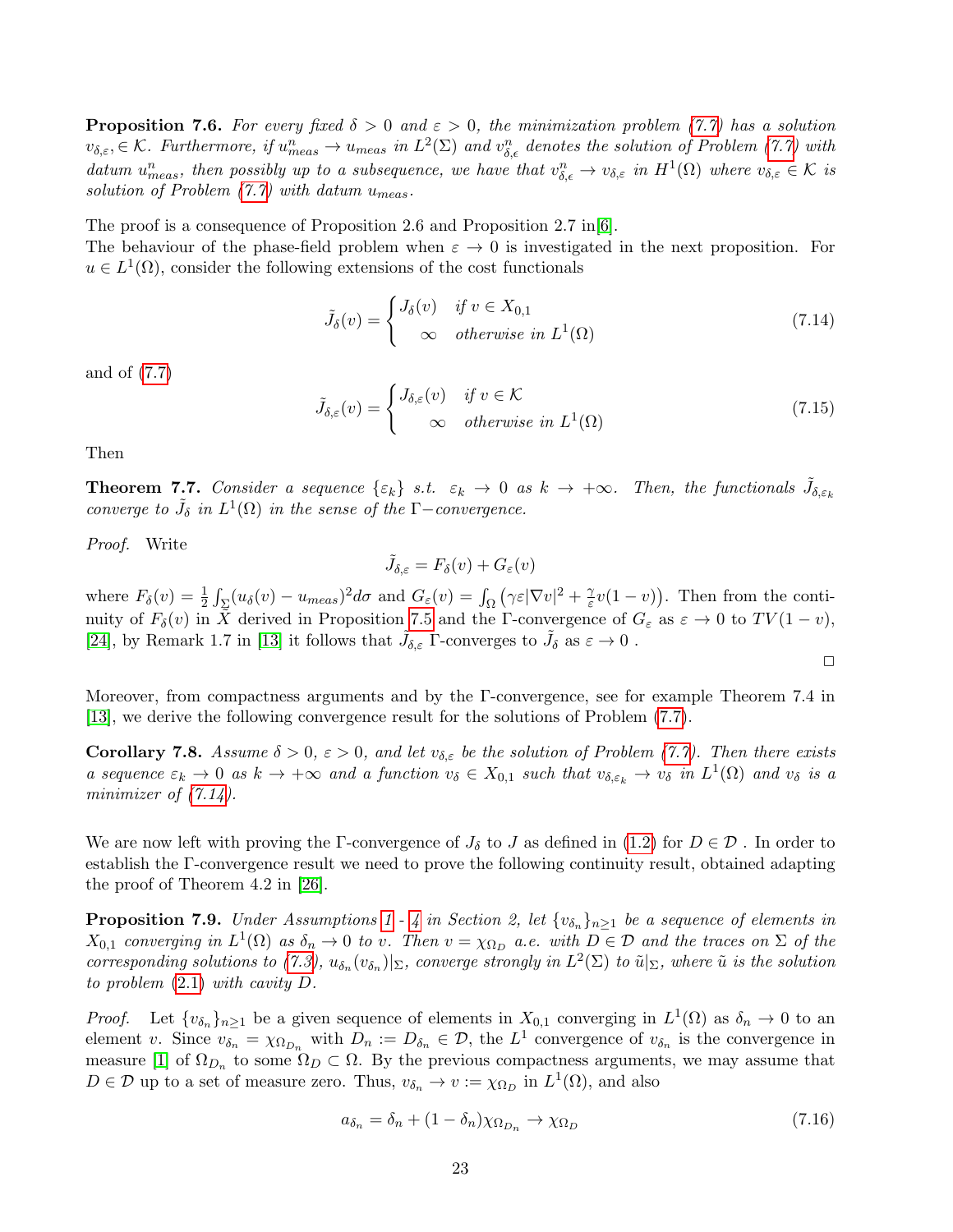almost everywhere in  $\Omega$ . Consider now  $u_{\delta_n}$  solution of Problem [7.3](#page-19-0) for  $v = v_{\delta_n}$ . Then by estimates [\(7.4\)](#page-19-1) and [\(7.5\)](#page-19-2) possibly up to subsequences  $\sqrt{a_{\delta_n}}(v_{\delta_n})\nabla u_{\delta_n} \to V$  in  $L^2(\Omega,\mathbb{R}^2)$  as  $\delta_n \to 0$  and also by [\(7.16\)](#page-22-1) √

$$
\sqrt{a_{\delta_n}} \to \chi_{\Omega_D}, a_{\delta_n} \to \chi_{\Omega_D}
$$
, a.e. in  $\Omega$  and in  $L^p(\Omega)$ 

for any  $p \in [1,\infty]$ . Moreover, for any  $B_{2R}(y) \subset D$  we have  $a_{\delta_n} \to 0$  a.e. in  $B_{2R}(y)$  and by dominated convergence theorem

<span id="page-23-0"></span>
$$
\int_{B_{2R}} a_{\delta_n} u_{\delta_n}^2 \to 0. \tag{7.17}
$$

Now, by the Caccioppoli type inequality (proved in the appendix)

$$
\sqrt{a_{\delta_n}} \nabla u_{\delta_n} \to 0
$$
 in  $L^2(B_R(y), \mathbb{R}^2)$  which implies  $V \equiv \vec{0}$  a.e. D.

Therefore,  $a_{\delta_n}(v_{\delta_n})\nabla u_{\delta_n}$   $\left(=\sqrt{a_{\delta_n}}\sqrt{a_{\delta_n}}\nabla u_{\delta_n}\right) \to V$  in  $L^2(\Omega,\mathbb{R}^2)$ , as  $a_{\delta_n} \to \chi_D$  a.e. in  $\Omega$ . Since  $\sqrt{a_{\delta_n}} u_{\delta_n}$  is uniformly bounded in  $L^2(\Omega)$ , we have that, up to a subsequence,

<span id="page-23-1"></span>
$$
\sqrt{a_{\delta_n}} u_{\delta_n} \rightharpoonup \tilde{u} \in L^2(\Omega). \tag{7.18}
$$

Now, [\(7.17\)](#page-23-0) implies  $\sqrt{a_{\delta_n}}u_{\delta_n} \to 0$  in  $L^2(B_R)$  and that  $\tilde{u} = 0$  a.e. in D. Fix  $a > 0$  and define the set  $D^a \equiv \{x \in \Omega \mid dist(x, D) \leq a\}$  and let  $N_0 = N_0(a)$  be such that for  $n \geq N_0$   $D_n \subset D^a$  and  $a_{\delta_n} = 1$  in  $\Omega_{D^a}$ . Then by [\(7.4\)](#page-19-1) and [\(7.5\)](#page-19-2)

$$
||u_{\delta_n}||_{H^1(\Omega_D a)} \leq C
$$

which implies that, possibly up to a subsequence,  $u_{\delta_n}$  is weakly convergent in  $H^1(\Omega_{D^a})$  and therefore strongly in  $L^p$  and a.e. to  $U \in H^1(\Omega_{D^a})$  i.e.

<span id="page-23-2"></span>
$$
u_{\delta_n} \to U \text{ in } L^p(\Omega_{D^a}), \ \ p \in [1, +\infty) \tag{7.19}
$$

and for  $\varphi$  test function in  $H^1(\Omega_{D^a}),$ 

$$
\int_{\Omega_{D^a}} u_{\delta_n} \varphi + \int_{\Omega_{D^a}} \nabla u_{\delta_n} \cdot \nabla \varphi \to \int_{\Omega_{D^a}} U \varphi + \int_{\Omega_{D^a}} \nabla U \cdot \nabla \varphi \tag{7.20}
$$

Since by [\(7.18\)](#page-23-1) and by  $\sqrt{a_{\delta_n}} \to \chi_{\Omega_D}$  a.e.

 $u_{\delta_n} \rightharpoonup \tilde{u}$  in  $L^2(\Omega)$ 

it then follows that  $U = \tilde{u}$ . Furthermore, since  $\nabla u_{\delta_n} \rightharpoonup V$  in  $L^2(\Omega_{D^a}, \mathbb{R}^2)$ 

$$
\nabla U = V = \nabla \tilde{u}
$$
 in  $\Omega_{D^a}$ 

By [\(7.17\)](#page-23-0), [\(7.18\)](#page-23-1), [\(7.19\)](#page-23-2) and the fact that  $a > 0$  arbitrary we have that  $\sqrt{a_{\delta_n}} u_{\delta_n}$  and  $a_{\delta_n} u_{\delta_n}$  converge strongly in  $L^2(\Omega)$ ,  $\tilde{u} \in H^1(\Omega_D)$  and finally  $V \equiv \nabla \tilde{u}$  in  $\Omega_D$ . We now claim that  $\tilde{u}$  is the solution to [\(2.1\)](#page-3-1) i.e.,

<span id="page-23-3"></span>
$$
\int_{\Omega_D} \nabla \tilde{u} \cdot \nabla \varphi + \int_{\Omega_D} \tilde{u}^3 \varphi = \int_{\Omega_D} f \varphi \quad \text{for } \varphi \in H^1(\Omega_D)
$$
\n(7.21)

Consider the weak formulations for  $u_{\delta_n}$ 

<span id="page-23-4"></span>
$$
\int_{\Omega} a_{\delta_n} \nabla u_{\delta_n} \cdot \nabla \tilde{\varphi} + \int_{\Omega} a_{\delta_n} u_{\delta_n}^3 \tilde{\varphi} = \int_{\Omega} f \tilde{\varphi} \quad \text{for } \tilde{\varphi} \in H^1(\Omega)
$$
\n(7.22)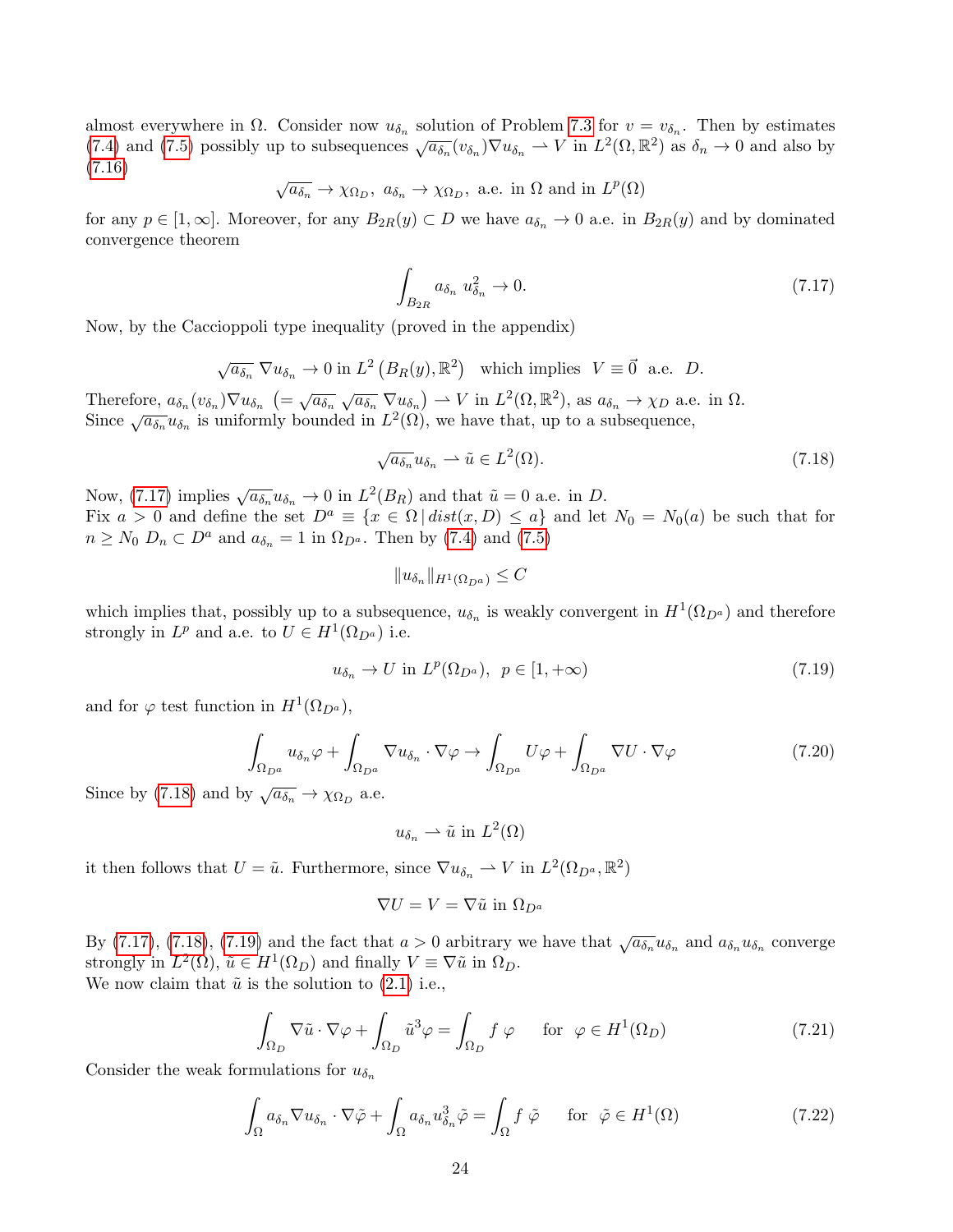Consider  $\varphi \in H^1(\Omega_D)$  and extend it to  $\tilde{\varphi} \in H^1(\Omega)$ . Then subtracting [\(7.21\)](#page-23-3) from [\(7.22\)](#page-23-4) we obtain

<span id="page-24-0"></span>
$$
\int_{\Omega_D} (a_{\delta_n} \nabla u_{\delta_n} - \nabla \tilde{u}) \cdot \nabla \varphi + \int_{\Omega_D} (a_{\delta_n} u_{\delta_n}^3 - \tilde{u}^3) \varphi + \int_D a_{\delta_n} \nabla u_{\delta_n} \cdot \nabla \tilde{\varphi} + \int_D a_{\delta_n} u_{\delta_n}^3 \tilde{\varphi} = 0 \tag{7.23}
$$

Because of the convergences proved above all the terms in [\(7.23\)](#page-24-0) tend to 0 as  $\delta_n \to 0$ . Let us finally prove that

$$
||u_{\delta_n}-\tilde{u}||_{L^2(\Sigma)}\to 0.
$$

In [\(7.21\)](#page-23-3) and [\(7.22\)](#page-23-4) take the test function  $\varphi = (u_{\delta_n} - \tilde{u})\chi^2 \in H^1(\Omega_D)$  where  $\chi$  is the cutoff function such that  $0 \le \chi \le 1$  in  $\Omega_D$ ,  $\chi = 1$  in  $\Omega_2$ ,  $\chi = 0$  in  $\Omega_D \setminus \Omega_1$  and  $|\nabla \chi| \le \frac{C}{d_0}$ .

Plugging this  $\varphi$  into [\(7.22\)](#page-23-4) and in [\(7.21\)](#page-23-3) and subtracting the two equations, recalling that supp(f) ⊂  $\Omega_2$ , we obtain

$$
\int_{\Omega_1} \nabla (u_{\delta_n} - \tilde{u}) \cdot \nabla [(u_{\delta_n} - \tilde{u}) \chi^2] + \int_{\Omega_1} (u_{\delta_n}^3 - \tilde{u}^3)(u_{\delta_n} - \tilde{u}) \chi^2 = 0 \tag{7.24}
$$

i.e.

<span id="page-24-1"></span>
$$
\int_{\Omega_1} |\nabla (u_{\delta_n} - \tilde{u})|^2 \chi^2 + 2 \int_{\Omega_1} \nabla (u_{\delta_n} - \tilde{u}) \nabla \chi (u_{\delta_n} - \tilde{u}) \chi + \int_{\Omega_1} (u_{\delta_n} - \tilde{u})^2 (u_{\delta_n}^2 + u_{\delta_0} \tilde{u} + \tilde{u}^2) \chi^2 = 0 \tag{7.25}
$$

Applying Young's inequality to the second term in [\(7.25\)](#page-24-1) we obtain that

$$
\left| \int_{\Omega_1} \nabla (u_{\delta_n} - \tilde{u}) \cdot \nabla \chi (u_{\delta_n} - \tilde{u}) \chi \right| \le \epsilon \int_{\Omega_1} |\nabla (u_{\delta_n} - \tilde{u})|^2 \chi^2 + \frac{1}{\epsilon} \int_{\Omega_1} |\nabla \chi|^2 |u_{\delta_n} - \tilde{u}|^2 \tag{7.26}
$$

and combining the above back in [\(7.25\)](#page-24-1), reordering terms, using the properties of  $\chi$  and the  $L^{\infty}$ estimates on  $\tilde{u}$  and  $u_{\delta_n}$  we get

$$
\int_{\Omega_1} |\nabla (u_{\delta_n} - \tilde{u})|^2 \chi^2 |u_{\delta_n} - \tilde{u}|^2 \leq C \int_{\Omega_1} |u_{\delta_n} - \tilde{u}|^2
$$

which implies

$$
\int_{\Omega_2} |\nabla (u_{\delta_n} - \tilde{u})|^2 \leq C \|u_{\delta_n} - \tilde{u}\|_{L^2(\Omega_1)}^2
$$

and therefore, using the fact that  $v_{\delta_n} = 1$  a.e. in  $\Omega_1$ , the fact that  $a_{\delta_n} = 1$  a.e. in  $\Omega_1$  and the convergences proved above, that

$$
||u_{\delta_n}-\tilde{u}||_{H^1(\Omega_2)} \leq C||u_{\delta_n}-\tilde{u}||_{L^2(\Omega_1)} \to 0.
$$

Finally, by the trace inequality we conclude that

$$
||u_{\delta_n}-\tilde{u}||_{L^2(\Sigma)}\to 0.
$$

 $\Box$ 

We are now ready to prove the following Γ-convergence result. Let us define

<span id="page-24-2"></span>
$$
\tilde{J}(v) = \begin{cases}\nJ(v) = \frac{1}{2} \int_{\Sigma} (u(D) - u_{meas})^2 d\sigma + \alpha \text{TV}(1 - v) & \text{if } v \in X_{0,1} \\
\infty & \text{otherwise in } L^1(\Omega),\n\end{cases}
$$
\n(7.27)

where  $D = \{v = 0\}$  and  $u(D)$  is the solution of [7.1.](#page-17-0)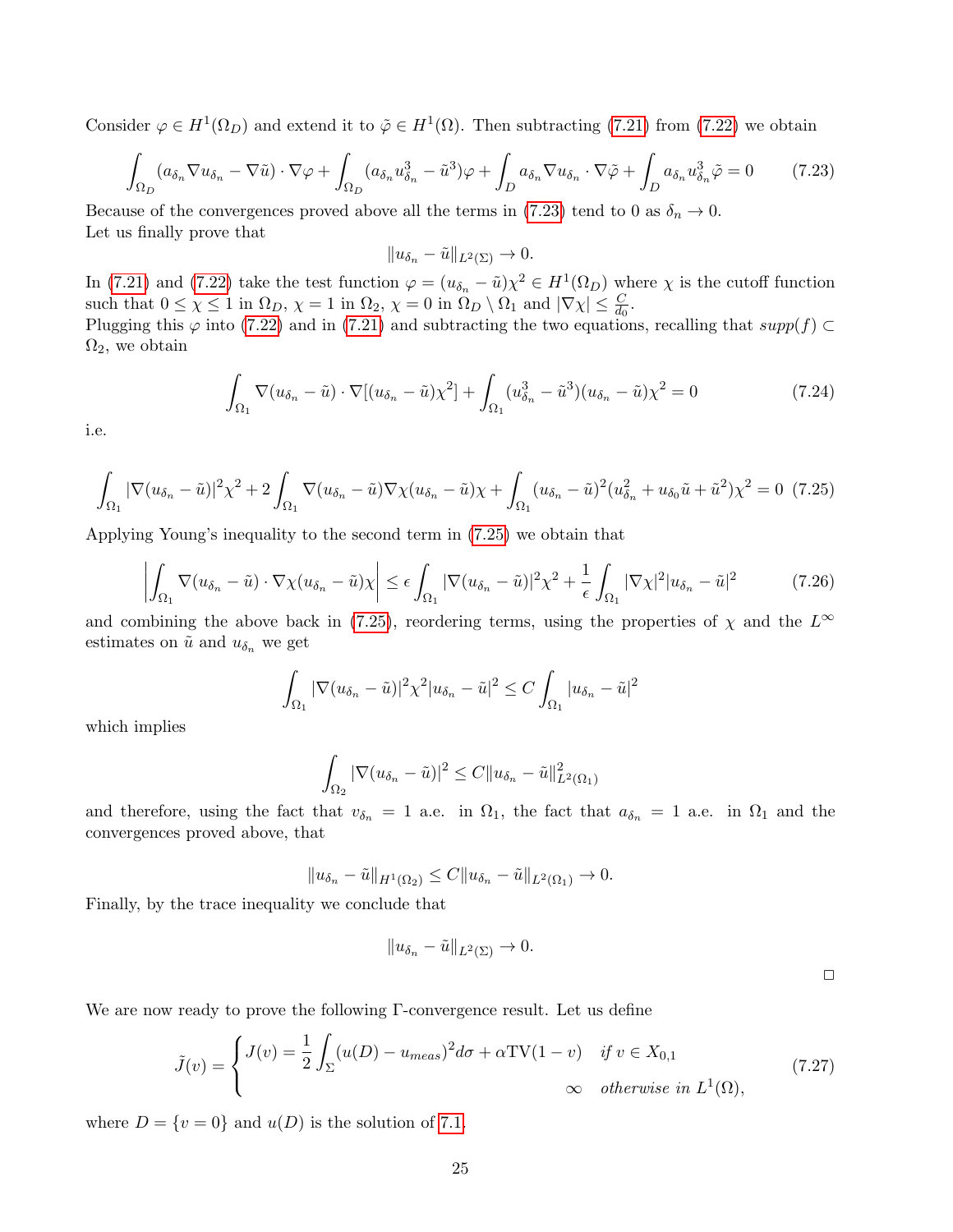**Theorem 7.10.** Consider a sequence  $\{\delta_n\}$  s.t.  $\delta_n \to 0$ . Then, the functionals  $\tilde{J}_{\delta_n}$  converge to  $\tilde{J}$  in X in the sense of the  $\Gamma$ -convergence.

Proof. (i) We first prove the liminf property i.e. for every sequence  $\{v_{\delta_n}\}\subset L^1(\Omega)$  s.t.  $v_{\delta_n}\stackrel{L^1}{\longrightarrow} v$ ,  $\tilde{J}(v) \leq \liminf_n \tilde{J}_{\delta_n}(v_{\delta_n})$  Consider a sequence  $v_{\delta_n}$  converging in  $L^1(\Omega)$  to a function  $v \in L^1(\Omega)$  as  $\delta_n \to 0$  for  $n \to \infty$ . Then we can assume that

<span id="page-25-0"></span>
$$
J_{\delta_n}(v_{\delta_n}) \le C. \tag{7.28}
$$

In fact, if  $\liminf_n \tilde{J}_{\delta_n} = +\infty$  then the  $\liminf$  property trivially follows. Hence, possibly up to a subsequence,  $\liminf_{n} \tilde{J}_{\delta_n} = \lim_{n} \tilde{J}_{\delta_n} < +\infty$  which implies [7.28.](#page-25-0) Then  $v_{\delta_n} \in X_{0,1}$  and

$$
TV(1 - v_{\delta_n}) \le C
$$

and by the lower semicontinuity of the total variation with respect to the  $L^1$  convergence we have that

<span id="page-25-1"></span>
$$
TV(1-v) \le \liminf_{n \to +\infty} TV(1-v_{\delta_n}) \le C \tag{7.29}
$$

Also, possibly up to subsequences, since  $v_{\delta_n} = \chi_{\Omega_{D_n}} \to v$  a.e. in  $\Omega$ , it follows that  $v = \chi_{\Omega_D}$  and  $v = 1$  in  $\Omega_1$ . Furthermore, by compactness of D, possibly up to a subsequence,

$$
d_H(D_n, D) \to 0
$$

and  $n \to +\infty$  and  $D \in \mathcal{D}$  hence  $v \in X_{0,1}$ . Finally, using Proposition [7.9](#page-22-2) we derive that

<span id="page-25-2"></span>
$$
\int_{\Sigma} |u_{\delta_n}(v_{\delta_n}) - u_{meas}|^2 \to \int_{\Sigma} |u(v) - u_{meas}|^2 \tag{7.30}
$$

as  $n \to +\infty$ . Hence, using [\(7.29\)](#page-25-1) and [\(7.30\)](#page-25-2) we have

$$
J(v) \le \liminf_{n \to +\infty} J_{\delta_n}(v_{\delta_n}).
$$
\n(7.31)

(ii) Let us now prove the following property equivalent to the lim sup property: for any  $v \in L^1(\Omega)$  there exists a sequence  $\{v_{\delta_n}\}\$ converging to v in  $L^1(\Omega)$  such that  $\tilde{J}_{\delta_n}(v_{\delta_n}) \to \tilde{J}(v)$  as  $n \to +\infty$ .

Let  $v \in L^1(\Omega)$ . Then if  $\tilde{v} = +\infty$  then the property trivially follows. So, we can assume that  $v \in X_{0,1}$ . Consider now the following sequence  $\{v_{\delta_n}\}_{n\geq 0} = \{v\}_{n\geq 0}$ . Then

$$
\limsup_{n \to +\infty} J_{\delta_n}(v_{\delta_n}) = \limsup_{n \to +\infty} \int_{\Sigma} |u_{\delta_n}(v) - u_{meas}|^2 + \alpha TV(1 - v)
$$

and by Proposition [7.9,](#page-22-2) possibly up to subsequences, it follows that

$$
\limsup_{n \to +\infty} \int_{\Sigma} |u_{\delta_n}(v) - u_{meas}|^2 = \lim_{n \to +\infty} \int_{\Sigma} |u_{\delta_n}(v) - u_{meas}|^2 = \int_{\Sigma} |u(D) - u_{meas}|^2
$$

where  $u(D)$  is the solution of  $(7.1)$  and hence we finally obtain that

$$
\limsup_{n \to +\infty} J_{\delta_n}(v_{\delta_n}) = \lim_{n \to +\infty} \int_{\Sigma} |u_{\delta_n}(v) - u_{meas}|^2 + \alpha TV(1 - v) = \int_{\Sigma} |u(D) - u_{meas}|^2 + \alpha TV(1 - v) = J(v)
$$
  
concluding the proof.

As an immediate consequence of last theorem of the above theorem and the fundamental theorem of Γ-convergence (see for example Theorem 7.4 of [\[13\]](#page-29-14)) we have

**Corollary 7.11.** For any  $\delta > 0$  let  $v_{\delta}$  be a minimizer of [\(7.27\)](#page-24-2). Then there exists a sequence  $\delta_n \to 0$ as  $n \to +\infty$  and a function  $v = \chi_{\Omega_D} \in X_{0,1}$  such that  $v_{\delta_n} \to v$  in  $L^1(\Omega)$  and D is solution to Problem  $(7.1).$  $(7.1).$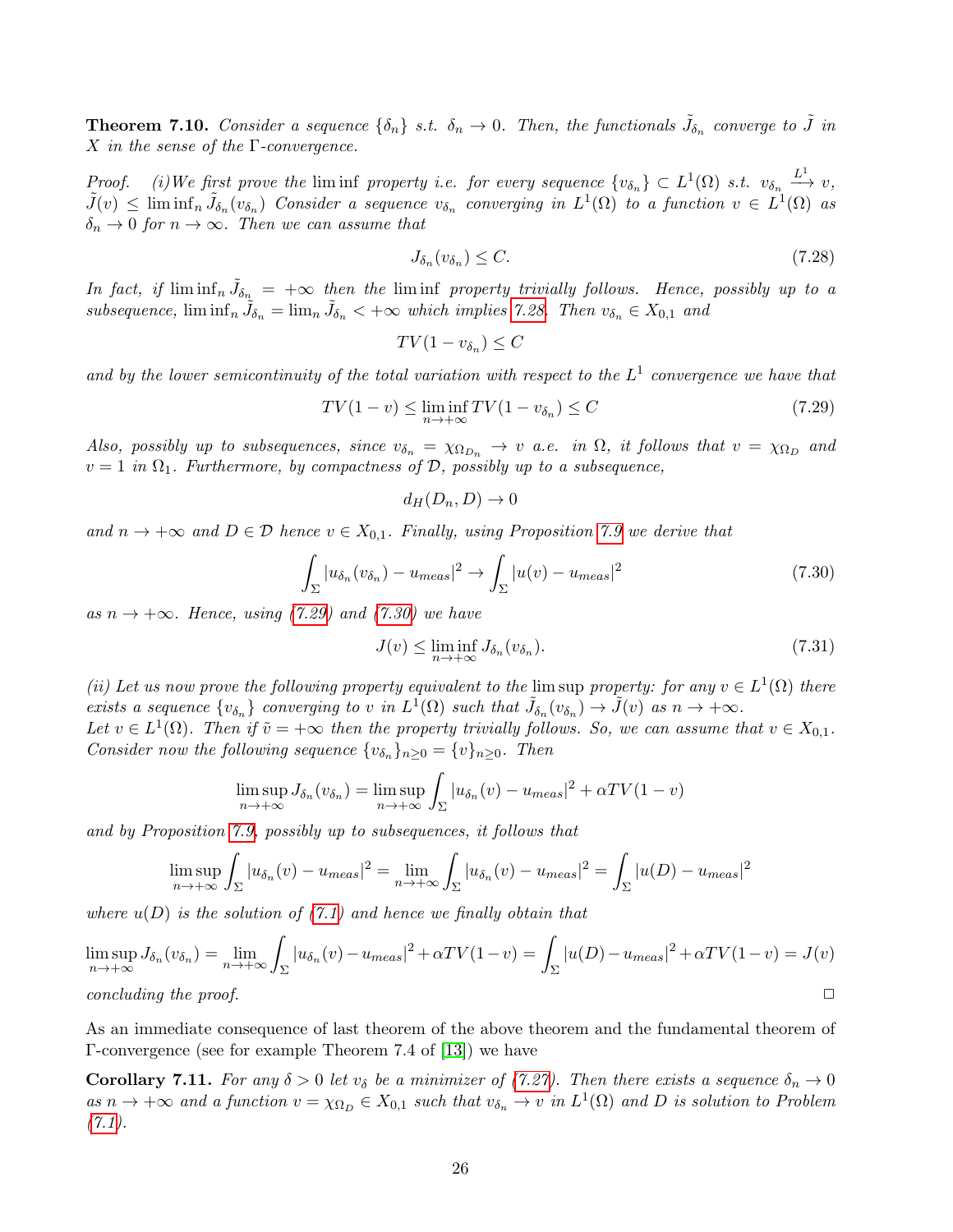#### <span id="page-26-0"></span>8 Final remarks

It is worthwhile to stress that by the same approach followed in Sections 3 and 4 one could possibly prove well-posedness of other non linear problems in non smooth domains.

We expect that all results obtained in the paper can be extended thoroughly to the case of finitely many disjoint cavities  $D_j$ ,  $j = 1, ..., N$  at positive distance from the accessible part  $\Sigma$  of the boundary of Ω. In particular, uniqueness of the inverse problem should hold using only one measurement of the boundary potential.

Moreover, we hope to be able to extend the results obtained in the more realistic three dimensional setting; the extension of the well-posedness of the direct problem should follow thoroughly while the results concerning the uniqueness of the inverse problem and the reconstruction algorithm might be more complicated to be generalized.

### <span id="page-26-1"></span>9 Appendix 1

We show that the estimates in the proof of theorem [3.1](#page-4-4) can be repeated to show that also the operator T defined by [\(4.3\)](#page-8-5) is bounded, strictly monotone and coercive.

i. T is bounded.

$$
|\langle Tu, \phi \rangle| \leq \Lambda \|\nabla u\|_{L^{2}(\Omega_{D})} \|\nabla \phi\|_{L^{2}(\Omega_{D})} + \|u\|_{L^{2}(\Omega_{D} \setminus \Omega_{k})} \|\phi\|_{L^{2}(\Omega_{D} \setminus \Omega_{k})} + \|u\|_{L^{6}(\Omega_{k})}^{3} \|\phi\|_{L^{2}(\Omega_{k})} \leq
$$
  
\n
$$
\leq \Lambda \|\nabla u\|_{L^{2}(\Omega_{D})} \|\nabla \phi\|_{L^{2}(\Omega_{D})} + \|u\|_{L^{2}(\Omega_{D} \setminus \Omega_{k})} \|\phi\|_{L^{2}(\Omega_{D} \setminus \Omega_{k})} + C_{S}^{3} \|u\|_{H^{1}(\Omega_{k})}^{3} \|\phi\|_{L^{2}(\Omega_{k})} \leq
$$
  
\n
$$
\leq \max \left[ (\Lambda + 1) \|u\|_{H^{1}(\Omega_{D})}, C_{S}^{3} \|u\|_{H^{1}(\Omega_{D})}^{3} \right] \|\phi\|_{H^{1}(\Omega_{D})}.
$$
  
\n(9.1)

Therefore, if u belongs to a bounded subset of  $H^1(\Omega_D)$ ,

$$
||Tu||_{(H^1)'(\Omega_D)} = \sup_{\phi} \frac{|\langle Tu, \phi \rangle|}{\|\phi\|_{H^1(\Omega_D)}} \le \max \left[ \Lambda ||u||_{H^1(\Omega_D)}, (1 + C_S^3) ||u||_{H^1(\Omega_D)}^3 \right] = C_4.
$$

ii. T is (strictly) monotone.

$$
\langle Tu - Tv, u - v \rangle = \int_{\Omega_D} (A(x) \nabla (u - v)) \cdot \nabla (u - v) + \int_{\Omega_D \setminus \Omega_k} (u - v)^2 + \int_{\Omega_k} (u - v)^2 (u^2 + uv + v^2) \ge 0.
$$

and

$$
\langle Tu - Tv, u - v \rangle = 0 \qquad \Leftrightarrow \quad u = v. \tag{9.2}
$$

iii.  $T$  is coercive

$$
\langle Tu, u \rangle \ge \lambda \int_{\Omega_D} |\nabla u|^2 + \int_{\Omega_D \setminus \Omega_k} u^2 + \int_{\Omega_k} u^4 \ge
$$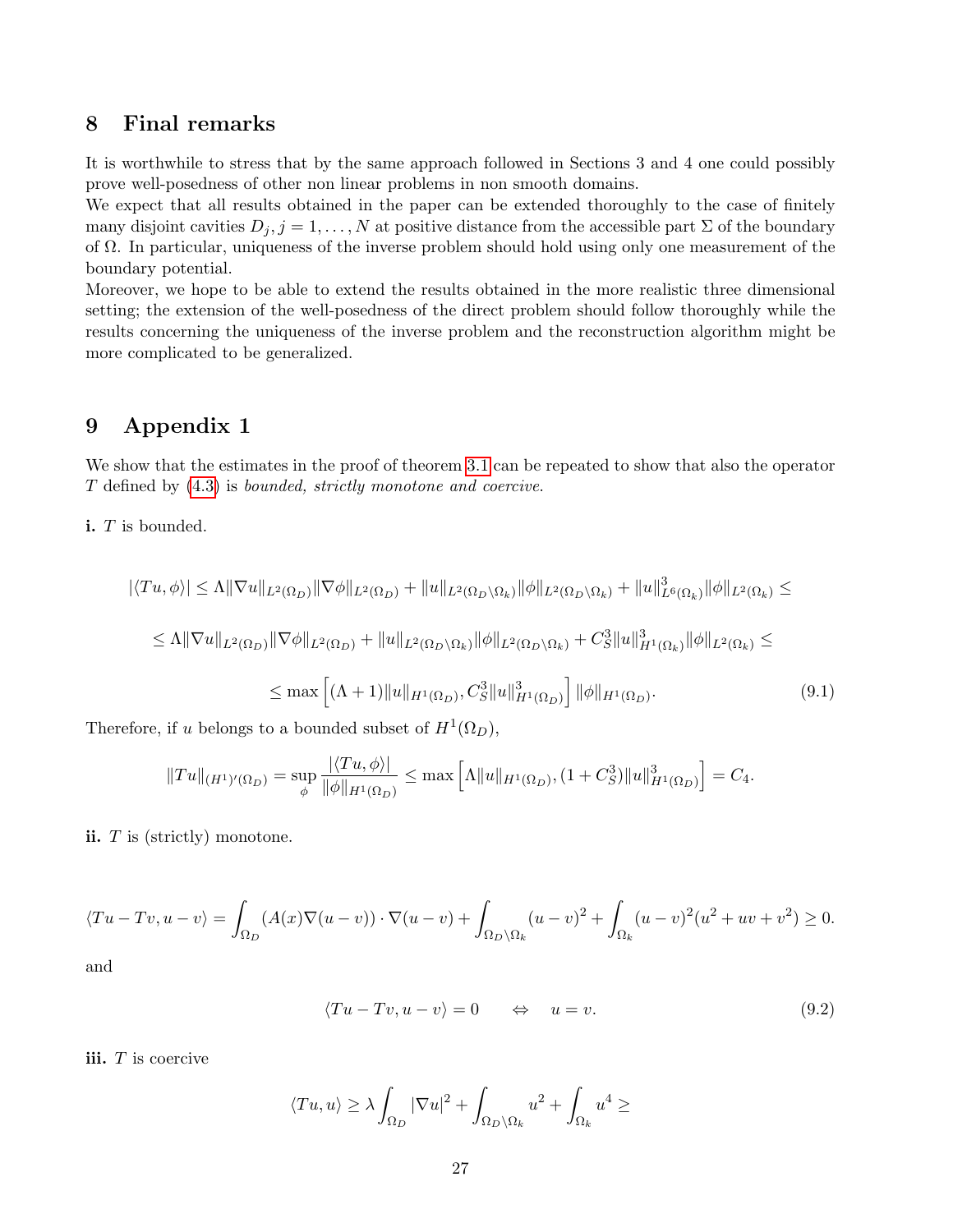$$
\geq \lambda \|\nabla u\|_{L^{2}(\Omega_{D})}^{2} + \|u\|_{L^{2}(\Omega_{D}\setminus\Omega_{k})}^{2} + \frac{1}{|\Omega_{k}|} \|u\|_{L^{2}(\Omega_{k})}^{4} \geq
$$
\n
$$
\geq \min(1,\lambda) \|u\|_{H^{1}(\Omega_{D})}^{2} + \frac{1}{|\Omega_{k}|} \|u\|_{L^{2}(\Omega_{k})}^{4} - \|u\|_{L^{2}(\Omega_{k})}^{2}.
$$
\n(9.3)

Finally, as in the previous proof from  $|\Omega_k|^{-1}x^4 - x^2 \ge -|\Omega_k|/4$ , with  $x = ||u||_{L^2(\Omega_k)}$ , we get

$$
\langle Tu, u \rangle \ge \tilde{\lambda} \|u\|_{H^1(\Omega_D)}^2 - \frac{1}{4} |\Omega_k| \,, \tag{9.4}
$$

where  $\tilde{\lambda} := \min(1, \lambda)$ ; hence, [\(3.4\)](#page-5-1) follows.

## <span id="page-27-0"></span>10 Appendix 2

**Theorem 10.1.** (Caccioppoli type) Let  $A = A(x)$ ,  $x \in B_{2R}$  be a symmetric  $n \times n$  matrix,  $L^{\infty}$  and elliptic. Let  $w \in L^{\infty}(B_{2R})$  be a weight such that  $0 < \delta \leq w \leq 1$  a.e. in  $B_{2R}$  and u a solution in a weak sense to

$$
-\text{div}(wA\nabla u) + w u^3.
$$

Then

$$
\int_{B_R} w |\nabla u|^2 \le \frac{\tilde{C}}{R^2} \int_{B_{2R}} w u^2 = 0 \quad \text{in} \quad B_{2R}
$$

Proof. Let  $\chi \in C_0^{\infty}(B_{2R}), 0 \leq \chi \leq 1$  in  $B_{2R}, \chi \equiv 1$  in  $B_R$  and  $|\nabla \chi| \leq \frac{C}{R}$  on  $B_{2R}$ . In the weak formulation take as test function  $\varphi = u\chi^2$ 

$$
-\int_{B_{2R}} div(wA\nabla u)u\chi^{2} + \int_{2B} w u^{4}\chi^{2} = 0
$$

i.e., integrating by parts,

$$
-\int_{\partial B_{2R}} w A \nabla u \cdot \nu u \chi^2 + \int_{B_{2R}} w \nabla u A \nabla (u \chi^2) + \int_{B_{2R}} w u^4 \chi^2 = 0
$$

where the first term is = 0 because ot the definition of  $\chi$ . Then we have

$$
\int_{B_{2R}} w \nabla u A \nabla u \chi^2 + \int_{B_{2R}} w \nabla u A \nabla \chi^2 u + \int_{B_{2R}} w u^4 \chi^2 = 0
$$

using ellipticity condition and boundedness of  $A$  and of throwing away the last term (that is  $\geq 0$ ), we get

$$
\lambda \int_{B_{2R}} w |\nabla u|^2 \chi^2 \le \int_{B_{2R}} 2w |\nabla u A \nabla \chi| |u| \chi \le 2\Lambda \int_{B_{2R}} w |\nabla u| |\nabla \chi| |u| \chi
$$

and using Young's inequality the latest is

$$
\leq \epsilon \int_{B_{2R}} w |\nabla u|^2 \chi^2 + \frac{2\Lambda}{\epsilon} \int_{B_{2R}} w |u|^2 |\nabla \chi|^2
$$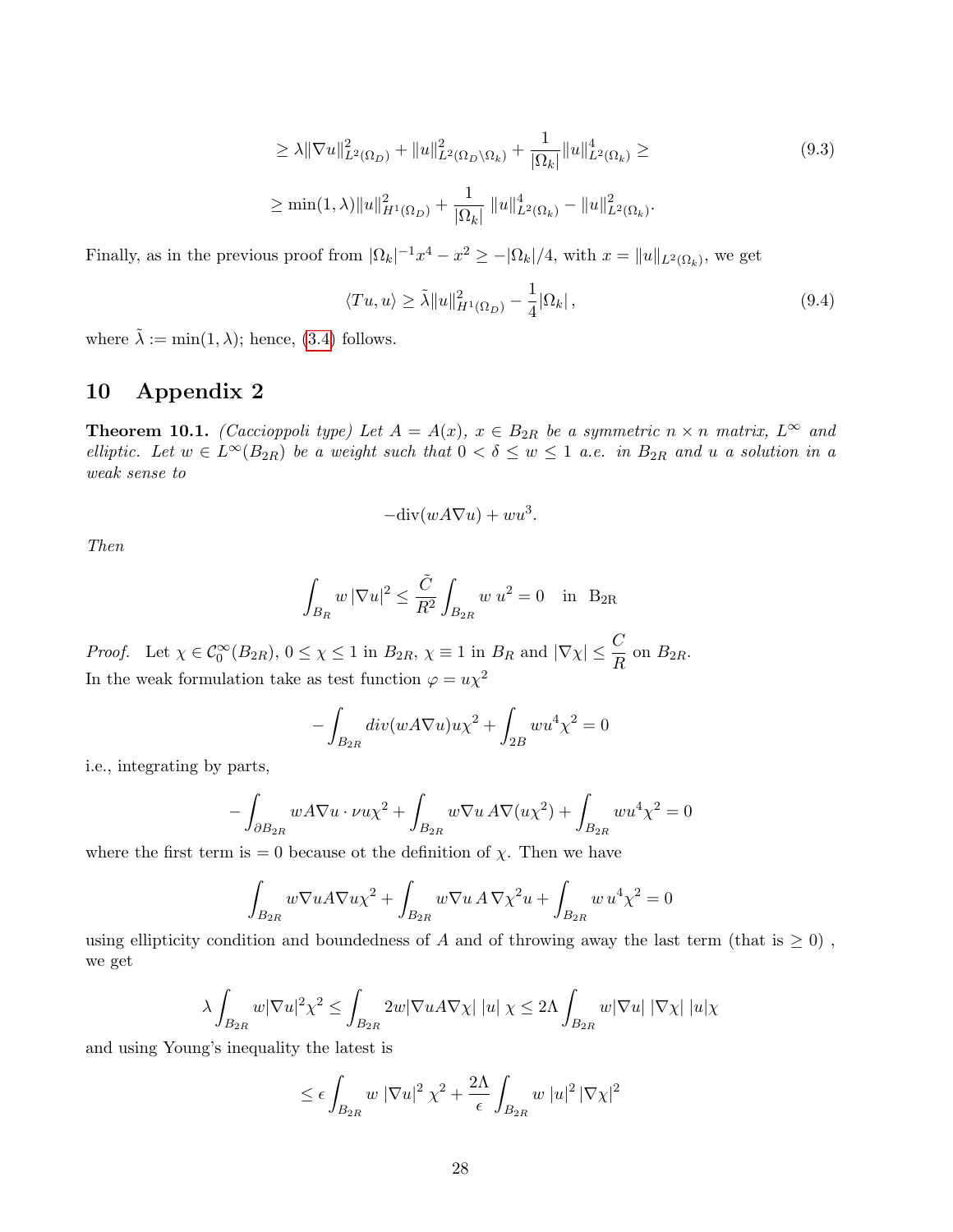from which, using the properties of  $\chi,$ 

$$
(\lambda - \epsilon) \int_{B_R} w \, |\nabla u|^2 \le (\lambda - \epsilon) \int_{B_{2R}} w \, |\nabla u|^2 \chi^2 \le \frac{2\Lambda C^2}{\epsilon R^2} \int_{B_{2R}} w \, |u|^2
$$

Taking for instance  $\epsilon = \frac{\lambda}{2}$  $\frac{\lambda}{2}$  the theorem is proved with  $\tilde{C} = \frac{8\Lambda C^2}{\lambda^2}$  $\lambda^2$ .  $\Box$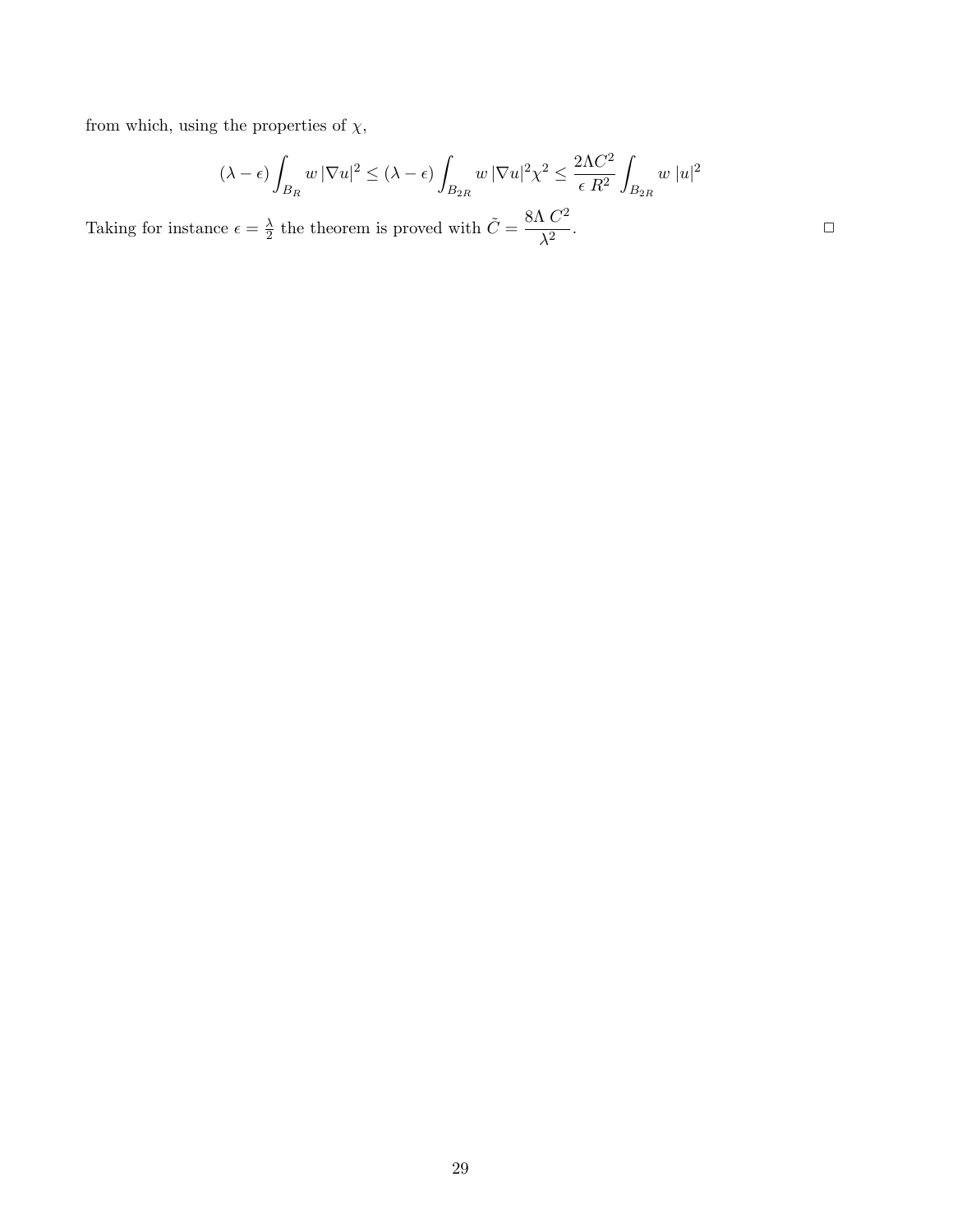#### References

- <span id="page-29-12"></span>[1] L. Ambrosio, N. Fusco and D. Pallara, Functions of Bounded Variation and Free Discontinuity Problems, Oxford Science Publications, (2000)
- <span id="page-29-6"></span>[2] G. Alessandrini, E. Beretta, E. Rosset and S. Vessella, Optimal stability for inverse elliptic boundary value problems with unknown boundaries, Ann. Scuola Norm. Sup. Pisa Cl. Sci. (4) 29 (2000), no. 4, 755–806.
- <span id="page-29-7"></span>[3] G. Alessandrini, L. Rondi, E. Rosset and S. Vessella, The stability for the Cauchy problem for elliptic equations, Inverse Problems 25 123004, 2009.
- <span id="page-29-0"></span>[4] E. Beretta, M.C. Cerutti, A. Manzoni and D. Pierotti, An asymptotic formula for boundary potential perturbations in a semilinear elliptic equation related to cardiac electrophysiology, Math. Models and Methods in Appl. Sci. 26 (04), 2016, 645–670 Math. Modelling and Num. Analysis 37, 2003, 159–17
- <span id="page-29-1"></span>[5] E. Beretta, A. Manzoni and L. Ratti, A reconstruction algorithm based on topological gradient for an inverse problem related to a semilinear elliptic boundary value problem, Inverse Problems 33 (2017), no. 3, 035010, 27 pp. 65N21
- <span id="page-29-2"></span>[6] E. Beretta, L. Ratti and M. Verani, A phase-field approach for the interface reconstruction in a nonlinear elliptic problem arising from cardiac electrophysiology, Comm. Math. Sci.(2018) 16 no. 7
- <span id="page-29-9"></span>[7] H. Brezis, Functional Analysis, Sobolev Spaces and Partial Differential Equations, Springer, 2011.
- <span id="page-29-3"></span>[8] B. Jin and J. Zou Numerical estimation of piecewise constant Robin coefficient, SIAM J. Control Optim. 48 (2009), no. 3, 1977–2002
- <span id="page-29-8"></span>[9] B. Bourdin and A. Chambolle Design-dependent loads in topology optimization loads, ESAIM: Control, Optimisation and Calculus of Variations, 9 (2003)
- <span id="page-29-10"></span>[10] M.L. Borgato and L. Pepe Approssimabilita' degli aperti di  $\mathbb{R}^N$  di perimetro finito, Ann. Univ. Ferrara - Sez. VII - Sc. Mat. Vol. XXIV, 125-135 (1978)
- <span id="page-29-11"></span>[11] G. Comi and M. Torres, One-sided approximation of sets of finite perimeter, Atti della Accademia Nazionale dei Lincei, Classe di Scienze Fisiche, Matematiche e Naturali, Rendiconti Lincei Matematica E Applicazioni (2017) 28(1):181-190
- <span id="page-29-4"></span>[12] K. Deckelnick, Ch. Elliot and V. Styles Double obstacle phase field approach to an inverse problem for a discontinuous diffusion coefficient, Inverse Problems 32 (2016), no. 4, 045008, 26 pp. 65N21
- <span id="page-29-14"></span>[13] G. Dal Maso, An introduction to Γ-convergence, Birkhäuser, Basel 1993
- <span id="page-29-13"></span>[14] G. Dal Maso and R. Toader, A model for the quasi-static growth of brittle fractures: existence and approximation results, Arch. Ration. Mech. Anal. 162 (2002), no. 2, 101–135.
- <span id="page-29-5"></span>[15] A. Frontera, S. Pagani, L. R. Limite, A. Hadjis, A. Manzoni, L. Dede', A. Quarteroni, P. Della Bella, Outer loop and isthmus in ventricular tachycardia circuits: Characteristics and implications, Heart Rhythm, Vol 17, No 10, October 2020.